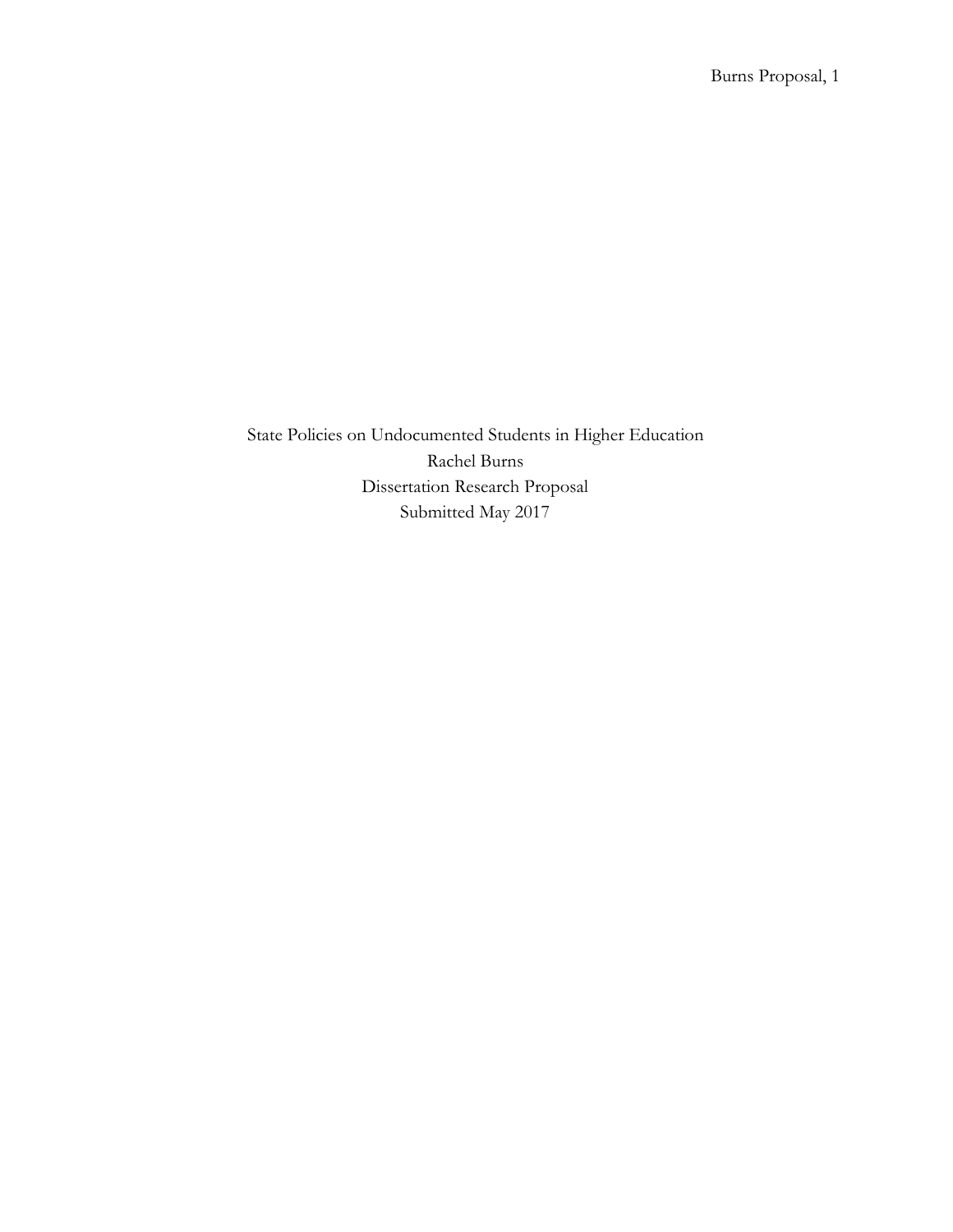| Contents                                                             |    |  |
|----------------------------------------------------------------------|----|--|
| <b>CHAPTER I: INTRODUCTION</b>                                       | 3  |  |
| History of Undocumented Immigrants and Postsecondary Education       | 5  |  |
| <b>Political Context</b>                                             | 5  |  |
| Judicial History                                                     | 5  |  |
| <b>State Action</b>                                                  | 6  |  |
| <b>Recent Policy Developments</b>                                    | 7  |  |
| Federal Legislation                                                  | 7  |  |
| State Legislation                                                    | 8  |  |
| Arguments For and Against Inclusion                                  | 9  |  |
| Economic Arguments                                                   | 9  |  |
| Moral Arguments                                                      | 10 |  |
| CHAPTER II: LITERATURE REVIEW                                        | 12 |  |
| Historical Context of Immigration                                    | 12 |  |
| Examination of the Legal Landscape                                   | 13 |  |
| Commissioned Reports on Issue Status                                 | 15 |  |
| Student Experiences & Guidance for Practitioners                     | 17 |  |
| Educational Research & Theory Development                            | 18 |  |
| Gaps in the Literature                                               | 20 |  |
| CHAPTER III: THEORETICAL FRAMEWORK                                   | 23 |  |
| <b>Advocacy Coalition Framework</b>                                  | 23 |  |
| Policy Innovation and Diffusion                                      |    |  |
| Policy Design and Social Construction                                | 28 |  |
| Synthesis of Theoretical Framework Alternatives                      | 31 |  |
| CHAPTER IV: ANALYTIC METHOD                                          |    |  |
| Data Sources                                                         | 33 |  |
| Challenges of Conceptualizing Policy Enactment and Diffusion Effects | 35 |  |
| Analytic Method: Event History Analysis                              | 36 |  |
| Specifications of EHA Model                                          | 39 |  |
| Analytic Alternative: Multinomial Logit (MNL)                        | 40 |  |
| Specifications of the Multinomial Logistic Regression Model          | 41 |  |
| Limitations and Ethical Implications                                 | 42 |  |
| <b>TIMELINE</b>                                                      | 44 |  |
| <b>REFERENCES</b>                                                    | 46 |  |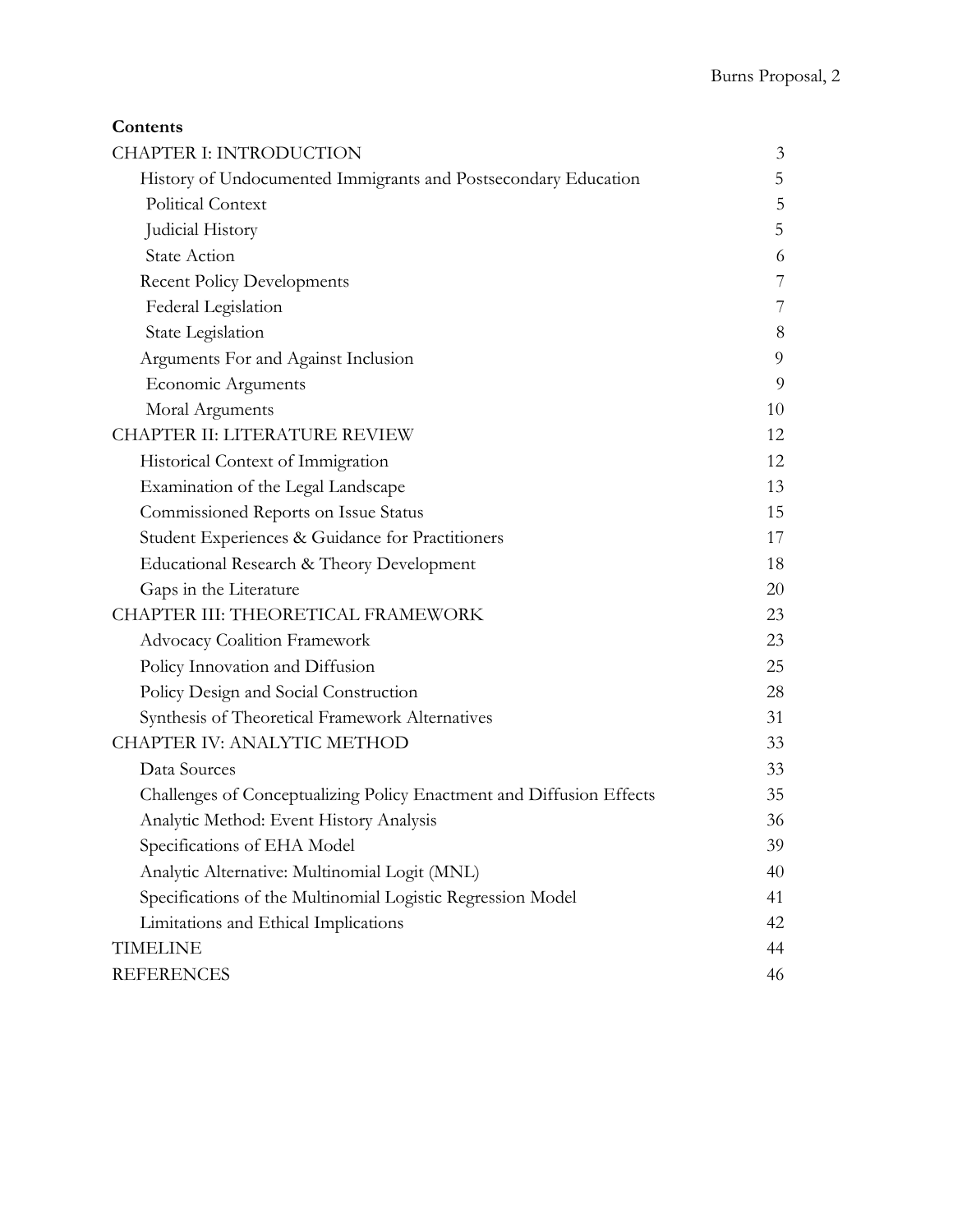# **CHAPTER I: INTRODUCTION**

<span id="page-2-0"></span>The United States of America was founded as the quintessential example of an immigrant nation, with early settlers arriving from abroad seeking the promise of opportunity, prosperity, and freedom from oppression. At its very core, therefore, the U.S. is a nation comprised of immigrants, offering asylum and solace to people of a diverse assortment of religions, races, ethnicities, and origins. Despite its seemingly open and accepting origins, however, the nation also maintains a tumultuous and contentious relationship with new waves of immigration and changing patterns of the individuals moving into the country, as well as a checkered history regarding the displacement of indigenous peoples. Indeed, following its foundation as an independent entity, the U.S. has since endeavored to restrict and control the country of origin and the number of immigrants entering the country (Green, 2003). In 1790, the federal government passed the Naturalization Act in response to increasing rates of immigration, restricting the benefits of citizenship to free, White residents. For nearly 140 years, this law governed the influx of immigrants into the U.S., until the Immigration Restriction Act of 1924, which established quotas on the numbers of immigrants arriving from particular countries. In 1954, the Immigration and Naturalization Act removed limitations on citizenship eligibility, but the quotas remained in place until the Immigration Act of 1965, which abolished the system and permitted increased migration flows from Latin American and Asian nations. The early laws that were enacted in response to immigration reflect the paranoia, hysteria, and fear prevalent among predominantly white, nationalist Americans, and have served for centuries to perpetuate discrimination towards and disenfranchisement of large segments of the immigrant population in the country (Massey, 1995).

Throughout this historic backdrop of White nationalism, the demographics of the immigration flows into the country have transformed, particularly in the last several decades. Specifically, a greater proportion of immigrants are arriving from Latin American and Asian nations, and a growing number have crossed the border through illicit or illegal mechanisms, without proper authorization or lawful presence in the country. Moreover, the rate of growth in the past several decades is unprecedented: in 1990, the number of foreign-born residents was 20 million, by 2000 that number increased in 31.1 million, or roughly 11% of the U.S. population (Passel & Cohn, 2009). In 2014, approximately 42 million foreign-born individuals resided in the country, including an estimated 11.1 million undocumented immigrants lacking legal status (Krogstad, Passel, & Cohn, 2016). This population of undocumented immigrants includes 3.2 million children under the age of 24, many of whom consider themselves culturally American and maintain aspirations to attain higher levels of education, including attendance at colleges and universities. Although the number of undocumented students in the nation's schools is difficult to accurately track due to concerns with privacy and security, researchers estimate that 65,000 undocumented students graduate from U.S. high schools each year (Passel, 2003). This number is anticipated to grow exponentially as undocumented youth transition from primary to secondary schooling and seek out advanced degrees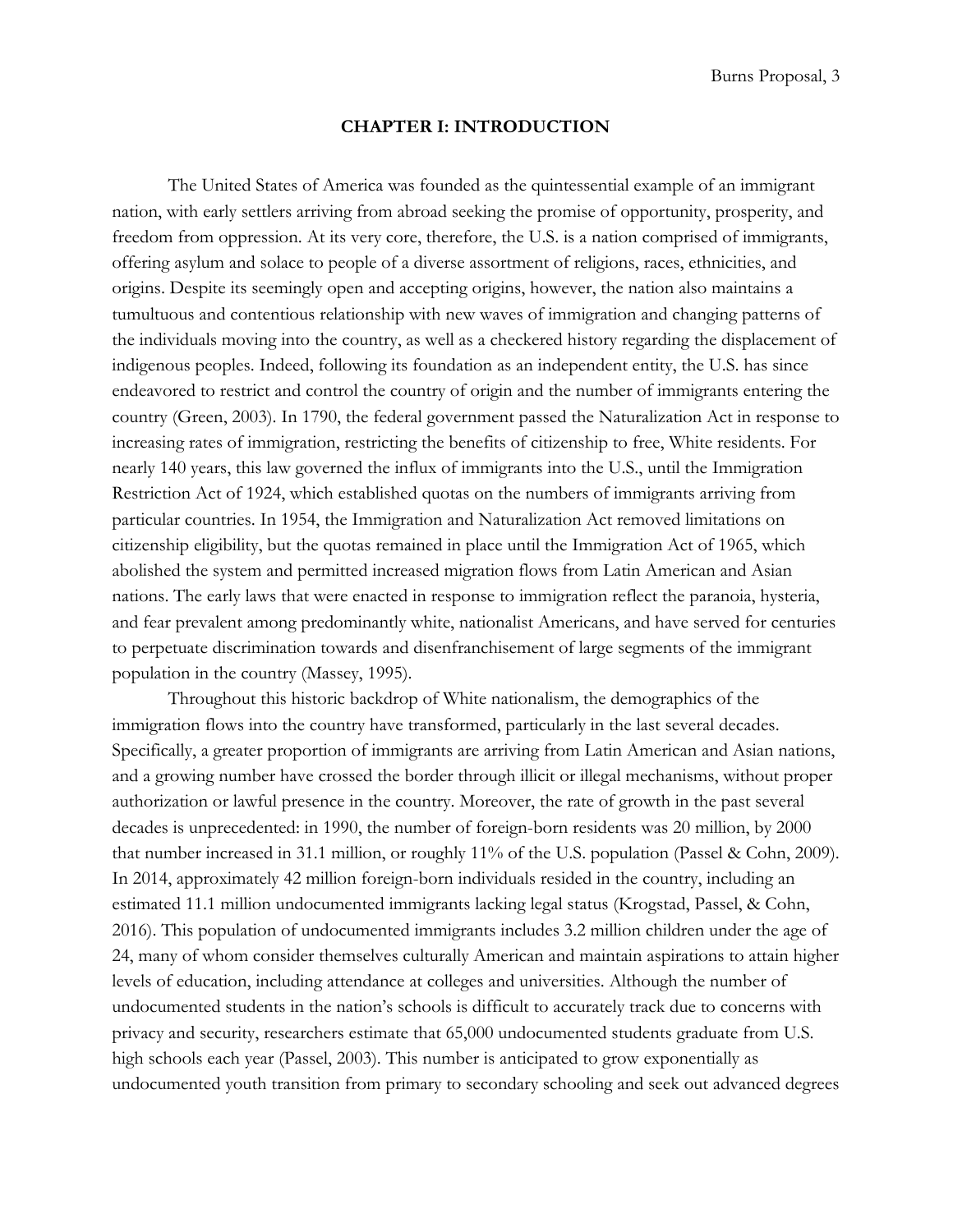from postsecondary institutions. However, despite the academic excellence and potential for advancement among some of these students, only 26% of undocumented graduates persist to postsecondary education (Passel, 2011), in comparison to nearly 71% of their native-born peers (Perez & Cortes, 2011).

Despite the contentious debate surrounding the presence of undocumented students in postsecondary education, we know comparatively little about the process of policy development, enactment, and implementation, and the implications of these policies for target populations. This dissertation research proposes to examine the contextual circumstances surrounding the development of state policy related to undocumented student access to public postsecondary education. Specifically, this dissertation seeks to answer the following research questions:

- 1. What factors influence state policymakers' decisions to implement policies that affect the access of undocumented students to public institutions of higher education? Specifically, what role do internal state characteristics, including economic, social, and political indicators, play in state policymakers' decisions?
- 2. To what extent do policies on undocumented students in higher education spread through the processes of policy innovation and diffusion across states?
- 3. How can state characteristics and the processes of diffusion be used to generate predictive models for the future of policies related to undocumented students' access to higher education?

This dissertation employs an event history analysis of 47 states to determine how internal characteristics and diffusion processes affect policy development. More than half of the states have developed policies restricting or expanding access to public postsecondary institutions for undocumented students residing within the state, yet we know very little about how and why such policies emerge. This dissertation research will contribute to our understanding of the policy process, the effects of state characteristics, the role of social construction and policy design, and the dynamics of policy diffusion and innovation. Moreover, it will seek to predict the future consideration and passage of state legislation affecting undocumented students residing within the country.

In the following pages, I will outline the dissertation research that I propose to undertake. I begin by discussing the historical background of immigration in the U.S. and the recent emergence of the issue of undocumented students in higher education, including the moral and economic arguments for and against their inclusion in postsecondary institutions. I then discuss the broad areas of literature and research upon which this study will build, including the legal landscape, commissioned reports, guidance for practitioners, the student experience, and the development of new modes and methods of inquiry and theory. I then discuss the theoretical framework of this study, building on and integrating the theories of advocacy coalitions, policy innovation and diffusion, and social construction and policy design. In the fourth section, I describe the design of the event history analysis used to address the previously stated research questions. I conclude with a timeline for conducting the proposed research.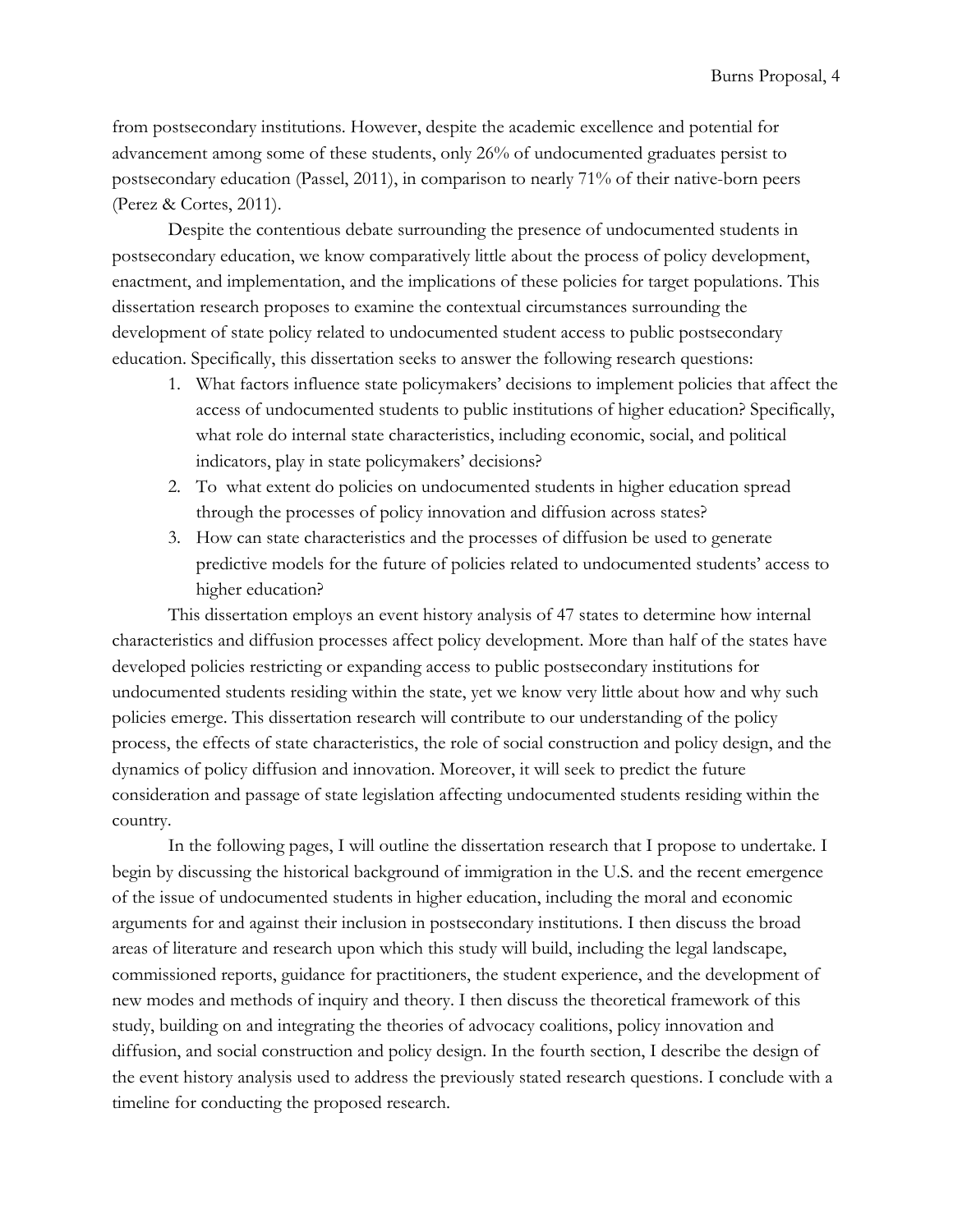## **History of Undocumented Immigrants and Postsecondary Education**

## <span id="page-4-1"></span><span id="page-4-0"></span>**Political Context**

Although the number of undocumented students graduating from U.S. high schools each year is significant and growing, the rates of educational attainment of these students fall far below those of their native-born peers. For instance, of the 1.7 million undocumented immigrants in the country between the ages of 18-24, only 49% have attended or are attending some amount of college. In addition, 40% of these students fail to complete high school, a number far larger than the estimated 15% of legal immigrants and 8% of native-born residents who drop out of secondary school (Passel & Cohn, 2011). Children arriving at a younger age fare better than those that arrive later in life, with 61% of students who arrive before age 14 enrolling in higher education (Perez & Cortes, 2011). The reasons for these low rates of persistence are manifold and complex, reflecting the economic, social, and political battles that have long characterized the issue of immigration in the country. Prior to the rapid growth of immigration, undocumented children or the children of undocumented immigrants were not regarded or treated differently in the public educational system. Following the 1974 energy crisis however, the country experienced a significant economic downturn, resulting in a backlash against immigrants and the creation of scapegoats for the economic disaster and financial disparity Americans were confronting.

In response, states with large immigrant populations, such as Texas, began in the following year to amend their educational codes so as to exclude undocumented children from free public education at the primary and secondary level, arguing that these non-citizen students displaced native-born students and gained an improper advantage from publicly-funded education. Although these amendments were later challenged and ruled unconstitutional, the message of states' actions sparked national outrage and discrimination against undocumented immigrants and fomented augmented fear of and anger towards the presence of undocumented children in public educational institutions. In response, the U.S. Supreme Court ruled in the 1982 case *Plyler v. Doe* that all children residing in the country have a fundamental right to attend free public education at the primary and secondary levels, regardless of immigration status of the child or their parents. Despite some protestations to the contrary, this ruling has held for 35 years and has institutionalized the unconditional right to education for students living in the United States (Rincon, 2008).

## <span id="page-4-2"></span>**Judicial History**

Additional court cases have been relevant to the question of whether the United States has the legal ability and political will to allow undocumented immigrants or the children of undocumented immigrants to attend public education. One of the earliest cases to address the ability of all children to access equal education came in 1954 with Brown v. Board of Education of Topeka, which combined four cases in which African American children had been denied admission to public schools due to laws that permitted educational institutions to segregate on the basis of race.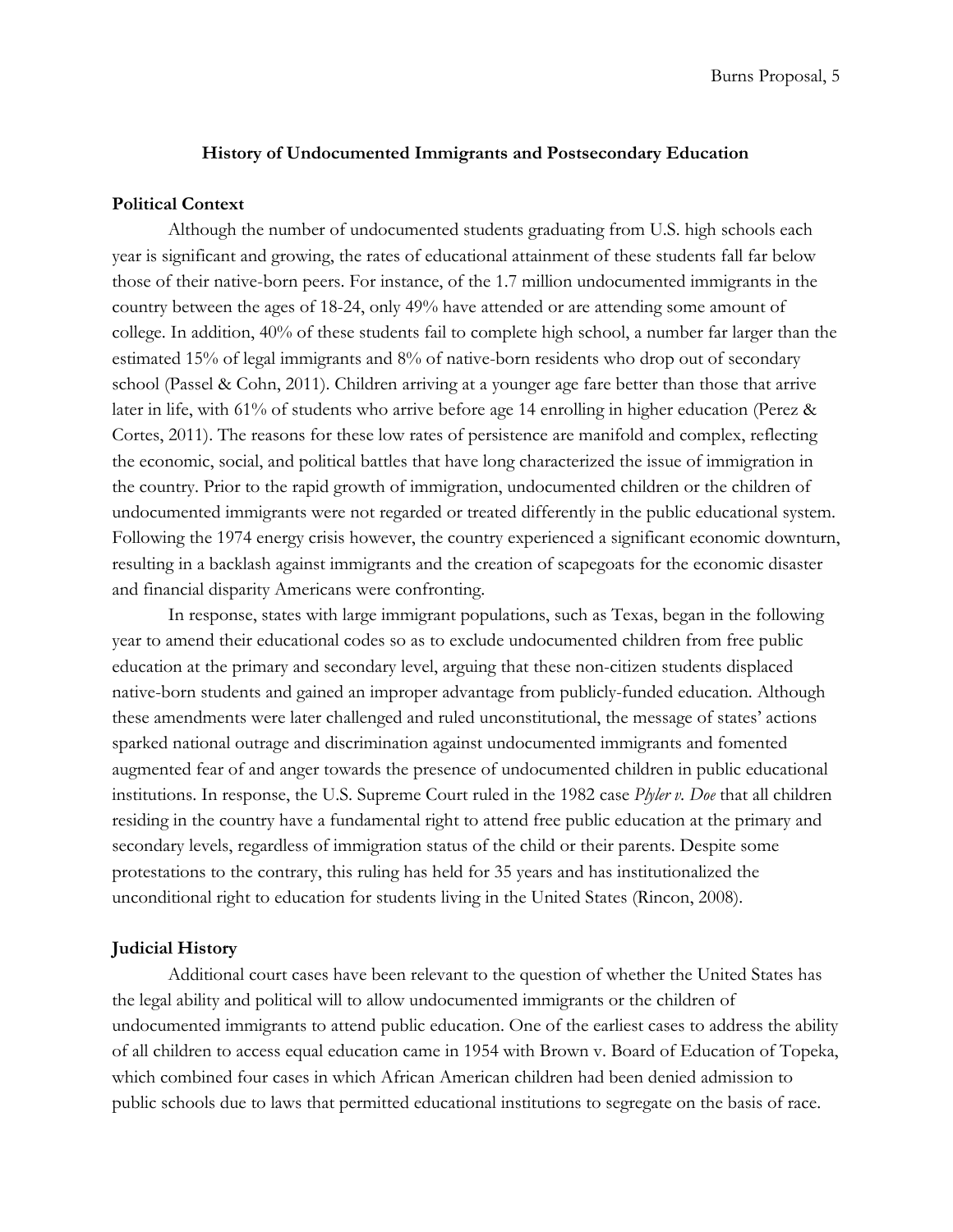The plaintiffs in the case argued that the segregation was a violation of the Equal Protection Clause of the Fourteenth Amendment, based on the "separate but equal" doctrine established by *Plessy v. Ferguson* in 1896. The court declared that "separate but equal" facilities in public education are inherently unequal, and therefore violates of the Equal Protection Clause. Moreover, the separation of students based on race instilled a tremendously detrimental sense of inferiority for African American children that had significant negative implications for their personal growth and development (Brown v. Board of Education of Topeka, n.d.).

Nearly twenty years later, a case arose in the San Antonio Independent School District (SAISD), in which the district challenged a funding scheme that required Texas public elementary and secondary schools to rely on local property taxes to supplement the state funding of a minimum educational threshold. The district argued that the funding scheme had a negative impact on students whose families resided in comparatively poor districts, in that the schools these children attended lacked the property tax incomes that other districts could access. This was a violation, they argued, of the Fourteenth Amendment's Equal Protection Clause, in that is caused inter-district disparities in expenditures per pupil. In this case, however, the court ruled against the district, arguing that the Constitution does not grant a fundamental right to education and the system does not systematically discriminate against all comparatively poor students in the state. In this case, the court ruled that the Equal Protection Clause "does not require absolute equality or precisely equal advantages" (San Antonio Independent School District v. Rodriguez, n.d.).

A case more immediate to the issue of undocumented students' access education came in 1977 with *Nyquist v. Mauclet*, which challenged a New York statutory provision that barred resident aliens from accessing state financial assistance for postsecondary education. The plaintiffs in the case argued that the provision was a violation of the Equal Protection Clause of the Fourteenth Amendment, in that it discriminates against, is directly solely at, and harms only aliens. Moreover, the plaintiffs argue, the incentive for an alien to become naturalized is not a proper concern of the State, given that the federal government retains preeminence and priority in immigration and naturalization. By a 5-4 margin, the court rules that the statute was unconstitutional in that it violated the Fourteenth Amendment, and may have even intruded upon Congress' authority over immigration and naturalization (Nyquist v. Mauclet, n.d.). The landmark case that many scholars cite, however, occurred in 1982 with *Plyler v. Doe*, which challenged a revision to the Texas education code that enabled the state to withhold state funds from local school districts that were educating illegal aliens. The court ruled 5-4 that the law was a violation of the Equal Protection Clause of the Fourteenth Amendment, given that illegal aliens are their children are people "in any ordinary sense of the term" and are therefore subject to equal protection. Moreover, the state engendered a severe disadvantage to the children of illegal aliens through the denial of a right to education, and was not able to prove that the regulation was a required for any "compelling state interest" (Plyler v. Doe, n.d.).

# <span id="page-5-0"></span>**State Action**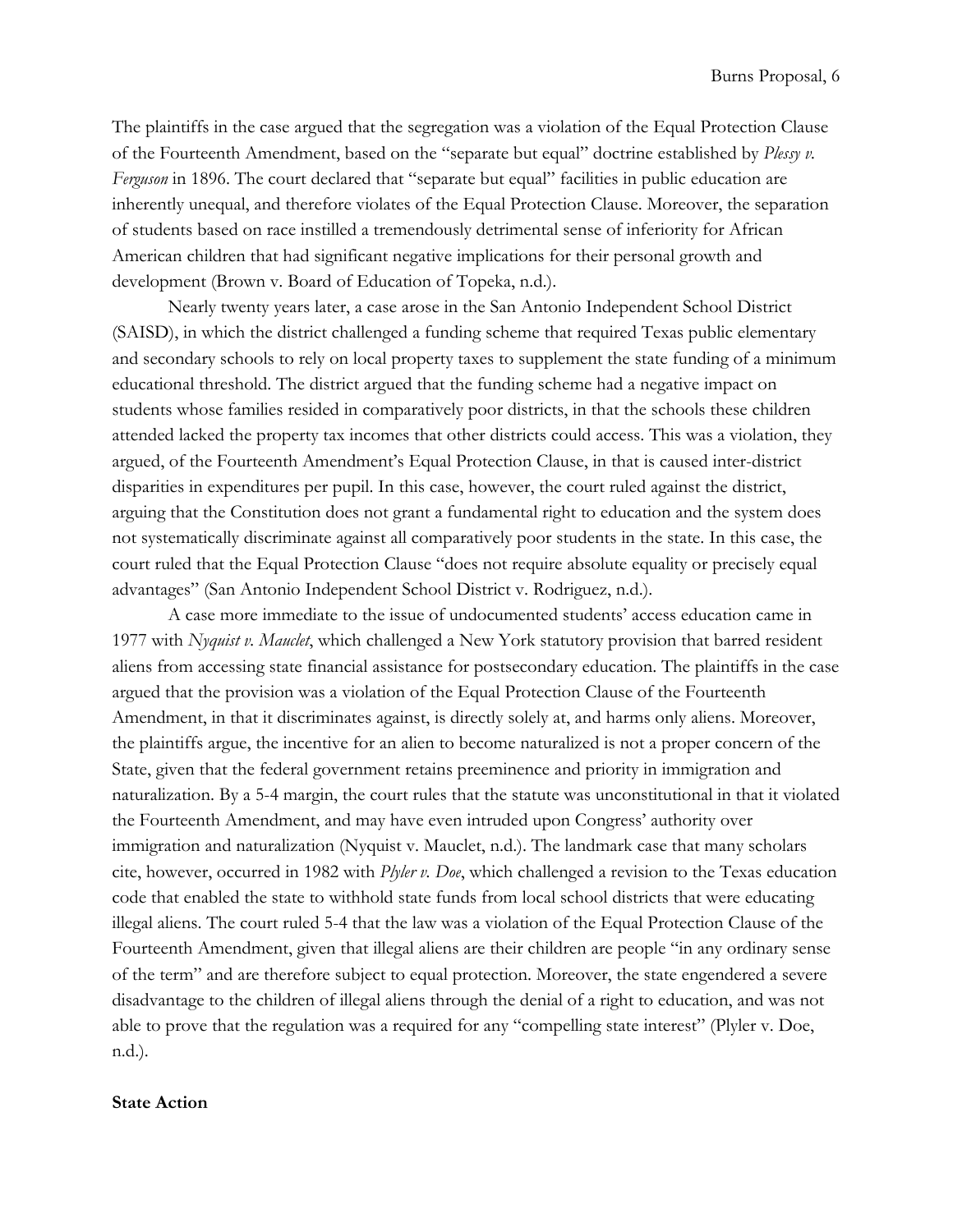In contrast to the unquestionable and inalienable right to education at the primary and secondary level that has been established both through legislative authority and judicial precedent, however, undocumented and under-documented students in the U.S. have historically confronted both structural and psychological barriers to attaining higher education (Erisman & Looney, 2007; Gray, Rolph, & Melamid, 2006; Alexander, et al., 2007). Prior to the influx of immigrants through both legal and illicit means in the 1970s and 1980s, most students attending public institutions of higher education were treated similarly to resident and native-born students (Perez & Cortes, 2011). As the nation responded to the perceived threat of the "immigrant other," however, states began to look towards the precedent set by the federal government regarding the limitations and restrictions on immigration and immigrants' rights. State leaders in policy innovation with large undocumented populations, such as Texas, New York, and California, began to pass laws regulating the access to and affordability of higher education for undocumented immigrant students residing in the state (Perez, 2009).

Moreover, a 1982 Supreme Court ruling (*Toll v. Moreno*) established immigration law as an exclusively federal right, generating fear among state policymakers of the potential for conflicting regulations or federal preemption. One of the earliest state cases to address the rights of undocumented students to attend institutions of higher education was the Leticia "A" Case of 1985, which arose in response to a University of California System Board of Regents requirement for undocumented students to pay international tuition and fees. The plaintiffs in the case argued that the international tuition and fees rates were unnecessarily exorbitant and burdensome, particularly for undocumented students who had lived in the state for most of their lives and were otherwise considered state residents. Although a 1990 ruling (*Bradford*) overturned the progress students made in 1985, the national attention the case generated set the foundation for later state activity of both a progressive and regressive nature. Throughout the 1990s, most states neglected to pass legislation that was permissive or restrictive, due to the low salience of the issue and the lack of urgency in addressing undocumented students in state institutions of higher education (Rincon, 2008). In the states that did attempt to address the situation, however, the battles over access to public higher education were controversial and complex, and have lasting effects on the policy landscape and on undocumented students today.

#### **Recent Policy Developments**

## <span id="page-6-1"></span><span id="page-6-0"></span>**Federal Legislation**

In contrast to the relatively inactive status of state legislatures, the federal government in the 1990s was proactively aiming to restrict the rights of immigrants on a broad scale, particularly among those without the legal authority to be present in the country. States thus began to respond to and internalize the political atmosphere generated by restrictive federal laws, beginning with the Illegal Immigration Reform and Immigrant Responsibility Act (IIRIRA) of 1996, which included Section 505 aiming to increase funding and resources for Immigration and Customs Enforcement to deport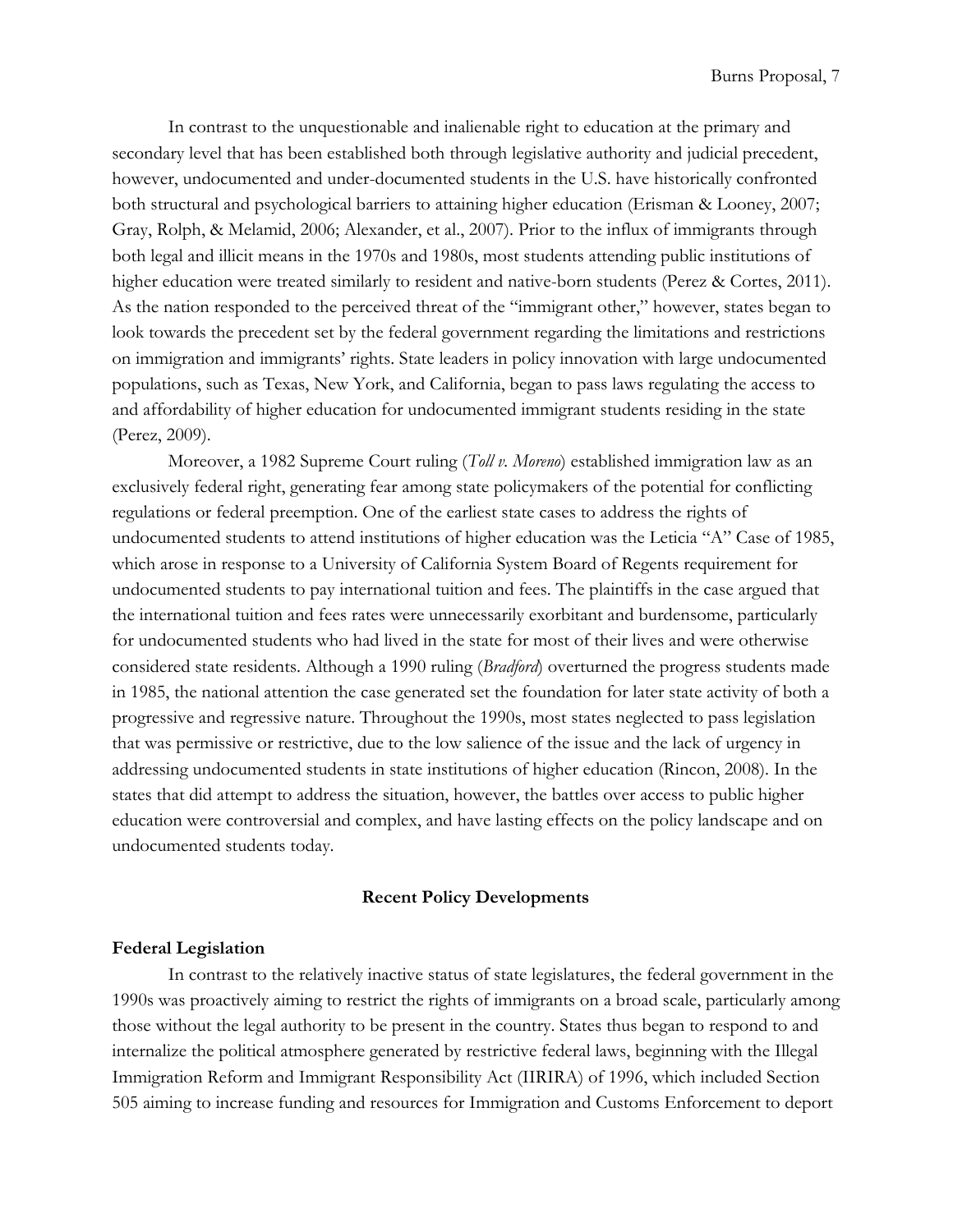unlawful residents, to secure the border, and to prohibit immigrants from accessing public benefits such as education. The fear and hysteria generated by this legislation was further exacerbated by the Personal Responsibility and Workplace Opportunity Reconciliation Act (PRWORA) of 1996, generating more prevalent and persistent discrepancies in educational attainment and health care for undocumented immigrants.

Throughout this time, undocumented immigrants and their allies remained quiet and underrepresented, lacking both the resources and numbers to mount a sizeable opposition. Following the terrorist attacks on the city of New York in 2001, the U.S. government further restricted immigrants' rights with the 2001 USA PATRIOT Act, which enabled the Department of Homeland Security to deny due process of law to individuals based solely on immigration status (Olivas, 2004). This traditional pattern of disenfranchisement and domination by the political elite reaching a tipping point in 2005 with the passage of the Border Protection, Antiterrorism, and Illegal Immigration Control Act, which criminalized illegal immigration or the abetting of immigration as a felony. Thus, citizens of the country who provided safe harbor to known undocumented immigrants could be liable for criminal proceedings for their willingness to aid an illegal immigrant. Advocacy groups comprised of students, families, allies, organizations, and institutions arose in response to this action, sparking national protests and rallies on a broad scale throughout the middle part of the decade (Rincon, 2008). Accordingly, the mid-2000's ushered in a period of intense debate between advocates and opponents of undocumented immigrants' rights and their presence in institutions of higher education.

## <span id="page-7-0"></span>**State Legislation**

The earliest successful attempts of state legislatures to secure in-state tuition for undocumented students at state institutions of higher education had come several years prior to these protests in 2001, with HB 1403 in Texas and AB 540 in California. Both of these bills responded to the demand of state residents for equal educational opportunity through access to higher education, as well as to the broader societal expectation for equitable treatment of undocumented students (Kaushal, 2008; Ferraiolo, 2008). Since the passage of the first bill fifteen years ago, twenty states currently have legislation on file that permits undocumented students to attend public institutions at in-state tuition rates. These bills include eligibility requirements, such as residence in the state for at least two years, attendance at and graduation from a state high school, and expressed intention through a sworn affidavit to apply for legal residency at the earliest opportunity. Some states, particularly those with large undocumented populations, also enable students to access state financial aid in order to assist with tuition payments. In contrast, eight states have taken a regressive pathway, restricting enrollment opportunities through the outright denial of attendance or the requirement that undocumented students pay out-of-state or international tuition and fees. The remaining states have either failed to mount adequate support to pass legislation, or have wholly neglected the issue due to low salience or fear of federal preemption. Indeed, the Higher Education Act of 1965 and the failure of the federal government to pass comprehensive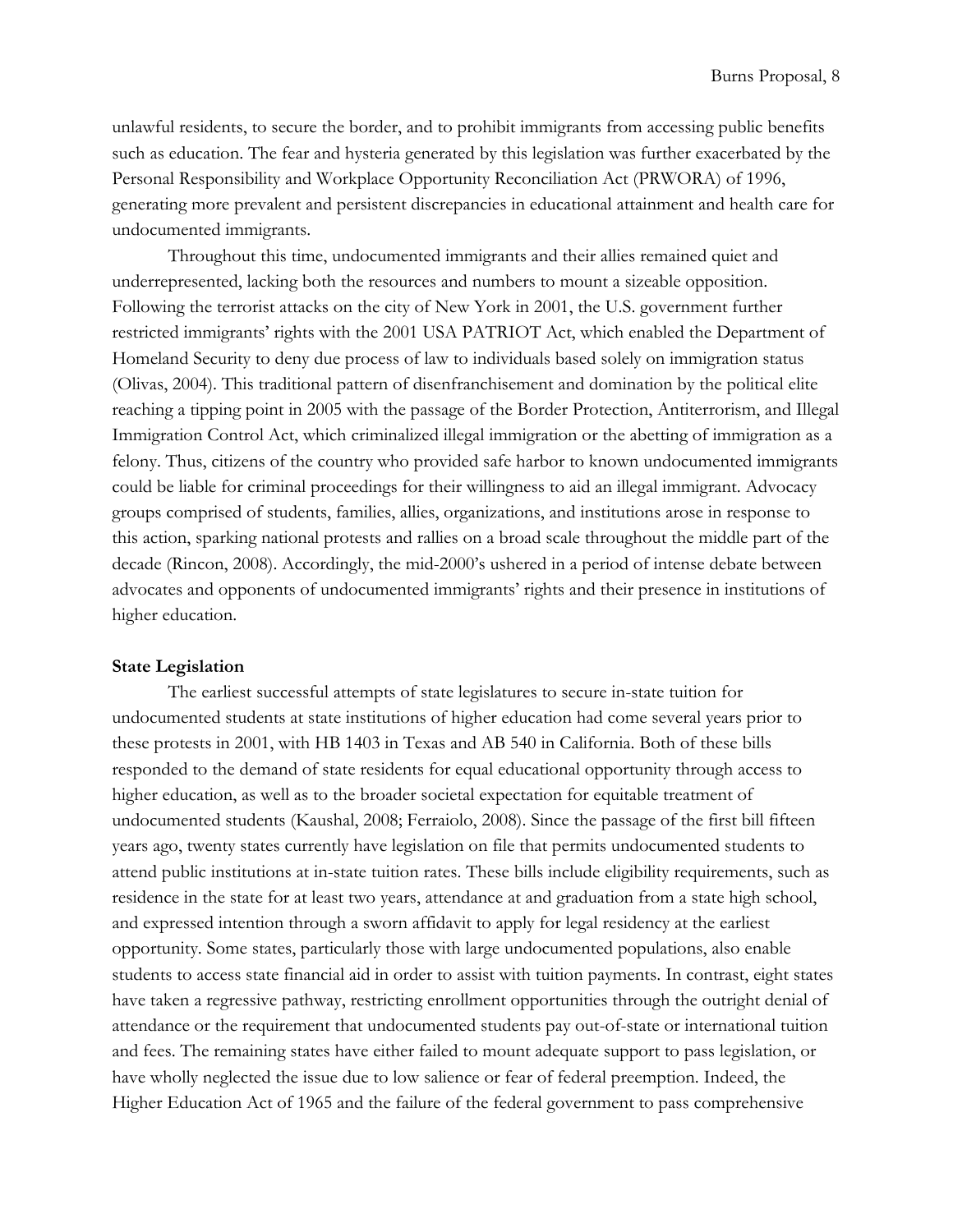immigration reform have collectively precluded undocumented students from accessing federal financial aid, such as grants or loans, to pay for postsecondary education (Tienda & Haskins, 2011; Belanger, 2001; Boushey & Luedtke, 2011; Bozovic, 2012). The resultant patchwork of policies generates confusion and contention for students, further exacerbating educational disparities and the threat of discrimination and alienation (uLead Network, 2016).

# **Arguments For and Against Inclusion**

<span id="page-8-1"></span>Underlying the persistent arguments over the rights and privileges of immigrants – both documented and undocumented – is the foundational question of the educational attainment, economic contributions, and civic engagement of undocumented youth. Despite attempts to limit undocumented students' access to higher education, beginning with California cases such as Leticia "A" (1985) and Propositions 187 and 227 (1994 and 1996), undocumented students have remained unwavering in their determination to pursue postsecondary learning, aided by the advocacy coalitions, nonprofit organizations, families, and institutions that support them. The arguments for and against the inclusion of undocumented students in higher education are complex and contentious, covering economic and moral perspectives on the both the potential contributions to or purported burdens on society that undocumented immigrants generate. The situation is problematized, moreover, by the potential for differential laws that restrict students' rights, with some regulations entirely excluding undocumented students from higher education, and others merely denying in-state tuition or state financial aid. The significance of this issue, particularly for the lives and livelihoods of undocumented students and their families, cannot be understated. The financial, economic, and social impacts of state laws are profound, and have as-yet-untold consequences for the future academic attainment and career prospects of students that are included in the target population.

#### <span id="page-8-0"></span>**Economic Arguments**

From an economic perspective, the arguments opposing the presence of undocumented students in higher education reflect the notion that undocumented immigrants consume more than their fair share of public benefits, given their lack of contribution to the tax base. This argument holds, moreover, that due to the cyclical and persistent nature of poverty, many of these individuals are also disproportionately reliant on public benefits such as welfare or subsidized health care. However, studies have shown that undocumented immigrants and their parents contribute a significant share to the local, state, and national economies through consumption, property taxes, income taxes, and Social Security and Medicare contributions (Perez, 2009; Massey, 1995). Moreover, the school-aged children of these immigrants attend local public schools, generating income for institutions that is awarded on a per-pupil basis. Research also suggests that due to social stigma and pervasive discrimination, many families with undocumented members are reluctant to pursue public benefits, as they are fearful of apprehension, deportation, or alienation if their status becomes publicly known. Another economic argument against permitting undocumented students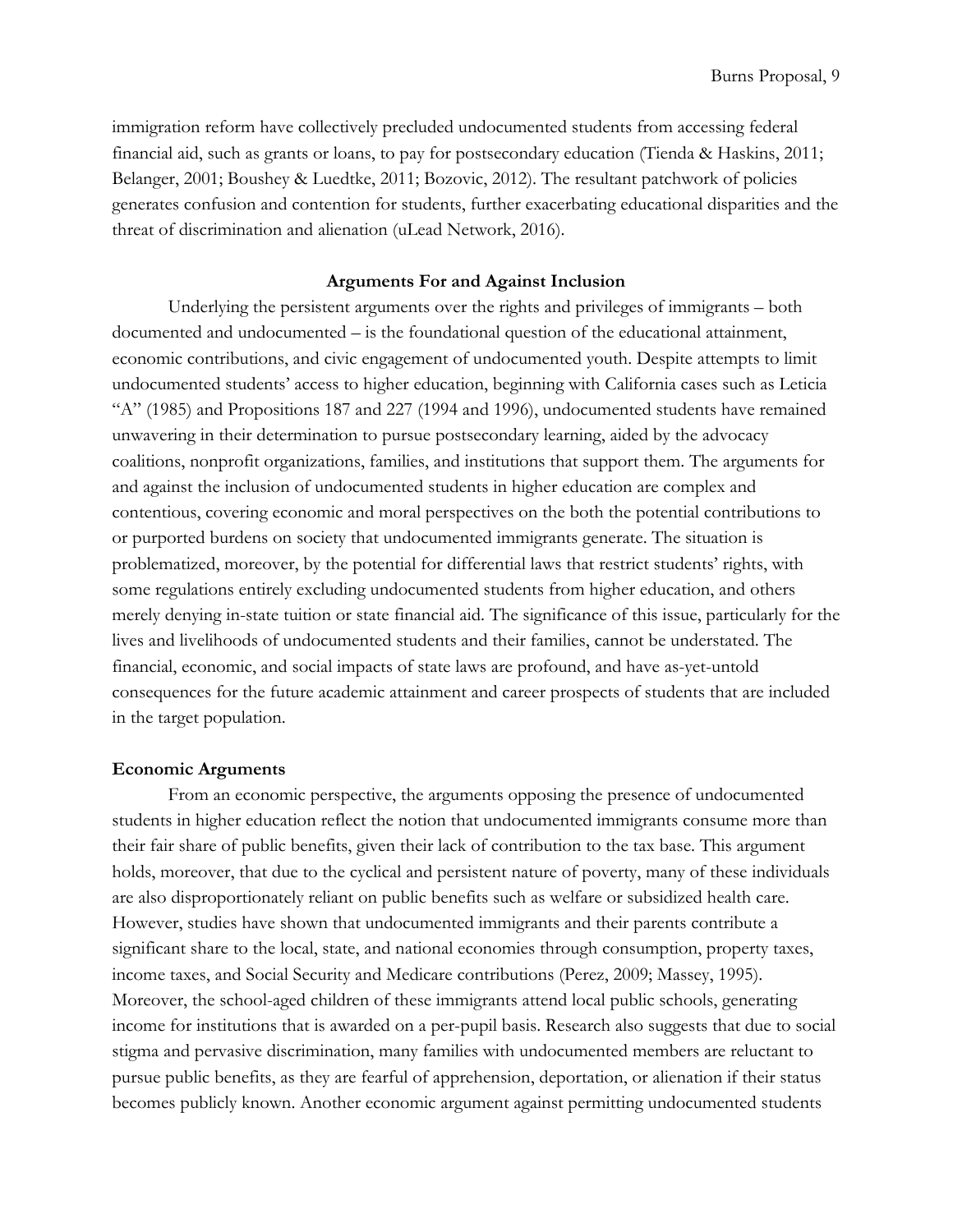to attain eligibility for in-state tuition or state financial aid suggests that such permissiveness will decrease tuition revenue for institutions, as the in-state tuition would serve as a low-cost substitute for the higher international or out-of-state rates that undocumented students would otherwise pay. However, many students cite the high cost of attendance as a significant barrier to pursuing higher education, encouraging them to instead attend low-cost, local institutions such as community colleges as an affordable alternative. In this regard, permitting students to pay in-state tuition rates would likely increase the institution's tuition and fees by enabling some students who could otherwise not afford the prohibitively-expensive institution to attend (Rincon, 2008).

From a workforce perspective, the economic argument against permitting undocumented students to attend institutions of higher education or to access in-state tuition benefits posits that undocumented immigrants and migrant laborers, including those with advanced degrees, will displace American workers and harm the U.S. economy. In addition to displacing workers, this argument also holds that undocumented immigrants will not reinvest in the U.S. economy, but rather will divert compensation and wages to their nation of origin in order to support family members that were unable to immigrate. Despite the frequency and plausibility of this contention in the media and popular culture, however, research does not support these concerns (Perez, 2010). Rather, perhaps the most influential economic argument in favor of allowing undocumented students to attend public institutions at in-state tuition rates is the potential positive economic impact of these students on the U.S. economy. Students that attain higher levels of education have greater average lifetime earnings and generate a more significant financial contribution to the economy, due in part to higher-paying jobs and the generation of tax revenues and consumption. Moreover, as the U.S. economy transitions from a traditional economy of industry and manufacturing to a modern economy of knowledge and information, a higher degree is necessary in order to succeed and prosper in a lucrative career pathway. The financial investment associated with permitting undocumented students to attend public institutions of higher education and to obtain the training necessary to transition into productive careers will be more than offset by the contributions of these students to the social and economic foundations of society (Rincon, 2008).

## <span id="page-9-0"></span>**Moral Arguments**

In contrast to the economic arguments opposing undocumented students in higher education that are backed by extensive (if contradictory) research, there also exists a moral argument that reflects an opposition to what is seen as illegal or illicit activity. This argument holds that undocumented youth, whether brought to the U.S. unknowingly as children or entering of their own accord, are not considered legitimate members of society. Moreover, the notions of hard work and self-determination exclude the endeavors of undocumented immigrants, as these individuals are seen as exploitative and manipulative, soiling the American dream and spoiling the ideals of nationalism and patriotic virtue. In this regard, permitting undocumented students to attend institutions of higher education at in-state tuition rates would be tantamount to incentivizing illegal immigration, as these individuals can effectively "cut the line" towards a legal pathway to citizenship and receive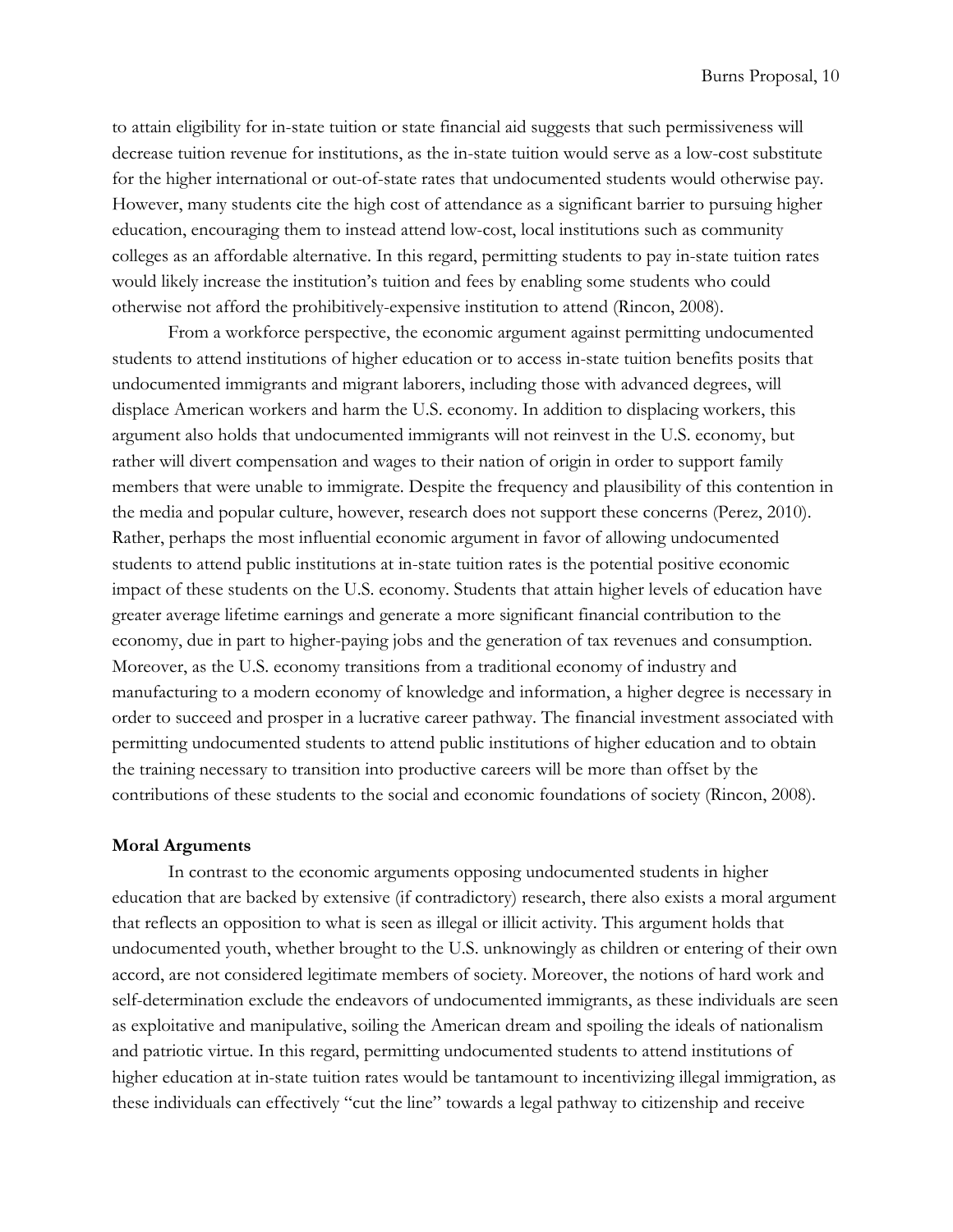benefits not afforded to immigrants who arrive through legal mechanisms. In addition, this moral argument maintains specific notions of citizenship and American culture, arguing that naturalized and native-born citizens have an established and inherent right to enjoy the benefits afforded by the government, and this right supersedes the rights and privileges of non-native residents. Undocumented students are seen as displacing these rightful and otherwise qualified native-born students from institutions of higher education, resulting in a reordering of power, authority, and educational attainment among different ethnic and racial groups (Gonzalez, 2009; Perez, 2012). This reconfiguration of the fundamental power structure within the economic and political spheres generates a sense of anxiety and despair among those who have traditionally held the majority of the political and economic power in society. The reactions to such losses of status often incite retaliatory behaviors such as the

In contrast to these moral arguments that see undocumented immigrants as an invasive threat, there also exists a moral standard and obligation to provide equal educational opportunity for the entirety of the nation's youth. As previously discussed, the United States is a country founded on the ideals of liberty, opportunity, and equality, and as such maintains a moral imperative to provide such promises to all of its inhabitants, regardless of their ethnicity or country of origin. The immigration stories of these students also vary, with some arriving as young children with undocumented parents and others having arrived at an older age through independent means. Accordingly, many individuals who classify as undocumented consider themselves culturally American, often having grown up speaking English and practicing American cultural traditions (Perez, 2009). Deeming these individuals "un-American", hostile, illegal, or dangerous serves not only to perpetuate the public's apprehension and incite discrimination, but also unfairly targets a vulnerable and innocent population of students that seek only to advance their personal goals and to contribute to their adopted home country, not to take advantage of a system of public benefits or to drain the community's resources. Research suggests, moreover, that permitting undocumented immigrants to participate in higher education and the extracurricular activities that accompany it increases political and civic participation, resulting in the augmented provision of social services, volunteer activities, and democratic politics. These students also serve as invaluable role models for later generations of undocumented or under-documented students, offering a source of social and communal support that promotes determination to succeed despite pervasive structural barriers. From a moral perspective, therefore, the decision to allow undocumented students to obtain educational opportunity equal to that of their native-born peers is not a sign of society's weakness, but rather one that measures the nation's degree of acceptance, understanding, and amnesty (Perez, 2012).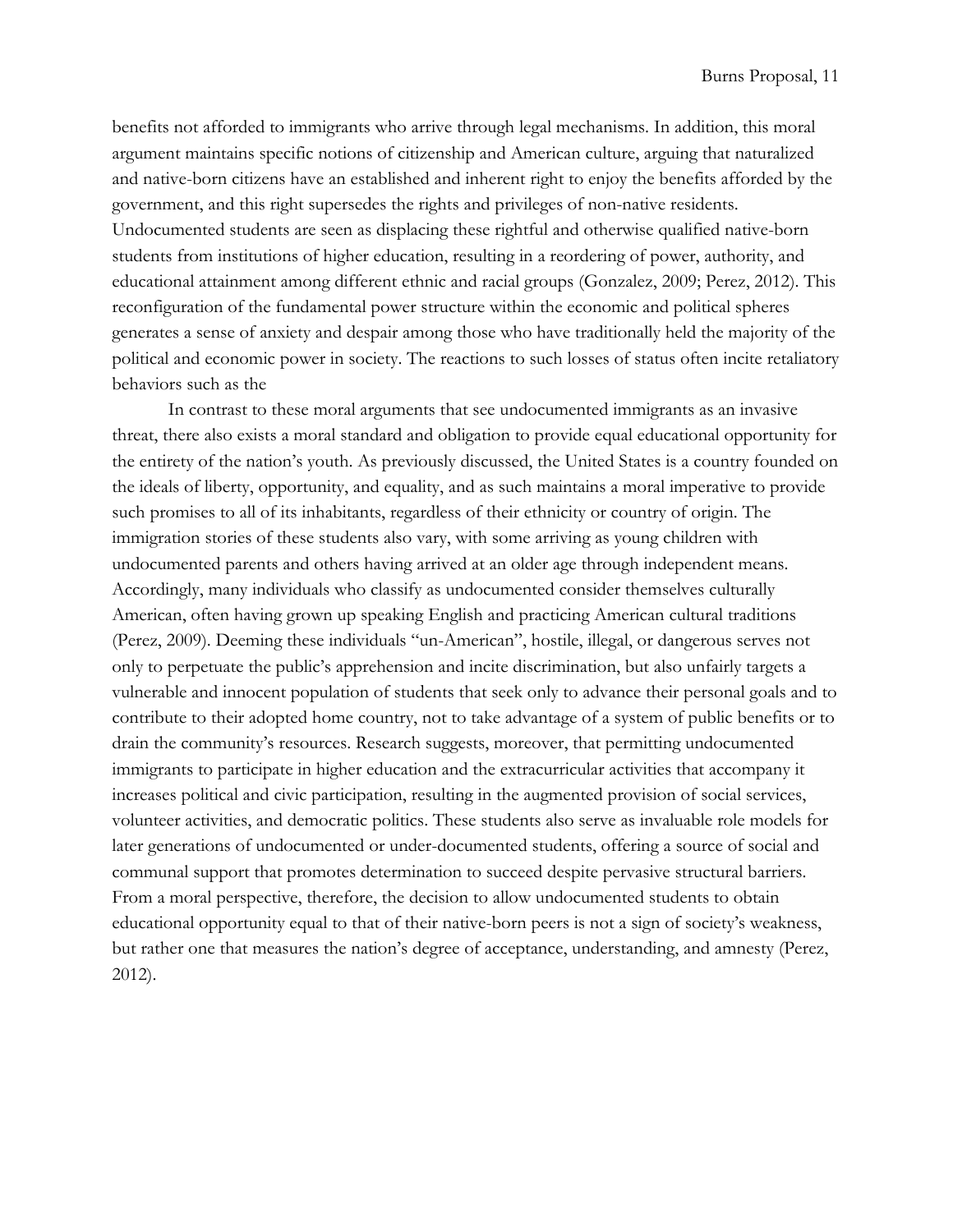## **CHAPTER II: LITERATURE REVIEW**

<span id="page-11-0"></span>Because of the relatively emergent nature of the presence of undocumented students in public institutions of higher education, very minimal scholarly research has examined the topic or effectively developed new or revised theories or frameworks to guide future research. Moreover, the necessary invisibility of the population renders studies of postsecondary enrollment and attainment as well as student characteristics exceedingly difficult, as many students wish to retain anonymity and secrecy out of fear of the threats of apprehension and deportation. However, given the primacy of the topic and the necessity for better research, the body of literature on undocumented students and their experiences in higher education is growing. Literature generally falls into six categories, including: 1) the historical context of immigration; 2) examinations of the legal landscape; 3) commissioned reports on the state of the issue; 4) documentation of student experiences; 5) guidance for practitioners; and 6) general educational research and the formulation of theory. Collectively, these works assist with a more holistic and comprehensive understanding of the characteristics of undocumented students, their postsecondary enrollment and attainment patterns, and the potential implications of legislation regulating their access to higher education.

# **Historical Context of Immigration**

<span id="page-11-1"></span>Providing an historical viewpoint of the transformations in immigration flows, immigration law, and the rights of immigrants in the country is an important component of the scholarly literature surrounding undocumented students in higher education. This work establishes the framework for understanding patterns of immigration, the actions of state and federal governments, and the opinions and attitudes of the general public towards immigrant students. Espenshade (1995) studies the changes in the flows and patterns of migration, documenting the rising tide of immigration from Latin American and Asian nations in response to "push and pull" factors that implicate the governments of both the origin and the destination countries. Importantly, his research confirms that there is little evidence to support the myth that undocumented immigrants have negative implications for the U.S. labor market, and that the federal government has done little to curb the growth in illegal immigration despite multiple attempts at the federal level. Massey (1995) contends that this influx of Latin American immigrants will engender significant social, cultural, and linguistic changes in American society, including the increased prevalence of the Spanish language and more diverse conceptualizations of ethnicity and race. He predict future changes in the rates of immigration from other nations, particularly developing countries in Asia, arguing that immigrants could further alter the meaning of ethnicity and ethnic composition in the U.S. Espenshade and Calhoun (1993) conduct an assessment of the general public, testing five hypotheses regarding attitudes towards immigration. Their study concludes that symbolic politics and associated assessments of ethnicity are more important determinants of the acceptance of immigrant populations than are economic arguments related to labor market outcomes. Individuals with higher degrees of cultural affinity as well as additional years of schooling are more likely to have permissive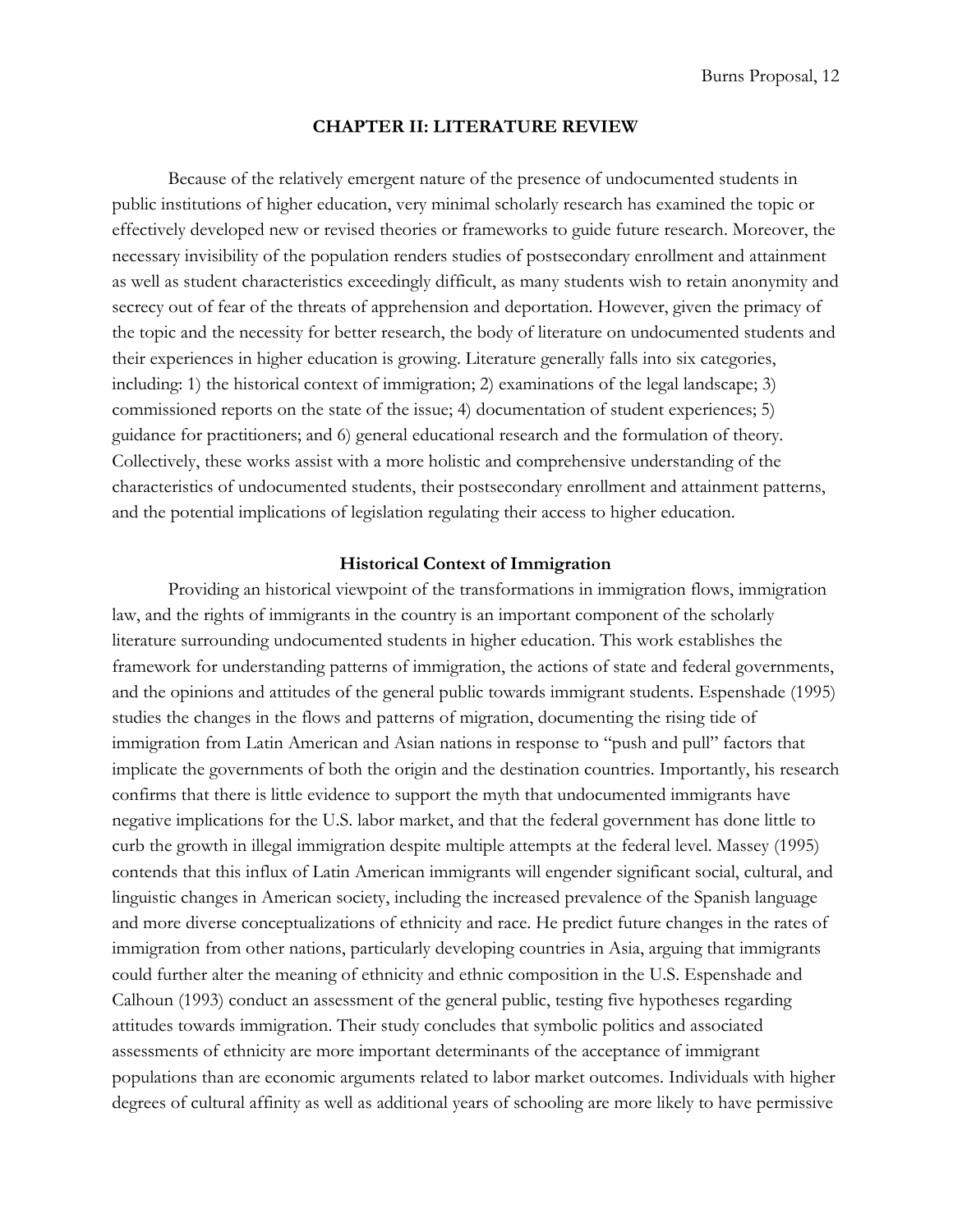and welcoming attitudes towards undocumented immigrants. Thus, private citizens are more influenced by their direct and personal associations with immigrants rather than the economic arguments espoused by politicians and policymakers.

Other authors have compiled full-length texts that include a thorough historical study of the background of immigration law and the implications for the current policy landscape as well as future developments in immigration law and the effects on targeted individuals. Perez (2012) studies the psychosocial stressors associated with immigration, particularly forms of arrival in the country that are not legally authorized or recognized by the federal government. He highlights the potential negative implications of immigration, including fear of deportation, feelings of isolation and alienation, systemic disenfranchisement and institutionalized racism, unfamiliarity with English and American culture, and loss of friendships and family members from the home country. His ethnographic study of students, meanwhile, suggests that they prosper and succeed at astonishing rates in spite of these circumstances, often excelling academically and remaining civically engaged in the local community.

Perez and Cortes (2011) expand on the socioemotional health of undocumented students, finding that the general public's overwhelmingly negative conceptualizations of undocumented students contribute to the pervasive and pernicious feelings of helplessness and futility and prevent these students from accumulating the stores of capital that are necessary for academic and career advancement. Despite these shortcomings in both social and economic capital, however, the authors contend that the students in their study are academically motivated to excel and to pursue postsecondary learning, thus overcoming the socioemotional barriers that could otherwise prevent their long-term success. In a similar vein, Perez (2009) conducts a series of interviews with sixteen undocumented and four previously-undocumented students in secondary and postsecondary education, anecdotally confirming the findings of Perez and Cortes and suggesting that many undocumented students persist despite significant structural and social barriers to academic and career attainment. The characterization of undocumented students that emerges from these texts is one of resilience and determination in the face of discrimination and disenfranchisement, thus signifying their worth as contributing and productive members of society. Collectively, therefore, the authors argue for the inclusion of undocumented students in postsecondary education as a means for advancing not only the educational and career achievements of these students but also the broader U.S. economy and academic market.

## **Examination of the Legal Landscape**

<span id="page-12-0"></span>The issue of permitting undocumented students to attend public institutions of higher education is particularly compelling for legal scholars in the fields of immigration and education, given the potential for conflict among state and federal statutes and the frequent reinterpretation of significant and influential court cases. In contrast to much of the literature that maintains a moral or ethics-based quality that stems from the author's individual conceptualizations of what is intrinsically right or fair from the perspective of human rights, the legal literature retains a legalistic approach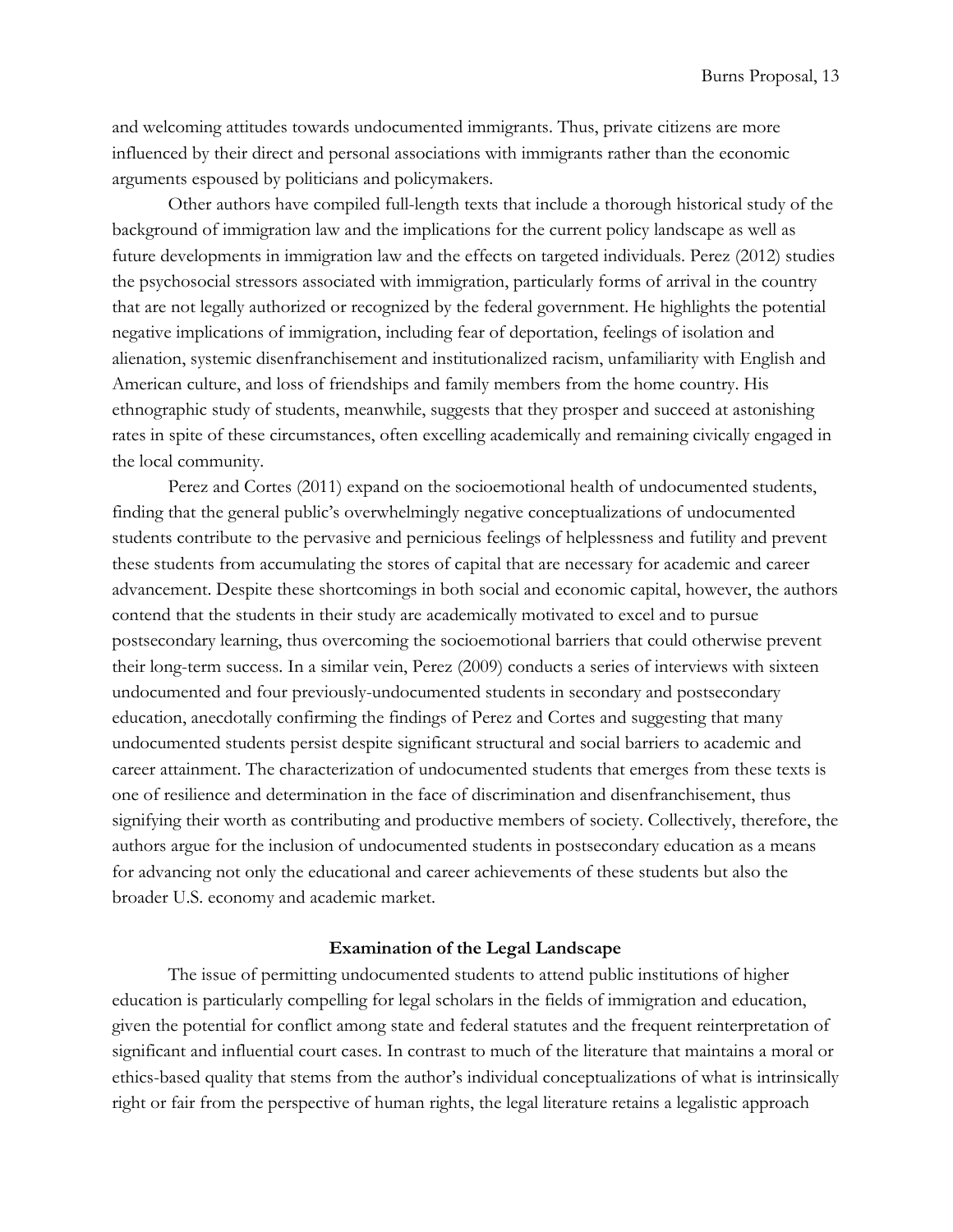that privileges and prioritizes objective analysis and research over appeals to ethical or emotional arguments. Due to the complexity of the issue, which implicates questions of both immigration and educational law, the topics that these legal scholars cover are diverse and intersectional. Some focus on specific legislation and reinterpretation at the state level, such as bills in California or the patchwork of policies across the country, while others consider federal legislation such as the Development, Rehabilitation, and Education for Alien Minors (DREAM) Act or the IIRIRA. Others focus on the reinterpretation of landmark court cases such as *Plyler v. Doe*, engaging in a form of legislative activism that promotes a particular, and often contentious, viewpoint based on legal precedent. Another set of scholars, meanwhile, provides a broader overview of the policy landscape, discussing future implications of current and past policies, statutes, and rulings, thus providing a framework for understanding the current legal status of undocumented students in higher education.

The scholars that lay the groundwork for a legal perspective on the issue (Frum, 2007; Drachman, 2006; Romero, 2002) do not readily promote an activist perspective, instead providing an objective view of the relevant laws and cases that may inform future challenges and contentions for the advocates as well as the opponents of undocumented students in higher education. Their work is largely foundational for the more nuanced legal arguments that follow, providing a background on the current legal status of students that seek access to higher education. Among the scholars that offer a more focused approach through the reinterpretation of landmarks cases such as *Plyler v.* Doe, Yeats (2004) attempts to apply the case to the issue of higher education, arguing that the same ideals that govern primary and secondary schooling also hold at the postsecondary level. While his arguments have not yet permeated popular legal literature, he argues convincingly for a broader application of the permissions in *Plyler v. Doe* to students in other levels and types of educational institutions. Lopez (2004) agrees, but finds that the right to free public education is not fundamental, and instead requires additional justification in order to be applied to the contentious question of whether undocumented students have the right or the privilege to access public institutions of higher education. Moreover, his research suggests that although education is a fundamental aspect of membership in a community and the eventual abolition of the castes that preclude equality among students of different ethnic and documentation backgrounds, the prevailing interest of most of the nation's citizens is the maintenance of a lower class of undocumented workers receiving paltry remuneration despite their integral contributions to ensuring the nation's economy continues to function efficiently and effectively.

Scholars focusing on the DREAM Act cite its ability (if passed) to undermine the IIRIRA (Garcia, 2010), arguing that it would not incentivize illegal immigration, despite what some detractors have suggested, and that it would improve higher education attainment, reap external societal benefits, and permit innocent undocumented children from remaining in a perpetual cycle of poverty and illegality. Other legal scholars examining the DREAM Act argue that it is the most effective mechanism for providing a legal pathway to citizenship in both the U.S. and in other developed, educationally-progressive nations (Connolly, 2005; Ragan, 2005). Passage of such a broad-based federal act would enable eligible students to more readily integrate into society from a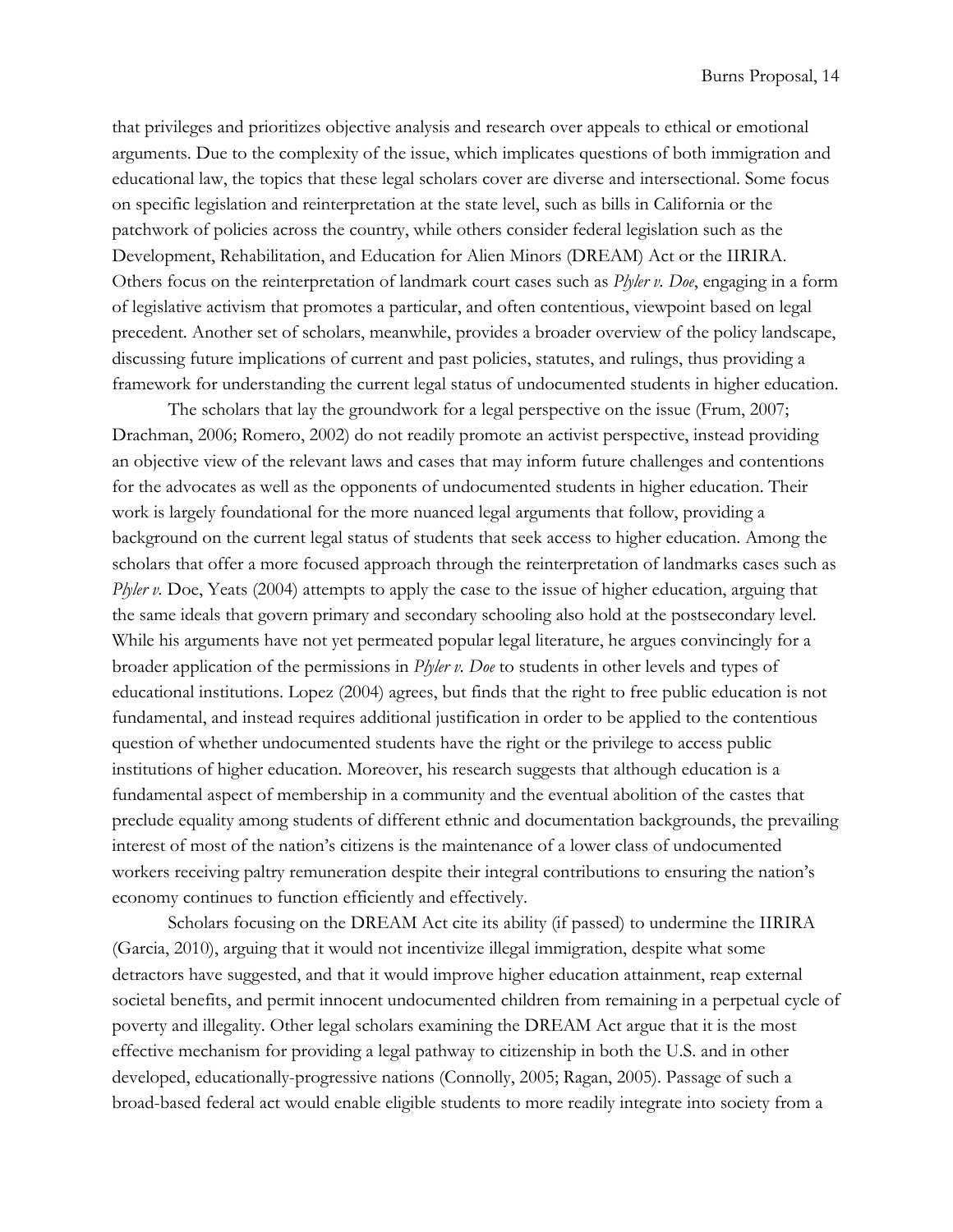legal, economic, and social standpoint, and would serve as the first step towards comprehensive federal immigration reform. By providing undocumented students with opportunities to advance educationally, the DREAM Act could improve the national economy through increasing access to higher-paying jobs, generating a larger and more affluent tax base, and producing additional revenues for the provision of additional public benefits for underprivileged individuals. The focus on specific states such as California (Abrego, 2008; Seif, 2004) and Texas (Salinas, 2006) complements the work on the broader state policy landscape, which echoes the patchwork-like arrangement of policies and the confusion and conflicts it can engender (Ruge & Iza, 2005; Fung, 2007).

In California, the passage of AB 540 resulted in the immediate relief of social and economic stigma, enabling immigrants to adopt socially acceptable identities that empowered their mobilization as students. Moreover, the fight for the passage of AB540 also provided undocumented Latino youth in California to create a channel of grassroots productivity in order to confront the national and global tragedy of undocumented students in their pursuit of higher education. A similar situation exists in Texas, which has stood with California as one of the early adopters of tuition equity and a model for further state legislative or judicial activity. Because of the inability of the federal government to pass comprehensive tuition equity laws that apply across the country, however, some authors have suggested that the public would benefit from the repeal of several of the most exclusionary policies contained in the IIRIRA, which would enable undocumented students to obtain lawful status as a state resident. Specifically, Salsbury (2005) argues that the provisions of IIRIRA were not designed with restrictions on postsecondary education in mind, and that enabling undocumented students to qualify for in-state tuition would not represent a hindrance of congressional objectives related to immigrant control. The collective contribution of these legal commentaries is both symbolic and instrumental, providing a background for understanding the potential implications of legislation that restricts the rights of undocumented students to attend institutions of higher education.

#### **Commissioned Reports on Issue Status**

<span id="page-14-0"></span>In keeping with the seemingly objective viewpoint of legal documents, commissioned reports provide an additional source of information on the undocumented student population, receiving sponsorship from diverse groups such as nonprofit institutions, philanthropic organizations, professional associations, university research institutes, and various private for-profit industries. These reports avoid a partisan or political tone, instead documenting the background on the demographics, context, or historical development of a particular policy or subpopulation. The resultant nature, intended purpose, targeted audience, and dissemination of commissioned reports thus depend largely on the purposes of the sponsor as well as the objectives of the authors, and vary across the topics covered and the type of entity that commissioned its creation. Although the stated purpose is largely educational, the details contained within can support the agendas of some special interest groups or state governments. Many of these reports maintain a broad view of the issue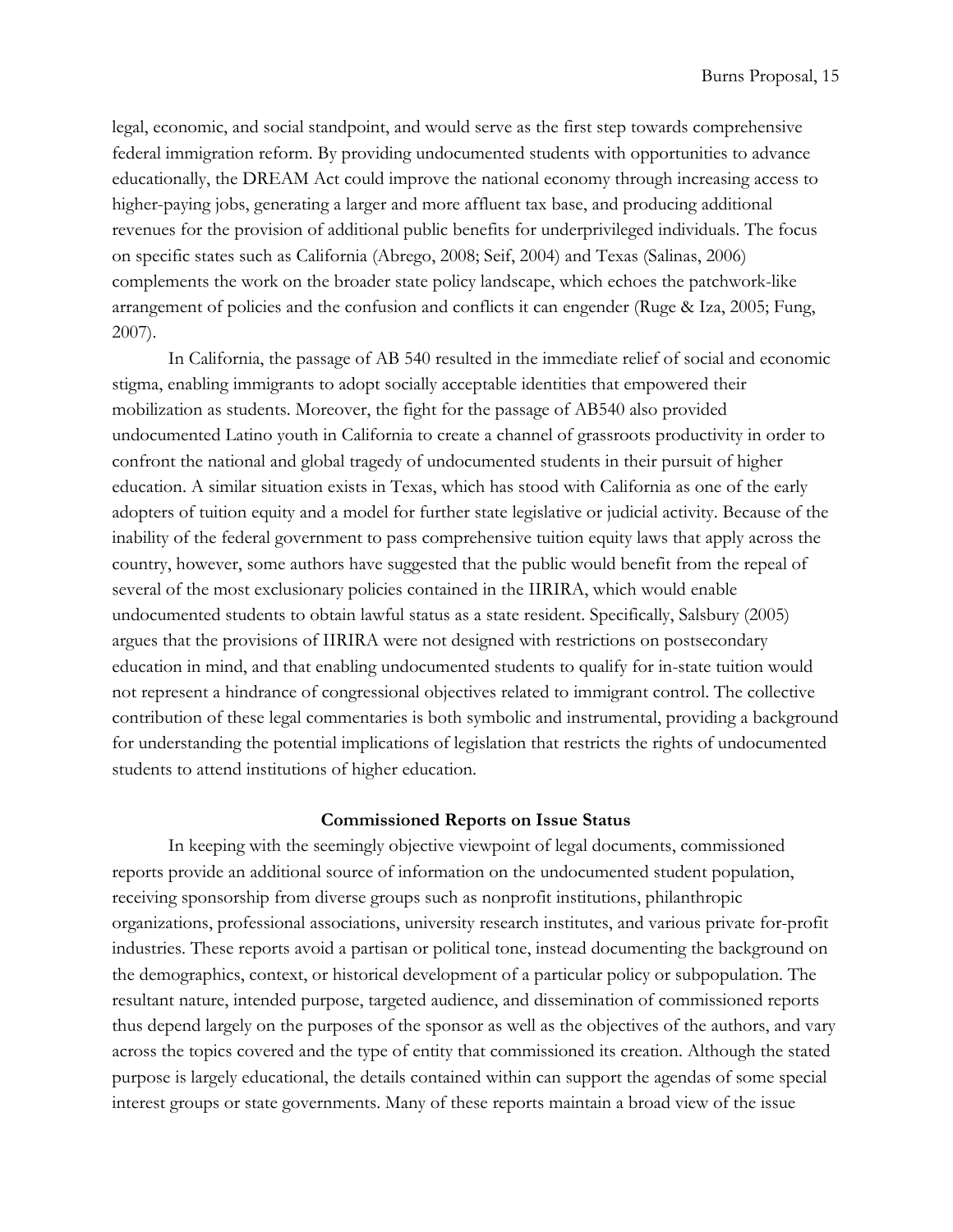(Erisman & Looney, 2007), finding that significant barriers exist that have major implications at the state, local, federal, and institutional level. The lack of educational attainment among undocumented immigrants, meanwhile, is attributable to work and family responsibilities, financial need, lack of knowledge of the higher education system, inadequate academic preparation, and limited English proficiency.

Other reports focus on a specific group, such as the status of low-income populations (de la Rosa & Tierney, 2006; Oliverez & Tierney, 2005), and the specific challenges that await these students, including decision-making based on misinformed perceptions of financial aid availability, a lack of college-going culture during secondary schooling, a heightened need for accurate and timely information as well as additional support and counseling, and information for parents and family members to support the student's pursuit of higher education. Indeed, access to accurate information about financial aid is a critical determinant of whether and where a student chooses to continue in postsecondary education. Moreover, an ethical argument can be made that undocumented students should not be unnecessarily penalized through the denial of educational benefits as a means of penance for the illegal activities of their parents or guardians. Rather, financial assistance for these students could have positive external effects for the student, the student's family and community, and the national economy on the whole. Some reports have implicated the institutional perspective (Gray, Rolph, & Melamid, 2006), including suggestions for improvements and strategies for recruitment, retention, and graduation of immigrant students, including the offering of financial aid, the implementation of progressive policies, and the removal of institutional and cultural barriers that prevent student success.

Some commissioned reports have a more specific audience in mind, such as a single state that may serve as an important battle ground or the front lines of advancing undocumented students' rights. Undocumented Latino students in California have limited options in the college choice process, given their illegal status and the limiting factors of financial aid and socioeconomic status (Perez, 2010). Many of these reports include personal testimonies from students detailing stories of perseverance and hope, sharing experiences with obstacles and their belief in eventual reform on a broad scale (Amaya, et al., 2007). Others consider the effects of a particularly contentious legislative action, such as federal or state-level DREAM Acts and higher education policies related to financial aid and tuition assistance. Ethnographies and interviews enrich these reports, confirming the significance of legal barriers in contributing to declines in student motivation and hopelessness in regards to eventual cultural and social assimilation (Abrego, 2006). Moreover, others remind readers that undocumented students are not only Latino, but come from a diverse array of backgrounds and countries of origin, which can lead to confusion and apprehension among counselors and advocates (Chan, 2010). Although frequently drafted with a specific audience in mind, these reports are particularly useful for comprehending the current state of immigration law, the implications for affected students, and the potential for future legislative developments or judicial interpretations. They highlight the predicted conflicts that will arise as more undocumented students aspire to advanced degrees, and offer guidance and insight on the previous legislative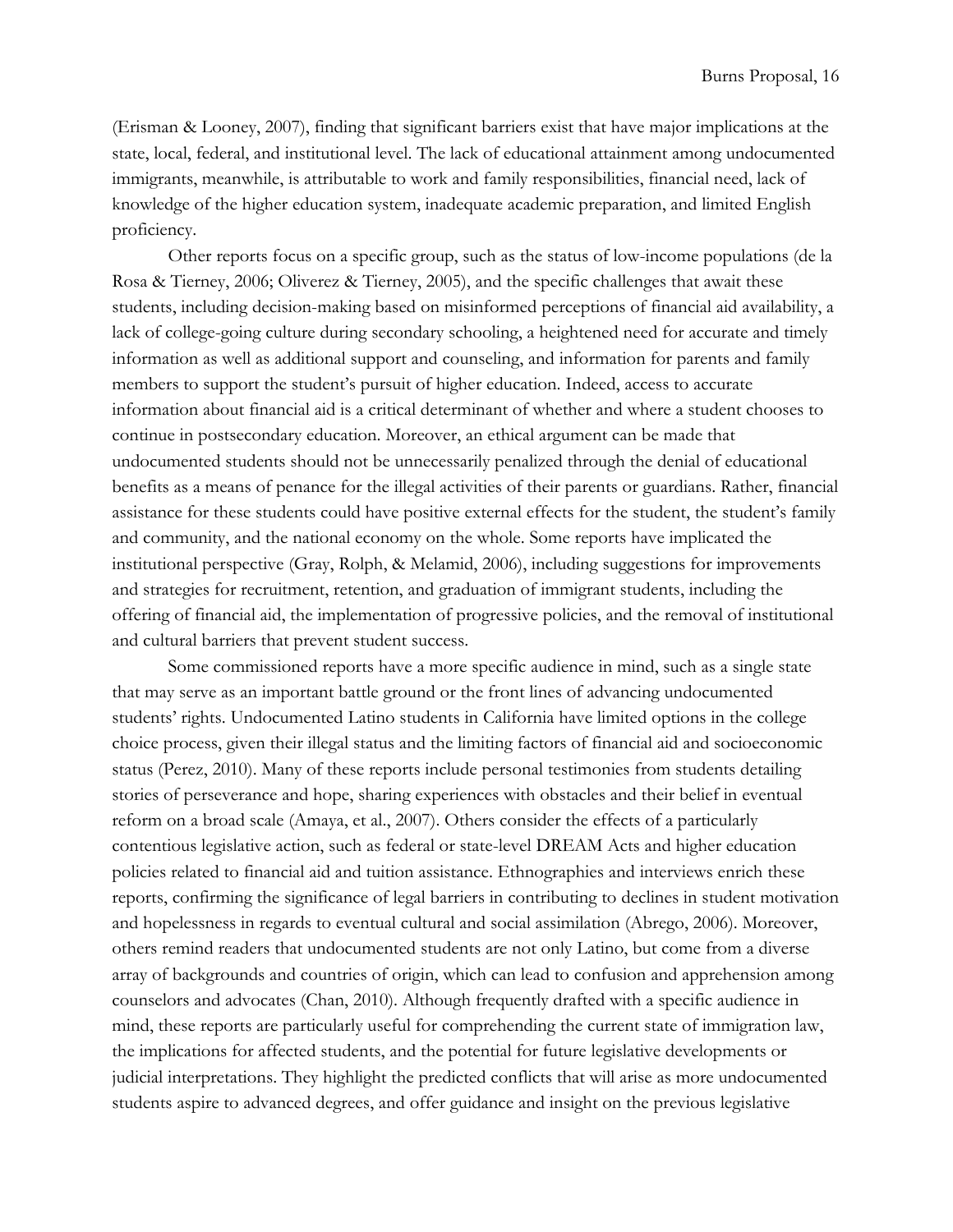attempts to regulate this population, including both failures and successes to improve the political and legal standing of undocumented students in their pursuit of higher education.

## **Student Experiences & Guidance for Practitioners**

<span id="page-16-0"></span>Researchers that study the undocumented student population from a distance often fail to capture the lived experience of students as they navigate the postsecondary landscape and confront persistent and pervasive barriers to educational advancement. This in turn prohibits researchers and readers from gaining a nuanced understanding of the sources of social capital and individual strength from which students draw in order to overcome these systematic obstacles, as well as the identification of the most appropriate mechanisms for supporting students in their endeavors. Accordingly, researchers that are able to gain privileged access to the otherwise invisible population of students directly frequently produce studies of a student's individual experiences in order to understand the ethnographic and lived aspects of the issue from a first-hand qualitative perspective. This research can emerge in a number of forms, including interviews (Teranishi, et al., 2013), case studies (Dozier, 2001; Gonzales, 2008; Munoz, 2009), surveys (Gleeson & Gonzales, 2012), life histories and narratives (Gildersleeve, 2010; Gonzalez, 2010), and emergent methods of analysis that do not follow a prescribed ethnographic or qualitative format (Hernandez, et al, 2010; Diaz-Strong & Meiners, 2007).

In addition to providing valuable insight into the lived experiences of students from first-person narrative perspective, these works are additionally important for their development of new theories and methods of examining the intersection of race, gender, poverty, and immigration status. Munoz (2013) examines the stress factors associated with college persistence using a Chicana feminist epistemological technique, thereby enabling the author and readers to understand the experiences of undocumented Mexican women from a New Latino Diaspora site. Moreover, she incorporates conceptualizations of how both popular media and ideology can shape higher education policy which in turn has significant material implications for students within institutions. Similarly, Diaz-Strong and Meiners (2007) incorporate educational oral histories from students to explore the experiences of being undocumented in higher education. Their illuminate oral historical work illustrates the common factors across all students that permit them to attain academic success despite educational and immigration policies that criminalize their existence and construct them as extraneous to the educational system but also critically important in the nation's service economy. Enabling these students' voices to be amplified so as to reach policymakers reiterates the necessity of linkages among all types of policy related to poverty, education, incarceration, healthcare, economics, and immigration.

By allowing students to tell their personal stories in their own voices and languages, these authors capture the complex and competing perspectives of a population that is otherwise silent and subjugated, rarely the nexus of attention for institutions, politicians, or policymakers. The uncovering of these voices can in turn assist with the development of productive and effective guidance for practitioners, namely student affairs professionals within institutions that work with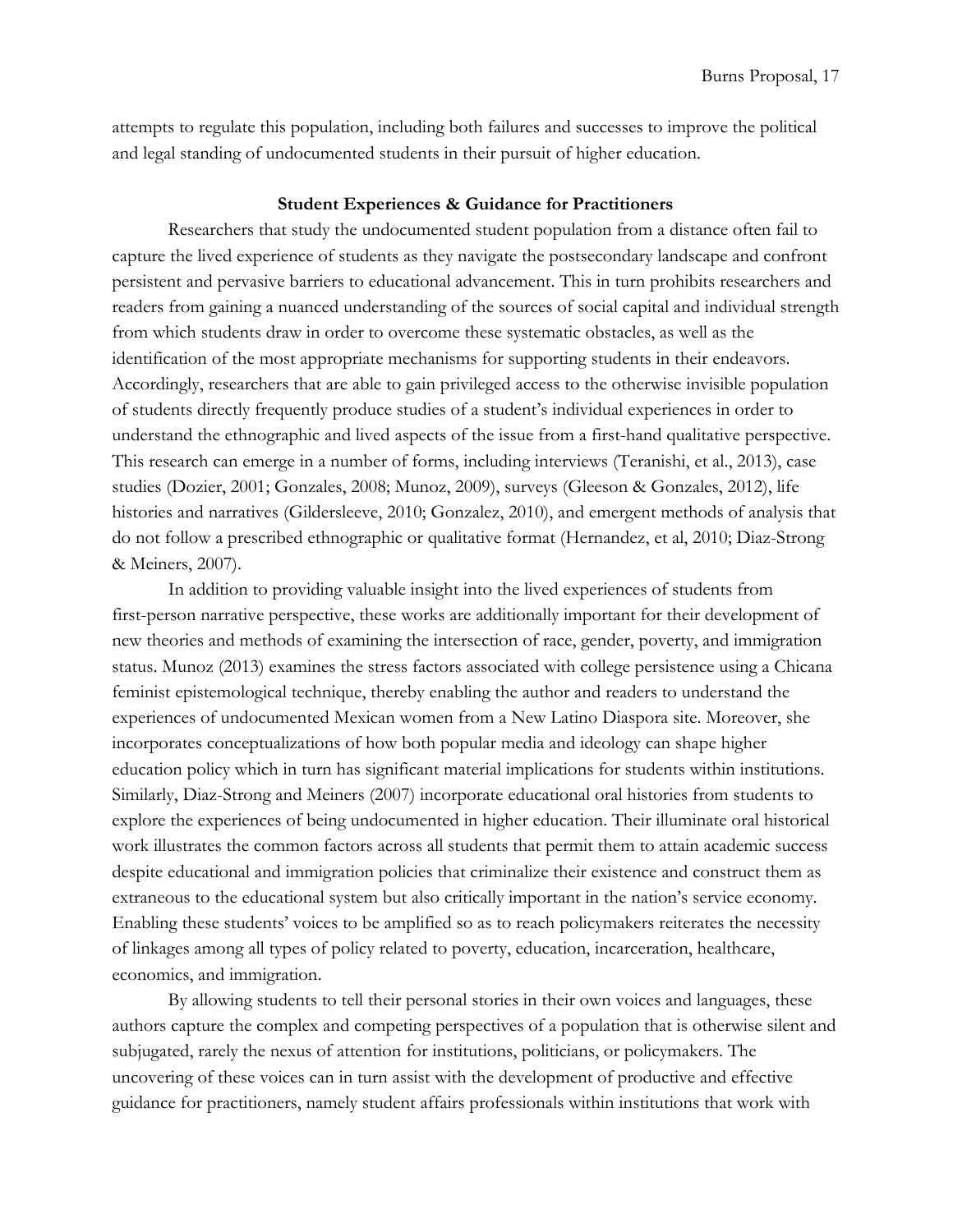undocumented students on the ground level. The guidance contained within these documents (Gildersleeve & Ranero, 2010; Gildersleeve, et al., 2010; Ortiz & Hinojosa, 2010; Chan, 2010) offers both practical recommendations and best practices that not only create an inclusive and welcoming environment for all students at the institution, but also serve to assist undocumented students in their persistence and graduation despite formidable barriers. Officials are encouraged to consider such pre-college contexts as family and schooling environment as well educational achievement, and are urged to serve as social justice advocates in the crusade for undocumented student access and success. Moreover, these authors remind policymakers and the public that lack of legal documentation is not a purely Latino issue, but rather that undocumented students may come from a variety of ethnic and cultural backgrounds.

#### **Educational Research & Theory Development**

<span id="page-17-0"></span>Arguably the most productive and significant subsection of the literature base on undocumented students in higher education is the emergent and rapidly growing field of higher education research and theory development, which covers a diverse and broad range of topics, approaches, and theories. This work is an amalgam of research in the more general field of higher education, incorporating elements of theory development and the formulation of new frameworks for studying undocumented students and higher education and new modes of understanding students' experiences. Due in large part to the diversity of the issue and the interdisciplinary nature of the subject of study, this research covers a wide range of methodological approaches, theoretical frameworks, and specific content of interest, such as the frameworks of LatCrit and Critical Race Theory, the importance of students' social capital in communal and family settings, the processes of assimilation and acculturation, and the role of financial aid and tuition policies in promoting educational equality. Collectively, these studies advance researchers' understandings of the issue from a multidisciplinary perspective, allowing scholars from a variety of fields to contribute their knowledge and insight to the contentious yet timely topic, which will undoubtedly expand in relevance in the coming months and years as ever greater numbers of immigrants and students seek out postsecondary opportunities.

Some new methodologies that have recently emerged from research on undocumented students in higher education include LatCrit and reinterpretations of Critical Race Theory. These frameworks address the intersectionality of a student's status a marginalized undocumented individual and identifying ethnically and culturally as a Latino/a, which results in unique challenges implicating race, ethnicity, and socioeconomic status (Huber, 2010; Huber & Malagon, 2007). Critical race testimonies of Chicana students can promote an agenda to interrogate and challenge the racist, nativist framing of undocumented students as problematic, burdensome, and illegal (Huber, 2009). These studies incorporate the narratives of students and challenge the power structures of society, questioning the prevailing social order and promoting a reinterpretation of the current structure of society and the pervasive disenfranchisement of certain segments of the population (Abrego, 2006; Chan, 2010). This work often incorporates the life history methodology, which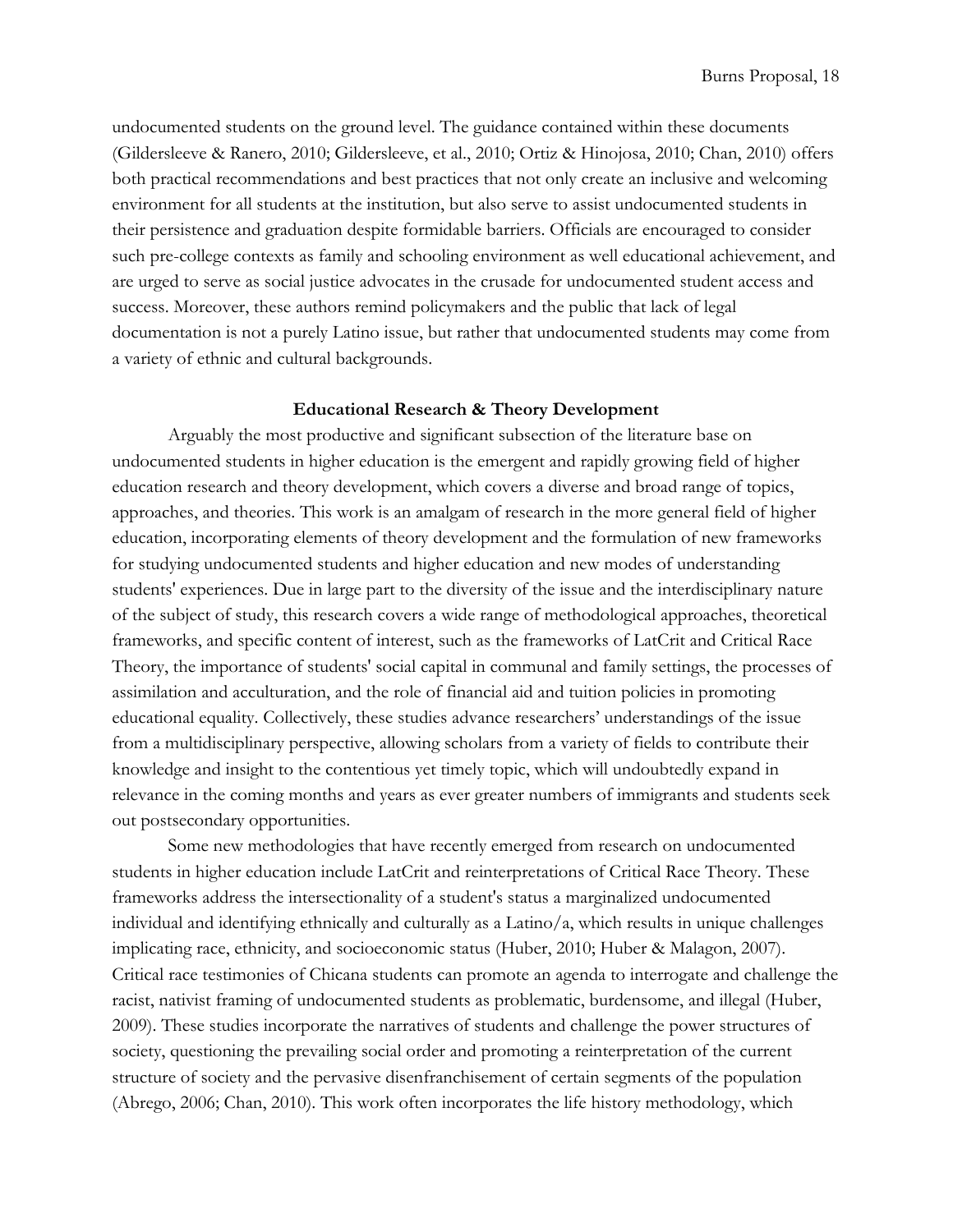allows students to narrate their immigration stories self-reflexively, as well as the traditions of feminism and critical theory, in order to better understand the native viewpoint of students struggling to conform to American culture, language, and society. (Abrego, 2011) One significant contribution of this work is its relevance in the construction of more accurate and nuanced conceptualizations of the characteristics of undocumented students, particularly those from a Latino/a background. Importantly, it establishes a framework for developing new theories and methods for studying students from a critical point of view that challenges normative ideas of student development and academic attainment, thus advancing the field towards a more inclusive interpretation of student voice and narrative.

Other research has sought to uncover the role of social capital in both familial and communal settings, arguing that it is an exceedingly vital source of support for students as they navigate the transition to postsecondary education, particularly if they lack adequate economic or political capital (Oliverez, 2006; Gonzales, 2010). Indeed, research suggests that social capital in communal settings can serve as a protective factor that enables students to draw upon significant stores of strength and resilience despite formidable obstacles and setbacks (Perez, et al., 2009; Enriquez, 2011), offering solace in a familiar community in opposition to the often alien, isolating, and unwelcoming campus of a higher education institution. Some of these students, through the means of social and other forms of capital, do attempt to assimilate and integrate into society, becoming productive and contributing members through their educational attainment and unique contributions (Nora & Crisp, 2009). Research on the processes of assimilation and identity formation (Abrego, 2006; Ellis & Chan, 2013), however, highlights the potential negative reactions from the public and the corresponding implications for undocumented students, including violent or angry backlash towards undocumented student advancement, and regression towards less permissive social statuses for these otherwise deserving and capable students (Stevens, 2004; Massey, 1995). This research provides researchers with a background from which to advance future studies, with the knowledge that seemingly benevolent attempts to acculturate can indeed have unintended and unanticipated consequences for students seeking cultural incorporation.

Other research in the field of higher education and theory development has been more instrumental, including work on the role of financial aid and tuition policies in promoting the enrollment and academic attainment of undocumented students. Experimental research and national datasets on the locations of students and the presence of in-state tuition policies suggest that states with more permissive legislation experience higher rates of enrollment among undocumented students and higher levels of academic achievement at both the postsecondary and secondary levels (Flores, 2010; Flores & Chapa, 2008). This in turn has positive implications for the local and national economy, including investment in the education of its citizens and increased opportunities for career advancement (Oseguera, Flores, & Burciaga, 2010; Tienda & Haskins, 2011). Other researchers (Perry, 2006; Olivas, 2009) find that the discrepancies in tuition and financial aid policies across states are conflicting and confusing, and that the passage of federal legislation such as the DREAM Act could resolve this tension and provide uniform regulations for all students, regardless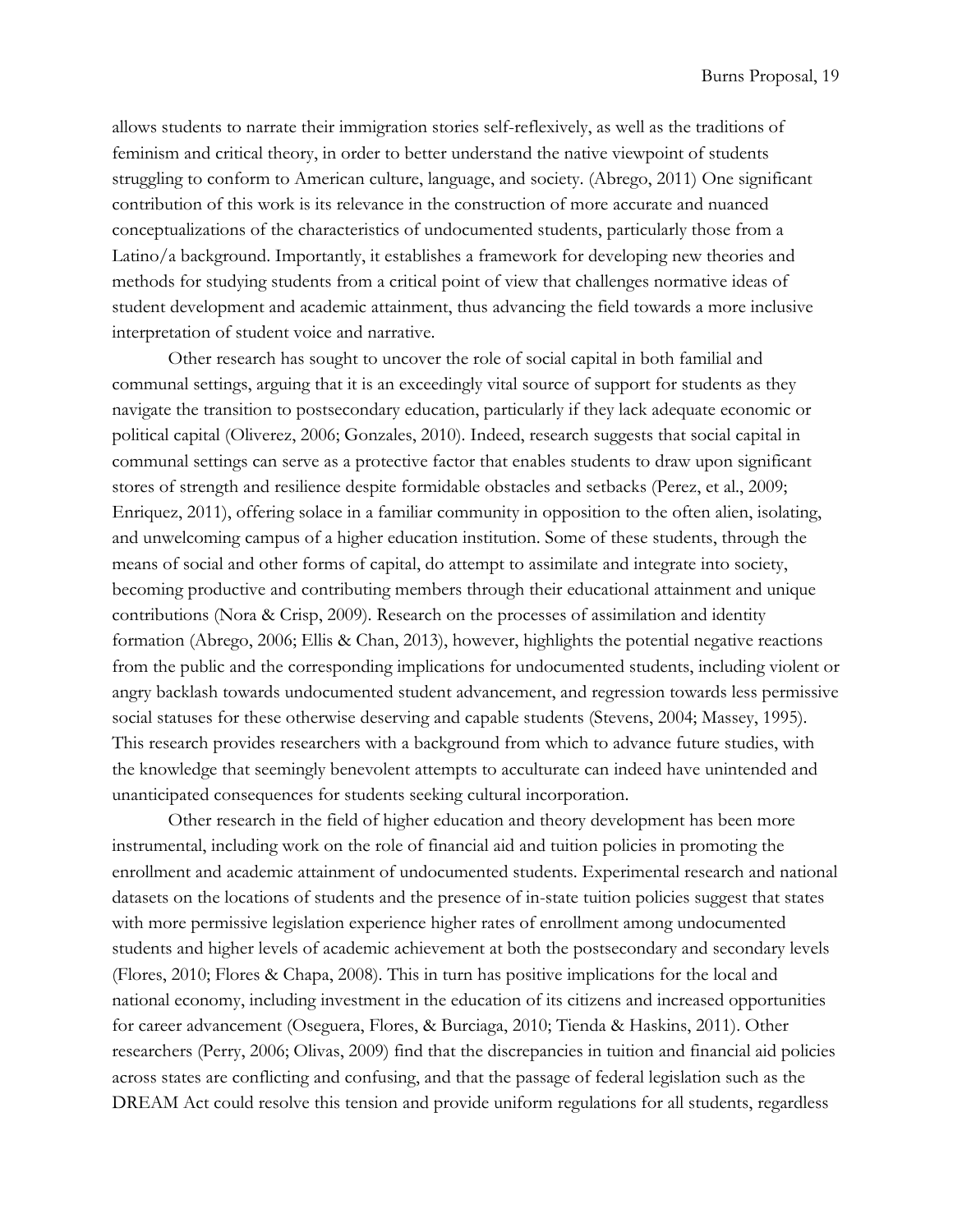of state of residence (Gonzalez, 2010; Drachman, 2006). Moreover, the exclusion of undocumented students from the pool of students eligible for federal or state-based financial aid has negative implications for their short- and long-term educational achievement, with many students dropping out of school due to financial hardships (Diaz-Strong, et al., 2010; Oliverez, 2006). While much research has focused on the role of financial factors in educational attainment, these studies are some of the first to examine the impact on undocumented students, which represent a particularly vulnerable and marginalized population. Moreover, this research is among the first attempts to uncover the linkages between the educational environment for undocumented students and their long- and short-term outcomes in mental and physical health (Tienda & Haskins, 2011; Belanger, 2001; Perez, 2012), as well as the direct links between permissive policies and student persistence (Flores & Horn, 2009-2010). More work is necessary to uncover the potential positive outcomes for students that are afforded both the educational and financial opportunity to persist in higher education and to obtain the skills and training necessary to achieve success post-graduation.

## **Gaps in the Literature**

<span id="page-19-0"></span>Despite the growth in the body of literature examining the presence of undocumented students in higher education and the evolutions in state higher education policy, much work remains on the long-term implications of such policies for this unique subset of the immigrant population. In particular, additional work is required in the methodologies that researchers have used to study undocumented students directly, including more nuanced understandings of the intersectionality of race, gender, and immigration status in higher education. Developments in LatCrit and Critical Race Theory have commenced this trend, with promising developments for greater comprehension of the lived student experience from a first-person narrative perspective. However, undocumented students remain historically understudied, including those from non-Latin nations or nontraditional backgrounds, particularly in comparison to the stereotypical "average" college student. Researchers that can identify and develop an affinity with such students are in the ideal position to connect with undocumented students and to tell their stories from an insider's point of view, enabling those without such privileged access to better understand the experiences and emotions of this complex and diverse population of students. Moral and ethical issues undoubtedly will rise to the fore, especially with regard to which researches are best situated to obtain access without the danger of exploitation of students or sensationalization of their stories. However, it is only through such intimate knowledge of students and their lived experiences that researchers and policymakers can better conceive of how to study, address, and assist this vulnerable population.

Additional research on some of the instrumental policies related to undocumented student access, such as the provision of state financial aid through loans and scholarships, will also assist researchers and policymakers seeking deeper or more accurate conceptualizations of the student experience and the rates of persistence and graduation among systematically underrepresented or marginalized populations. While anecdotal evidence and some limited studies confirm that student with access to financial assistance are more likely to persist and graduate, strong empirical research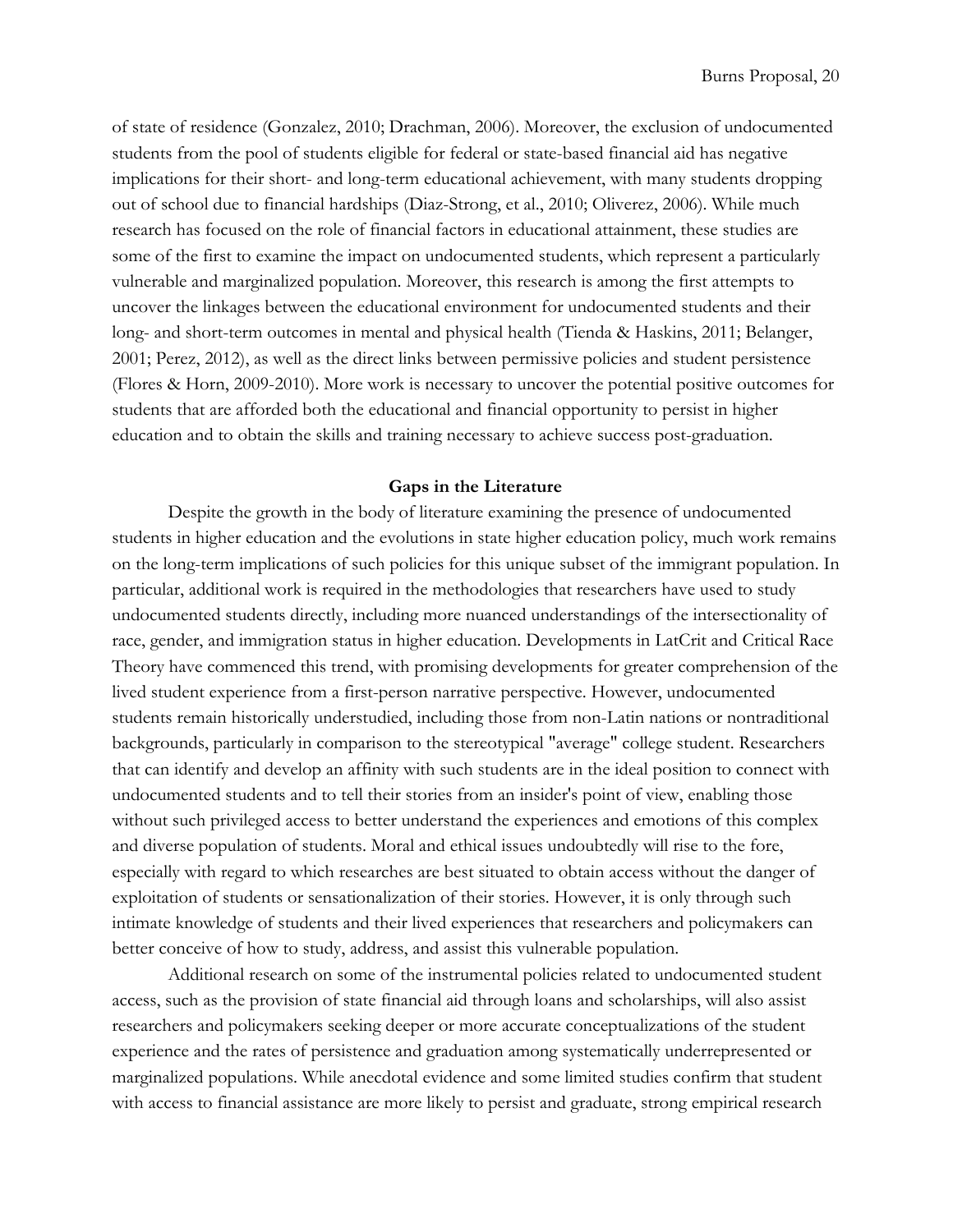into this area is lacking, due in part to the relatively recent passage and widespread dissemination of such policies. A more thorough assessment of the quantitative effects of a tuition-equity or financial aid policy, with regards to student enrollment, persistence, and degree attainment, could provide valuable and verifiable evidence for researchers seeking to influence the policy decisions of legislators, governors, institutional officials, and other state and federal government actors. Indeed, rigorous quantitative research is lacking in many of the topics related to undocumented students in their pursuit of higher education, including accurate counts of the real enrollment rates of students, as well as the number of students that may choose not to enroll, despite being otherwise academically qualified, due to an unwelcoming policy environment or lack of sufficient financial aid. Given the need for reliable research on the causes and effects of certain policy developments in order to influence policymaking at the federal and state level, it is exceedingly critical that researchers develop methods for empirically measuring the implications of policies for students in both the short and long term.

Most importantly, as more states welcome the influx of undocumented students into their jurisdictions, is it likely that these state legislatures will confront the issue of how to treat undocumented students in public institutions of higher education. Given the relatively recent passage of legislation related to this matter, however, little research exists examining the long-term implications of policies for undocumented students, including the potential positive or negative impacts of legislation that permits or restricts access to institutions of higher education at in-state tuition rates, with or without state financial aid. These laws also have important effects for state economies, including the ability of undocumented students to contribute financially, socially, and politically to society as legal and legitimate citizens. Whereas some arguments against the presence of undocumented students in higher education has implicated the belief that immigrants do not contribute significantly to the economy, research confirms the inverse: that immigrant workers contribute significantly to the service economy and the local tax base, particularly in states with a predominantly agriculturally-based economy. Accordingly, better research on the economic implications of permitting or denying access to higher education for undocumented students could assist states with formulating more appropriate policies for their specific economic and social contexts.

 Moreover, the rate of adoption of policies across states has not been studied systematically, and little attention has been given to the state context and characteristics that determine whether and how state governments choose to pursue a permissive or restrictive form of legislation. These characteristics can include a state's political ideology, economic vitality, demographics, legislative professionalism, gubernatorial power, and makeup of the higher education system. A longitudinal assessment of the specific contextual circumstances of the state could assist policymakers and researchers with predictive models that forecast the future status of undocumented students in higher education across the country. Additional factors that have been largely understudied but that are hypothesized to contribute significantly to the development and dissemination of policies include the processes of innovation and diffusion among states. Accordingly, this proposal addresses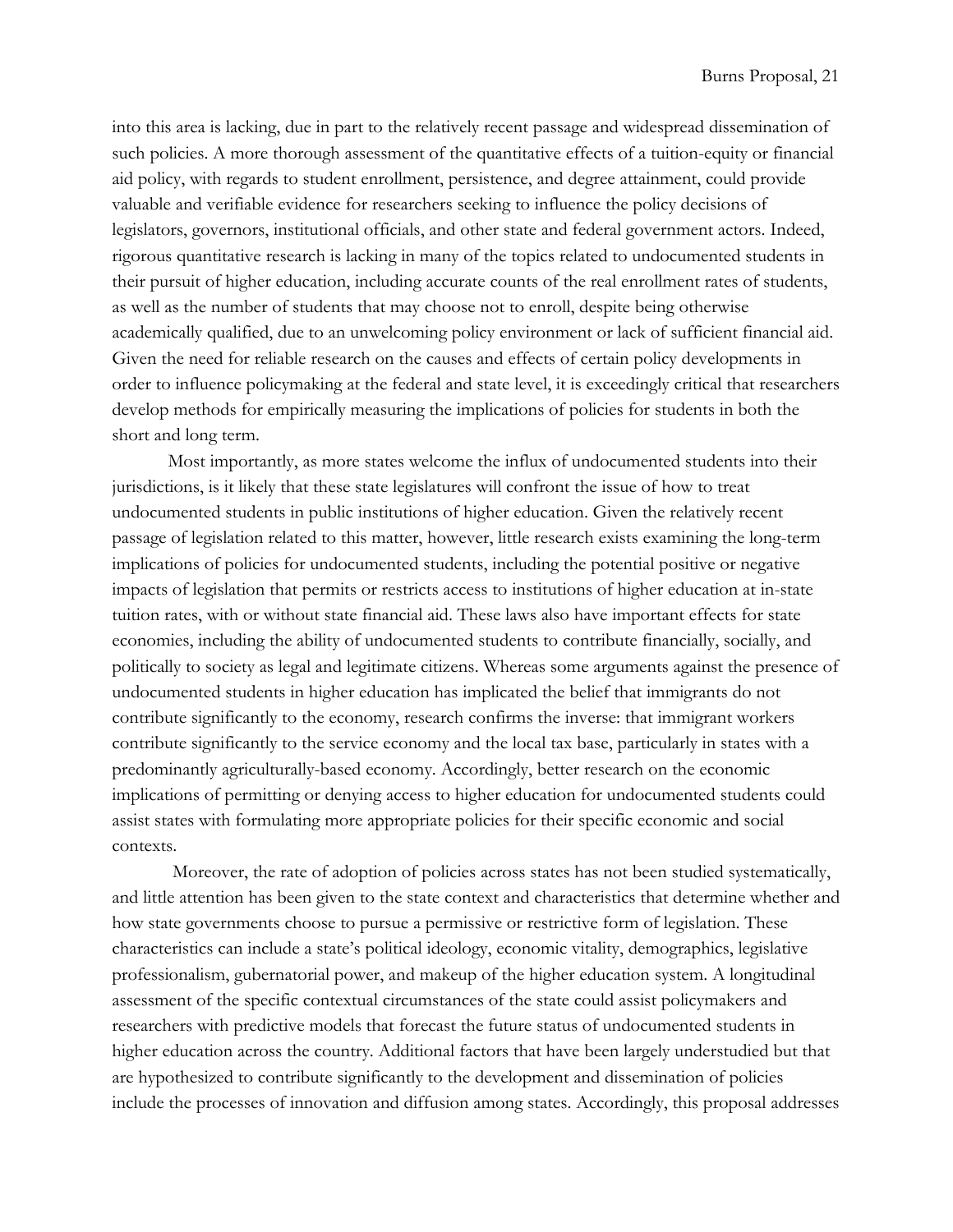a critically important research question that has not received adequate attention or rigorous analysis. Given the pressures that states confront to compete with one another economically, politically, and socially, combined with the normative pressures to conform to national standards, it is likely that states exert some form of pressure on their neighbors to adopt policies of a specific nature, including those relevant to undocumented students in higher education. As the United States continues to welcome ever-greater numbers of immigrants, including a proportion of whom are undocumented, it is critical for researchers to maintain an appreciation for and understanding of the opportunities and challenges that await these individuals.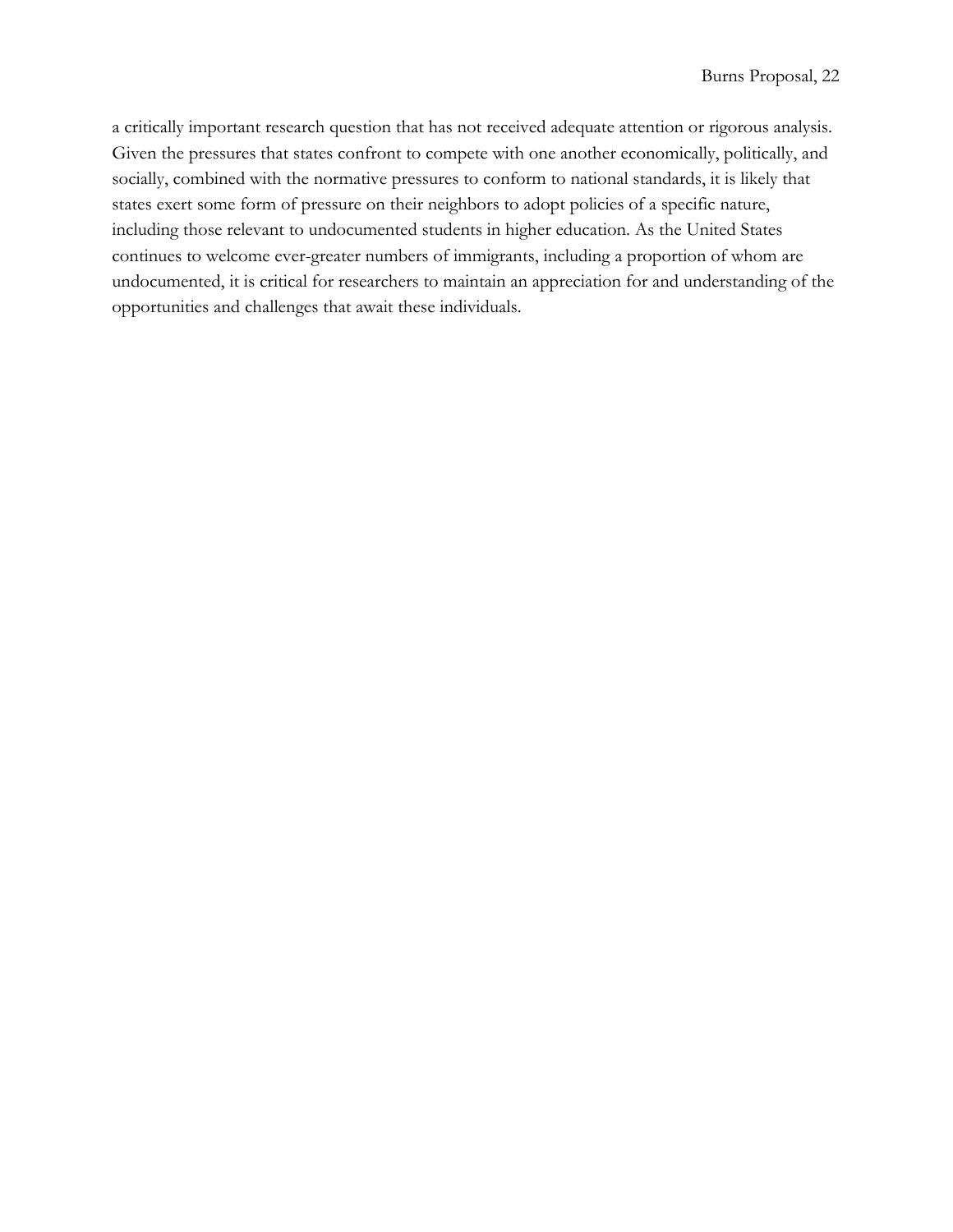#### **CHAPTER III: THEORETICAL FRAMEWORK**

<span id="page-22-0"></span>In order to understand the emergence of state policies on undocumented students in higher education, it is important to approach the topic from a theoretical conception of how and why states choose to pass or block particular forms of legislation. Policy theories and conceptual frameworks in general exist to provide order and organization to the processes of policy consideration, formation, adoption, and implementation, seeking to describe "who gets what, how, and why," and examining how policy can be viewed as text, values-laden action, processes, and discourse (Jones, 2013). These theories and frameworks can uncover the content, purposes, and extent of a particular policy, including the unintended or unanticipated consequences that diverge from the policy's stated purpose.

When an issue is particularly complex or covers a variety of political issues, often more than one theoretical framework is necessary to describe and explain the phenomenon and capture the features of governmental action that are politically significant (Lowi, 1972). The integration of multiple theoretical frameworks allows for the strengths of one to account for the weaknesses of the others, thereby filling in the gaps of a theory that cannot adequately explain anomalous or seemingly irrational patterns of behavior and decision-making. Moreover, the inclusion of more than one framework allows for a more nuanced and comprehensive analysis of all of the components of the policy process, including the framing of the issue and the target population, the emergence of policy solutions, and the effects of the policy on the targeted population as well as the broader society (Linder & Peters, 1984). For a study of undocumented students in higher education, the issue covers a wide array of policy arenas and problems, rendering the use of more than one framework necessary for discussing its framing, emergence and effects. The theoretical frameworks most useful for analysis of these policies include the advocacy coalition framework, the framework of policy innovation and diffusion, and the theory of policy design and social construction. Each of these frameworks will be considered in turn to analyze their contributions to understanding how and why states pass particular forms of legislation relating to undocumented students in higher education institutions.

## **Advocacy Coalition Framework**

<span id="page-22-1"></span>The advocacy coalition framework (ACF) was developed in 1988 by Sabatier and Jenkins-Smith to account for the behaviors of individuals coalesced into groups based on shared beliefs, including their strategies for influencing the actions of governments, the rules of institutions, the outcomes of legislative decision-making, and the effects of policies. The earliest uses of the framework sought to uncover how and why different alliances form on either side of a contentious public policy issue, and how the formation and evolution of such groups contributes to the fluctuations between policy change and policy stasis. Groups of advocates and opponents form coalitions based on three levels of beliefs: shared deep core beliefs, which reflect fundamental conceptions of the world and society; normative beliefs, which reflect the urgency and intensity of a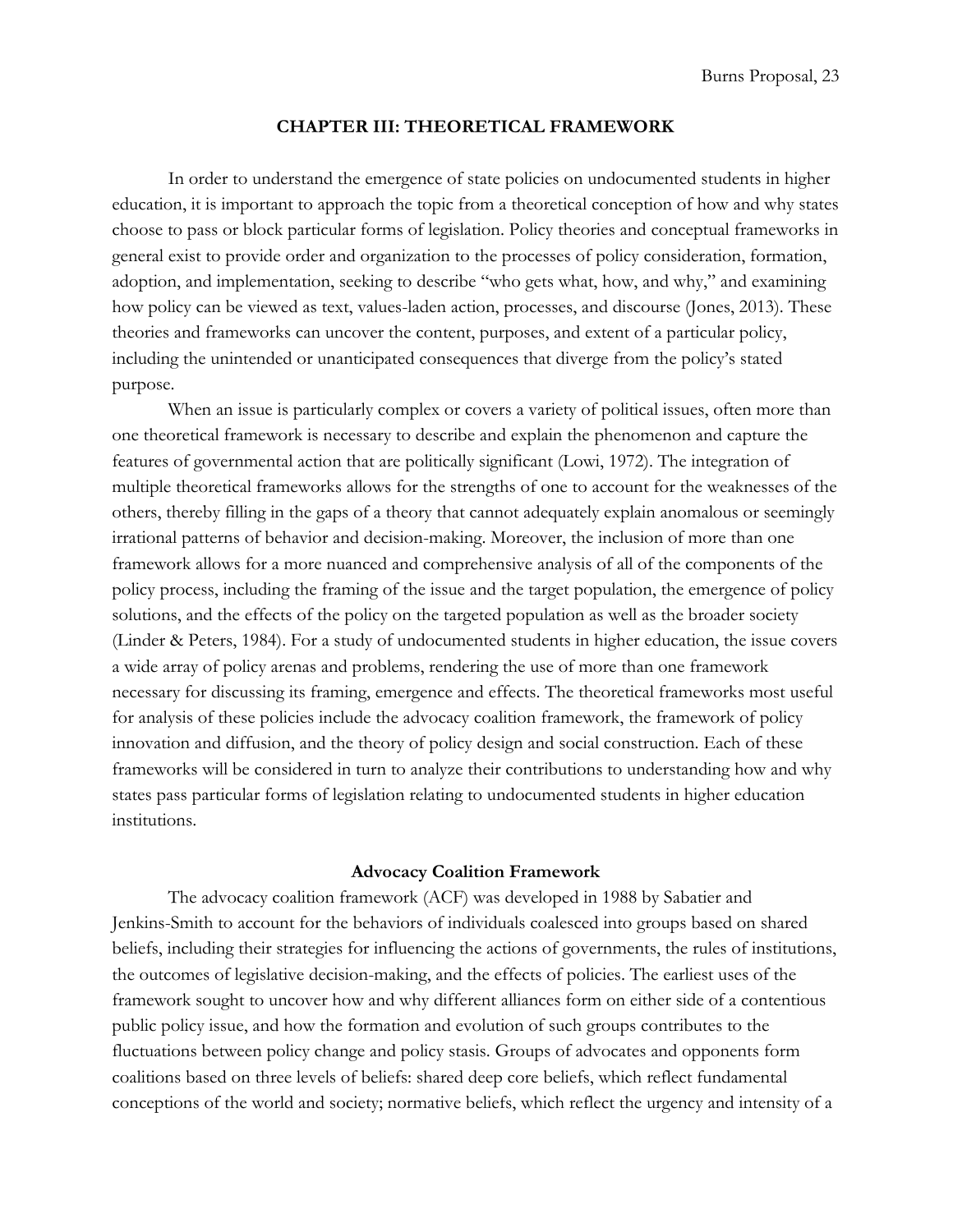particular problem; and secondary beliefs, which reflect the most appropriate instrumental mechanisms for addressing or solving a public policy problem. Individuals and groups in advocacy coalitions operate within a policy subsystem, which contains the stable external parameters, such as the nature of society, the structure of government, and the political environment, as well as exogenous shocks such as economic or political change.

Although groups are constrained by short-term resource allocations and the limited ability of policy actors to enact change, they often take advantage of long-term investments such as dedication to a cause, shared core beliefs, and cleavages in the social order that provide windows of opportunity for policy change (Jenkins-Smith, et al., 2014). In this regard, the most important component of the ACF is the dialogue and policy conversations that occur among groups interacting within the demarcated boundaries of the policy subsystem. Policy change and transformation occur through the development, maintenance, and evolution of advocacy coalitions that engage in strategic interactions to pursue their policy goals and to influence governmental decision-making. Significant changes in the core or secondary beliefs of a coalition can also promote policy change, with the beliefs of groups manifesting as policy proposals that reflect normative and subjective conceptualizations of the policy problem (James & Jorgensen, 2009). These changes generally occur in response to exogenous shocks and changes in the policy environment, including electoral changes or transformations in public opinion due to significant external events (Jenkins-Smith, et al., 2014).

The advocacy coalition framework is useful for understanding complex public policy debates in which two or more sides of a policy issue hold incompatible fundamental beliefs about the nature of the issue or the target of the policy proposal. However, rarely does the ACF stand as a single adequate framework for explaining all aspects of the policy process, including framing, emergence, and implications. Indeed, the ACF provides minimal contributions to the study of policy framing, aside from the potential for some groups to draw on core beliefs about the nature of targeted population or policy solution in order to frame the public and political discussion of its consideration for enactment. Rather, the ACF is most useful for understanding how policies emerge through the interaction of coalitions advocating for the passage or blocking of a policy proposal through strategies of collective action. Some researchers have attempted to apply this theoretical approach to issues in higher education, including the formation of alliances and the use of information in tuition assistance programs (Shakespeare, 2008) or the consideration of merit aid eligibility criteria (Ness, 2010). However, despite its contributions to the analysis of emergence, the ACF does have some shortcomings that prevent it from accounting for the role of individual policy actors or the prominence of other state or political factors that are more influential in determining policy outcomes. Indeed, one weakness of the ACF is its tendency to prioritize the collective at the expense of the individual, often overlooking the effects of influential actors and policy entrepreneurs (Ness, 2010; Smith & Larimer, 2009).

One of the few scholarly works to apply the advocacy coalition framework to the issue of undocumented students in higher education does find that ACF has explanatory power for the emergence of discrepant policies in two states with large undocumented immigrant populations.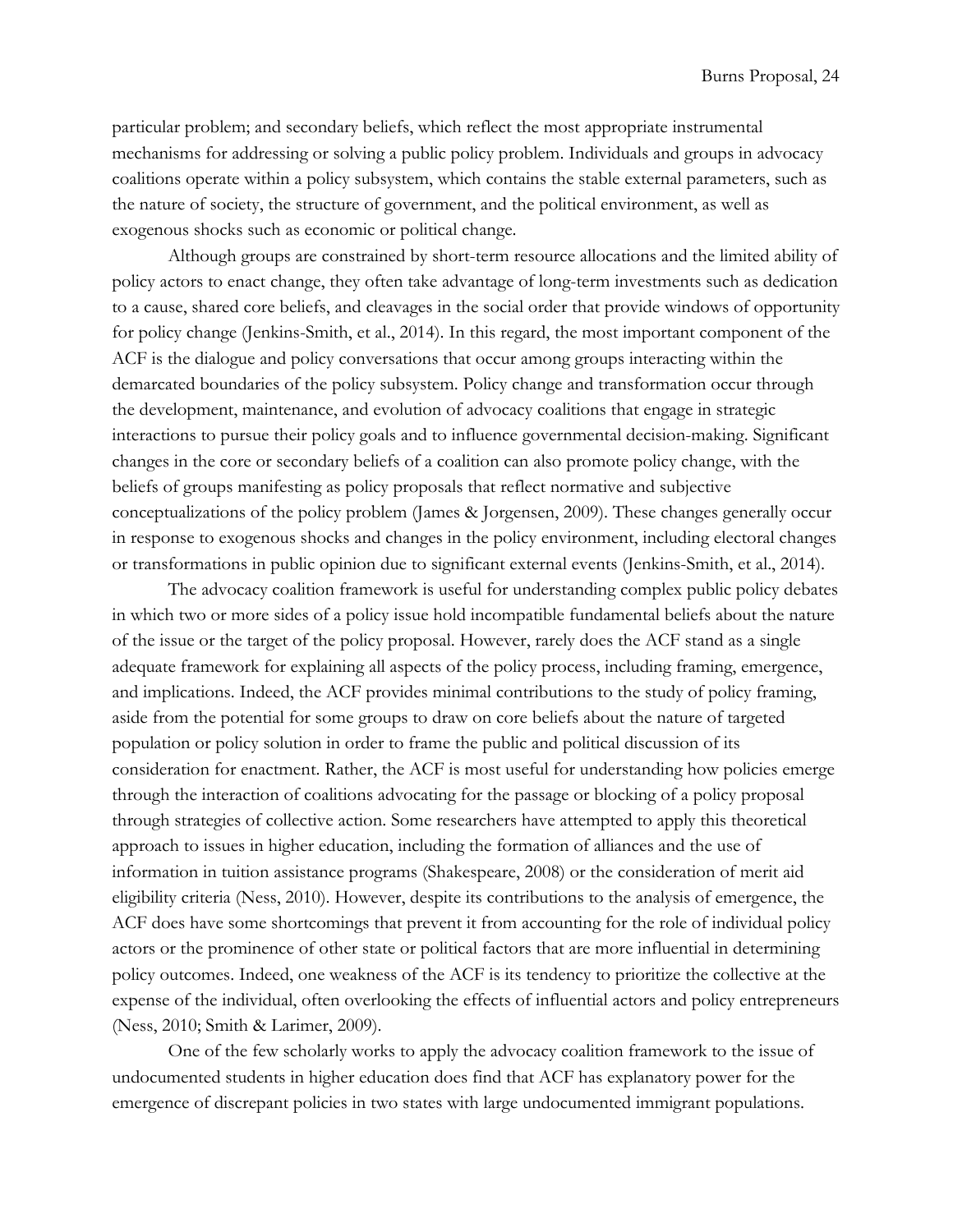Dougherty, Nienhusser, and Vega's (2010) comparison of state policies in Texas and Arizona effectively captures the role of advocacy coalitions in accounting for the passage of a tuition equity law in Texas and the prohibition on tuition equity in Arizona. In both states, advocacy coalitions formed based on shared deep core beliefs about the fundamental human rights afforded (or denied) to undocumented students. The coalitions operated within the policy subsystem, including the stable contextual factors of the societal perspective, the governmental structure, and the characteristics of the state higher education system.

In Texas, the strength of advocates and the relative weakness of the opposition permitted special interest groups to use economic and moral arguments to convince the state legislature to pass legislation permitting undocumented students to attend public institutions at in-state tuition rates. In Arizona, meanwhile, the existence of a citizen referendum and the history of anti-immigrant sentiment resulted in restrictions on undocumented students' rights to access higher education in the state. By examining the roles of coalitions in the respective states, the authors provide a more comprehensive explanation of how and why each state passed exceedingly different proposals, and how these processes of policy consideration and outcomes have affected undocumented students in each state. This work is useful given the contentiousness of the issue of undocumented immigration and the likelihood that similar tensions and coalitions exist within and between states across the country. Application of the ACF to other state contexts could thus prove illuminating in determining the existence of restrictive or permissive tuition policies in other states, and could provide predictive power for researchers studying the potential emergence of such policies in other jurisdictions.

One potential shortcoming of the advocacy coalition framework is its overreliance, yet lack of explanation, of the role of collective action in strategic behaviors and decision making. The ACF prioritizes the activities of the group over those of the individual, arguing that group dynamics are a strong force for policy change and action. However, the ACF is a primarily descriptive approach, describing the existence and current status of coalitions, noting when they form, maintain, or evolve, and connecting these coalitions to policy change (Smith & Larimer, 2009). What the framework fails to capture, however, is the process by which coalitions emerge, the strategies of collective action they implement, and the ultimate implications of these evolving relationships. Incorporation of theories of collective action, such as the institutional analysis and development (IAD) framework, could allow ACF to account for why and how coalitions form, persist, and change with time in response to interactions with other coalitions, changing stable parameters, shifting internal beliefs, or exogenous shocks to the policy subsystem (Schlager, 1995). Awareness and acknowledgment of this shortcoming and the need for corrective policy approaches is particularly important in the case of undocumented students in higher education, as it is a relatively nascent issue that is likely to evolve and transform in the coming years as more students immigrate to the country, graduate from U.S. high schools, and demand access to affordable postsecondary education.

## <span id="page-24-0"></span>**Policy Innovation and Diffusion**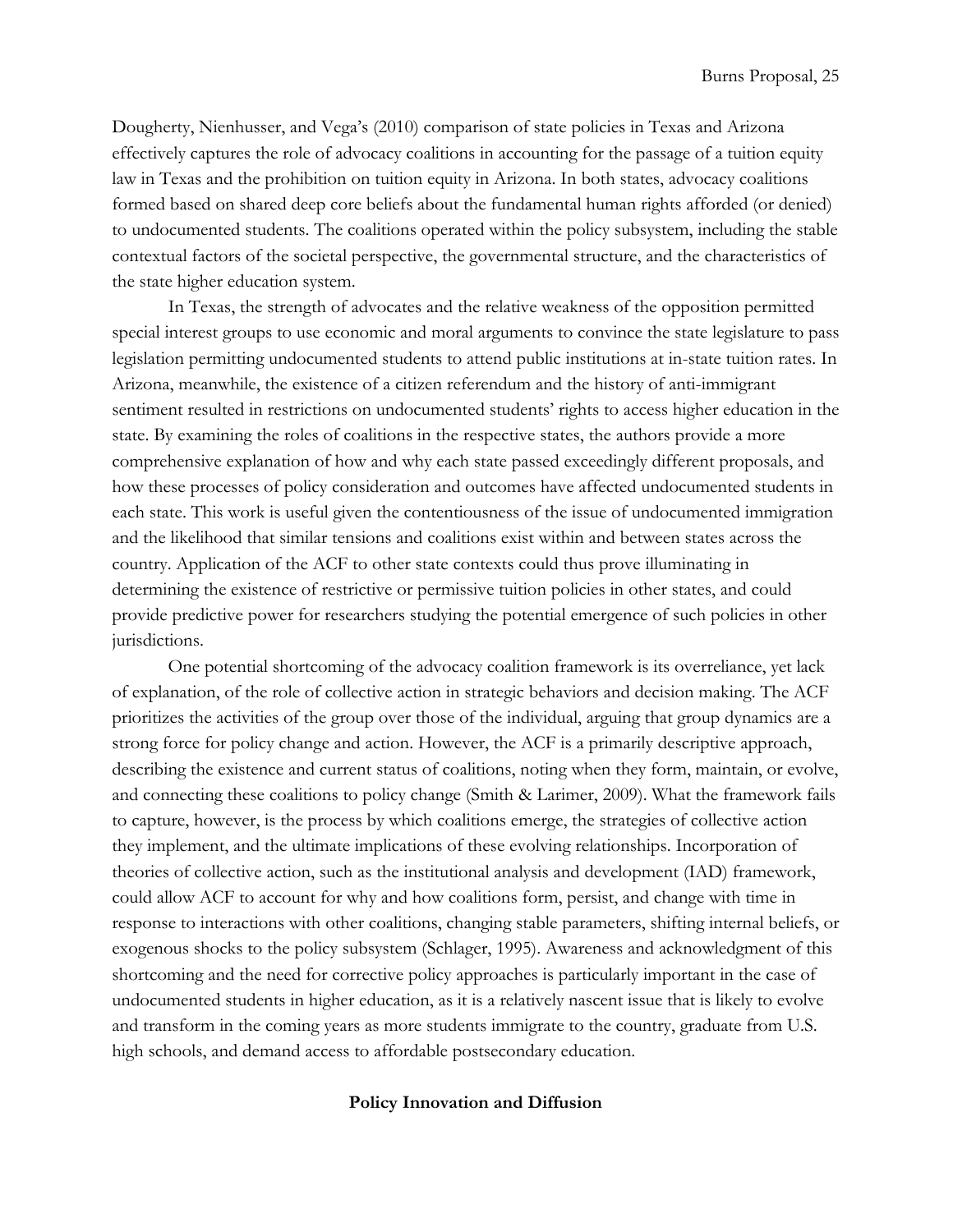Another approach that informs the analysis of the public policy process is the theoretical framework of policy innovation and diffusion, which was developed by Walker in 1969 to account for the processes by which states emulate and compete with one another in the public policy arena. Drawing on theories of human behavior and organizational decision-making, the policy innovation and diffusion framework posits that policymakers looks for situations analogous to their own circumstances, often turning to geographic and regional peers that have confronted similar situations for guidance. States thus contemplate and consider the experimentation that has occurred in other states to determine the approaches that have been most effective and efficient, and choose to adopt or reject policies based on prior successes or failures. As units in a federal system, states are also subject to normative pressures to conform to national standards, and are in competition with one another for economic, social, and political advancement. In this regard, innovation is not the invention of a new policy, but rather the adoption of an approach that is novel to the state in question, though it may have been previously developed and implemented elsewhere. The propensity to innovate is thus conceived of as a combination of the motivation to innovate, the barriers to innovation, and the resources to overcome these barriers (Mohr, 1969). Researchers seeking to understand how policies diffuse across states will consider both the mechanisms of diffusion, such as coercion, policy learning, emulation, and competition, as well as internal state characteristics that may influence the consideration and adoption of the policy, such as the political, social, and economic environments. A unified model of policy adoption therefore considers the roles of both forms of influence, including the interactive effects of time and state characteristics, thus confirming that an analysis of the influence of each determinant on policy adoption cannot be conducted in isolation (Berry & Berry, 1990; 2014).

Unlike the ACF, the policy innovation and diffusion framework can provide some explanation for the framing of policy issues, in that states can borrow and learn from one another regarding the most effective approaches for framing an issue in order to achieve the desired policy outcomes. This process occurs prior to the development and passage of a public policy, when legislators, special interest groups, and other stakeholders engage in a process of policy framing, discussion, and consideration of policy solutions. Some states with small undocumented immigrant populations or highly independent state systems of higher education may disregard the issue of undocumented students seeking access to higher education due to low salience or fear of federal preemption. However, these states may seek guidance from the analogous situations of their geographic and regional peers for examples of how best to frame the issue in a manner that promotes a particular policy solution with the desired social, political, or economic effects. Thus, these states engage in a form of emulation and policy learning, seeking independently to preempt the inevitable emergence of the issue and to develop a pre-formulated approach for framing both the nature of the issue and the public perception of the undocumented students that are the target of the legislation.

In addition to providing some explanatory power to issue framing, the policy innovation and diffusion framework is most effective for understanding the emergence of public policies within a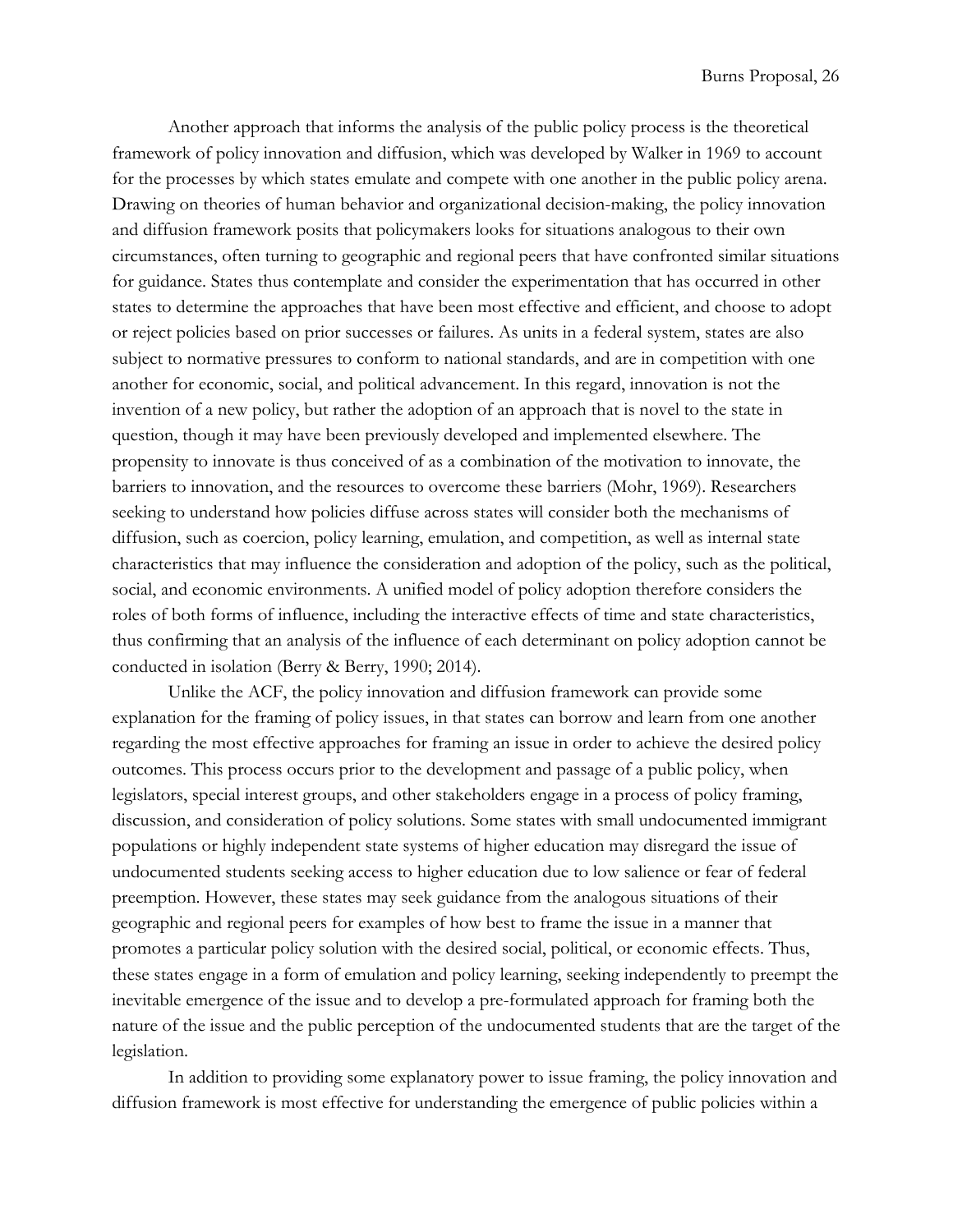particular state context. This conceptual framework has most often been applied to instances of environmental and health policy, given the likelihood for states to adopt national standards through normative pressures to conform, as well as federal coercion to uphold minimum standards of practice. However, some researchers have applied the framework to issues in the field of higher education, such as financial policy (Lacy & Tandberg, 2014), merit aid programs (Cohen-Vogel, et al., 2008; Ness & Mistress, 2010; Doyle, 2006), and performance accountability standards (McLendon, Hearn, & Deaton, 2006). The results of these studies suggest that the processes of diffusion occur to some degree in higher education policy, including dynamic and regional shifts in the strength of diffusion processes as well as the presence of state-level characteristics and the actions of individual policymakers that may supplement or undermine the diffusive pressures. Accordingly, the theory of policy innovation and diffusion is most effective when combined with alternative frameworks, or is amended to account for the role of individual actors known as policy entrepreneurs. These individuals can serve as instigators of policy change through creative innovation, mobilization of support, and spanning of boundaries in order to gain momentum for a particular policy solution. They can contribute during multiple phases of the policy process, namely policy framing and emergence, by serving as a mediator of interests and a catalyst for action (Mintrom, 1997).

Another important component of the policy innovation and diffusion framework that explains how states adopt policies in a diffusive pattern is the theory of social learning. Social learning occurs when states looks to the successes and failures of policy experimentation in other jurisdictions, drawing on the lessons that state policymakers have learned through adopting various public policies. States engage in such processes as a means of satisficing, limiting the expenditures of time and resources required to research the potential outcomes of policy proposals and the most effective mechanisms for implementation. States thus look to their neighbors based on the perceptions of convenience, political or geographic similarities, political networking, or shared media outlets (Boehmke & Witmer, 2004). The degree to which states choose to adopt and implement a policy depends largely on their individual assessment of the success of the policy in other locations. States engage in a game-theoretic approach, choosing either to invest in experimentation in order to examine the potential implications of a policy before complete implementation, or opting to shirk and allow other states to engage in experimentation and to learn from their successes and failures. States thus maintain a balance between ideological proximity to their peers and determinations of instrumental effectiveness (Volden, Ting, & Carpenter, 2008). Some public policies may be more prone to the processes of social learning than others, with moral policies often confronting more contention and conflict from the public than purely economic policies. Public policies with a contentious moral standing (such as immigration policy) may have a truncated learning curve due to political and social apprehension towards implementation. Thus, the rate of diffusion across states may be limited by internal state characteristics such as political or social ideology (Mooney & Lee, 1995).

Analysis of the geographical mapping of the distribution of state policies concerning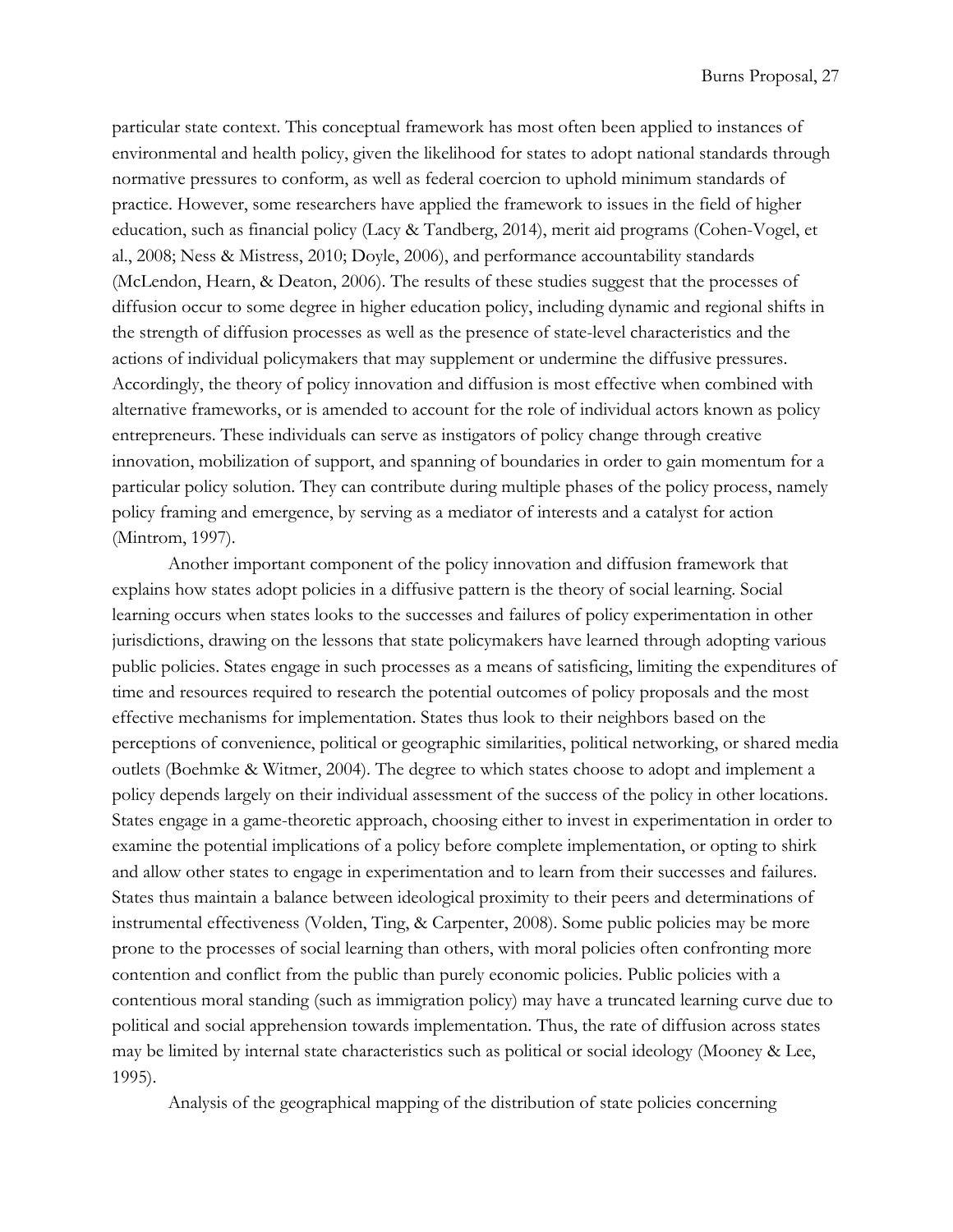undocumented students in higher education suggests that some form of diffusion may be responsible for the current pattern of adoption. Clusters of permissive policies occur in the Northeast, Southwest, and Northwest of the country, while restrictive policies exist in the Southeast and the Midwest (uLead Network, 2015). It is likely that some degree of diffusion occurs among states that are geographical neighbors as policymakers look to analogous situations in neighboring states for guidance on how to develop policies with the desired outcome. Moreover, it is also likely that states within geographical regions have shared internal state determinants, such as political culture (Elazar, 1984), gubernatorial power, legislative professionalism, economic environment, population demographics, governmental structure, and ecology of the state higher education system (Gray, 2013). A unified model of policy emergence accounts for both the internal state determinants and the processes of diffusion, including such mechanisms as competition for students and coercion to maintain national standards and societal norms. In the case of undocumented students, the restrictive policies in the Southeast and Midwest are likely due to the political ideology of the citizens and elected officials in the region, which reflects the belief that undocumented immigrants are not rightful residents of the country and are therefore ineligible for public benefits. Alternatively, the permissive policies in the Northeast and Western states may be a byproduct of a political ideology that prioritizes the fundamental right to a free education and a belief in amnesty and pathways to citizenship for undocumented immigrants.

#### **Policy Design and Social Construction**

<span id="page-27-0"></span>In contrast to the two aforementioned policy approaches, the theory of policy design and social construction can account for all phases of the policy process, including the framing of the issue, the emergence of policy solutions, and the effects of the policy on targeted students and the broader society. The theory of policy design and social constructed was developed by Schneider and Ingram in 1993 to account for the social construction of targeted populations in society, and the resultant policies that address public policy issues related to these populations. The theory posits that reality is inherently socially constructed through the processes of language, communication, and interaction among subjective individuals with their own interpretations and meanings of reality. Individuals engage with one another and the world around them, forming interpretations of occurrences and phenomena that they then communicate to other individuals; these interpretations thus become a part of the social fabric and influence the perceptions of other individuals. Reality is thus both subjective and intersubjective, constructed through individual as well as communal mechanisms, and lacking any foundation in an objective notion of truth (Stein, 2001). The social construction of targeted populations is generated through the distribution of values, the evocation of emotional responses, and the naming and labeling of groups based on positive or negative conceptualizations of their inherent nature. Individuals are thus categorized as advantaged, contenders, dependents, or deviants based on the degree of their political power and their positive or negative portrayal in society. Public policies are framed, constructed, and implemented based on these social constructions, with policymakers strategically conduct assessments of the distribution of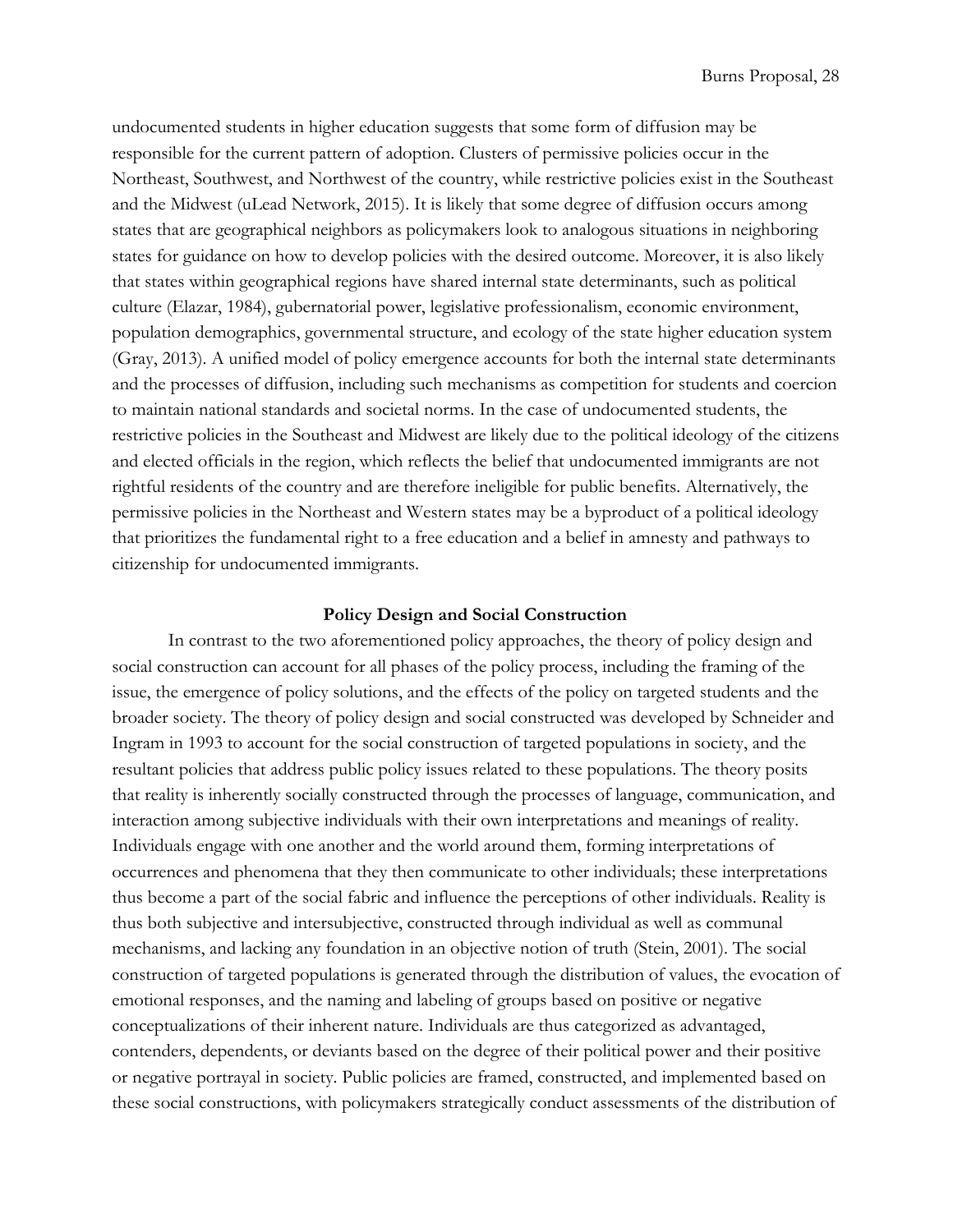burdens and benefits among the four groups that comprise society in order to determine the most desirable potential outcomes for political risk and opportunity (Schneider, Ingram, & deLeon, 2014).

The theory of policy design and social construction has significant explanatory power and insight for the framing of vulnerable populations, many of whom lack political and economic power and may be the object of positive or negative portrayals in society. Some research has applied the theory to the field of education and the framing of students, including the categorization and characterization of students based on labels associated with a particular public policy. Stein (2001) engages in an interpretive policy analysis to assess how the perceptions of educational practitioners are informed by the policy language that is mapped onto students, regardless of their individual attributes. The use of symbolic language and the connotations that such language evoke results in the framing of students as deserving or undeserving of the benefits or burdens of a policy proposal. Given their lack of political and economic power, most low-income and minority students would qualify as dependents in the four-part categorization of target populations. However, the labeling of students based on the emotional responses associated with a public policy could categorize some students, particularly those without legal documentation, as deviants unworthy of the benefits of public policies. For undocumented immigrant students seeking access to higher education, their framing as deviants rather than dependents could have implications for the emergence and implications of policies regulating their access to higher education. Moreover, the framing of the issue itself – that of "illegal" undocumented students seeking access to state benefits preserved for the country's citizens – is also an important component of the policy process. In addition to framing the targeted populations, policymakers can frame the nature of the public policy issue as worthy or unworthy of being addressed or amended through a policy solution (Smith & Larimer, 2009).

Building on the aforementioned framing of target populations through social constructions and emotional responses, public policies emerge that reflect these conceptualizations and aim to preserve the prevailing social order. Policymakers will engage in a process of analysis that examines the distribution of burdens and benefits, resulting in the development of policies that maximize political opportunity and minimize political risk. Using the tools of social construction, policymakers develop public policy that perpetuates the predominance of some populations and maintains the subjugation of others in order to institutionalize the distribution of wealth and prosperity to the advantaged, while systematically denying the same benefits to the deviants. The process of policy emergence is therefore itself a form of social construction, in which the preconceived notions that frame target populations result in the development of policies that rationalize these perceptions. Policymakers often rely on seemingly objective scientific research to justify not only the development and implementation of the policy, but also the treatment of groups that are socially constructed and are the target of these policies (Schneider, Ingram, & deLeon, 2014). Research by Reich and Barth (2010) on the emergence of public policies in Kansas and Arkansas confirms the power of social constructions to result in positive or negative perceptions of undocumented students and correspondingly permissive or restrictive state policies governing their access to higher education. The authors find that the social construction of students as either potential citizens or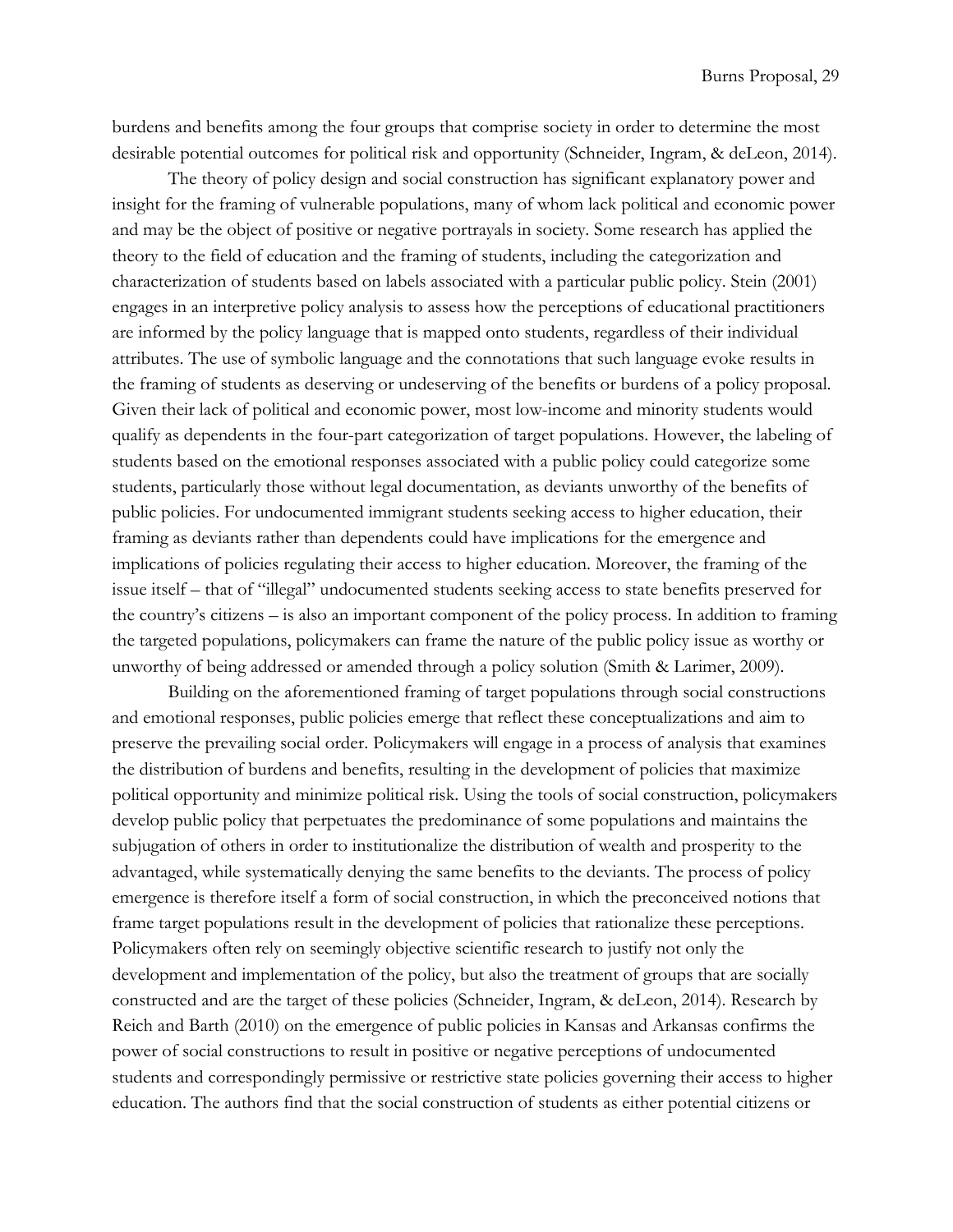illegal deviants contributes significantly to the eventual passage of legislation that regulates the eligibility of such students to access in-state tuition rates at public institutions of higher education. The actions of state policymakers thus reflect not only the social construction of target groups in the framing phase of the policy process, but also the strategic consideration of risks and opportunities for students based on their characterization as either deserving or undeserving of power, influence, and equal opportunity in the perspective of the government.

Unlike the theoretical frameworks of ACF and policy diffusion, which do not include mechanisms to account for the effects of public policies on the target populations as well as society as whole, the theory of policy design and social construction does lend explanatory power to assessing the ultimate implications of the enactment of a public policy. Indeed, the unique contribution of the theory of policy design and social construction is its ability to account for the full cycle of the policy process and the generation of a feedback loop in which policy outcomes influence both policy framing and policy emergence. Research supports this supposition, demonstrating that the labels associated with a particular policy are metaphorically mapped onto students' identities and are reified through practice and the perceptions of policymakers and practitioners. Thus, when students are characterized in a negative manner, the policies that emerge have deleterious effects, further subjugating and disenfranchising these students and erroneously justifying their initial classification as unworthy and undeserving (Stein, 2001). In this regard, the policy process is conceived of as dynamic: in the policy emergence phase, social constructions inform the development of policy that produces substantive and significant effects for students as well as societal perceptions of the targeted population of the policy; in subsequent phases of policy framing, these perceptions have become engrained into the social fabric and inform future perceptions of target populations and the framing approaches and policy solutions that emerge (Straus, 2004). Moreover, the effects of policies are more than merely symbolic, but also have material and substantive effects for the targets of the population. Although this cycle is seemingly intractable and promotes the continued subjugation of marginalized populations, social constructions can change with time and with the acknowledgement of injurious outcomes and effects. Accordingly, the theory of social construction offers opportunities for policy change through the reframing of targeted populations (Schneider, Ingram, & deLeon, 2014).

Applying the theory policy design and social construction to the issue of undocumented students in higher education is particularly illuminating, in that it highlights and examines all phases of the policy process. Given that the presence of undocumented immigrants in the country and attending public institutions of higher education is such a contentious issue and that the population of students is exceedingly vulnerable, is critical to understand the ways in which students and the issue itself are framed and conceived of by the public, including the social construction of reality based on emotional responses and the projection of the social and political values of those with policy-making influence and political power. Whether undocumented students are framed as dependents or deviants, and whether the issue is framed as an opportunity or a risk, have significant implications for the ultimate emergence of a policy regulating their access to higher education.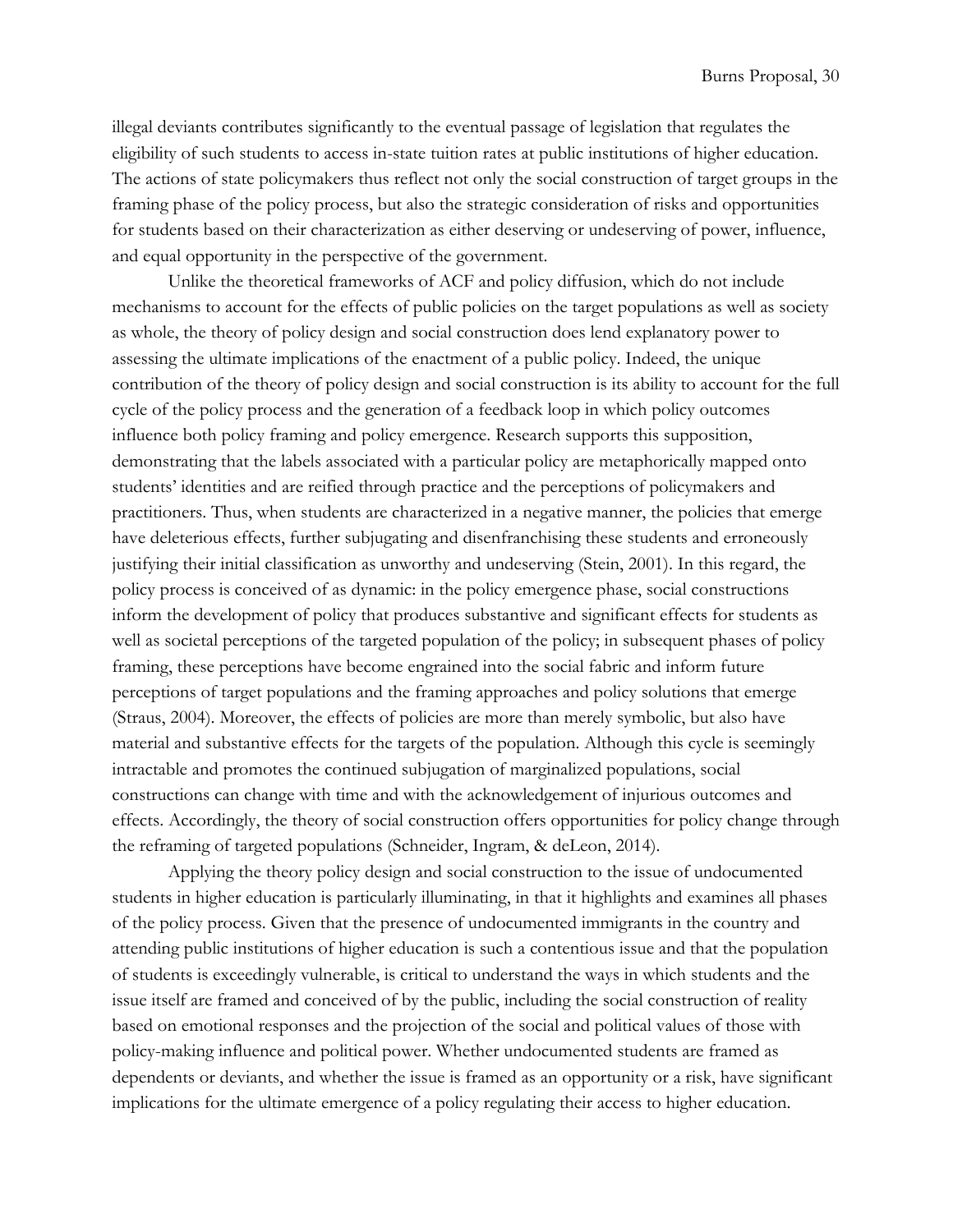Policymakers will consider the potential for a policy to provide benefits or burdens both to the undocumented students that are the targeted population as well as the institutions that serve them and the broader society that benefits or is weakened by their presence in higher education. Moreover, the policies that do emerge will have both substantive and symbolic effects on students, resulting either in the promotion of upward social mobility and their acceptance as legitimate members of society, or their continued subjugation to poverty and low educational attainment as well as stigmatization and discrimination as illegitimate and illegal intruders in the country.

#### **Synthesis of Theoretical Framework Alternatives**

<span id="page-30-0"></span>As has previously been suggested, the most effective analysis of a public policy incorporates more than one theoretical framework, enabling the different approaches to account for all of the phases of the policy process and to fill in gaps or overcome weaknesses and shortcomings. Particularly in the case of undocumented students in higher education, the use of more than one theory is critically important and can provide more nuanced and comprehensive understandings of how and why some states have chosen to adopt permissive policies, while others have sought to restrict opportunity or have neglected to consider the issue at all. Each of the policies considered herein has some contribution to the study, including the phases of framing, emergence, and effects. The advocacy coalition framework accounts for the formation of alliances on both sides of this issue, including nonprofit organizations, student groups, industry sponsors, and institutions that support undocumented students. On the other side of the issue, some governmental entities, special interest groups, or concerned citizens have arisen in opposition to the presence of undocumented students in higher education. The interactions of these advocacy coalitions within a political, social, and economic environment results in the development of policies that reflect the beliefs of the prevailing coalition and the contextual factors of the state. The policy innovation and diffusion framework lends further explanatory power, examining how these contextual factors interact with the processes of policy learning and diffusion, with states emulating or competing with their regional neighbors and peers by developing and implementing policies consistent with the perceived success or failure of other policy solutions.

The theory of policy design and social construction, meanwhile, fills in the gaps in the ACF and policy diffusion, which do not explicitly address the framing of the issue and the target population as well as the ultimate outcomes and long-term implications of the enactment of the policy. Politicians, interest groups, and other coalitions will frame both the population of undocumented students and the issue of their presence in higher education in order to advance a particular policy agenda, whether inclusive or exclusive. The framing of these individuals and the issue in turn influences the emergence of policies that reflect a socially constructed reality and serve to perpetuate the dominance of a particular social or political order. The outcomes of these enacted policies have implications for undocumented students, resulting in either their acceptance in higher education or their systematic exclusion from institutions based on discriminatory perceptions and practices regarding their worthiness as beneficiaries of governmental policies. Collectively, these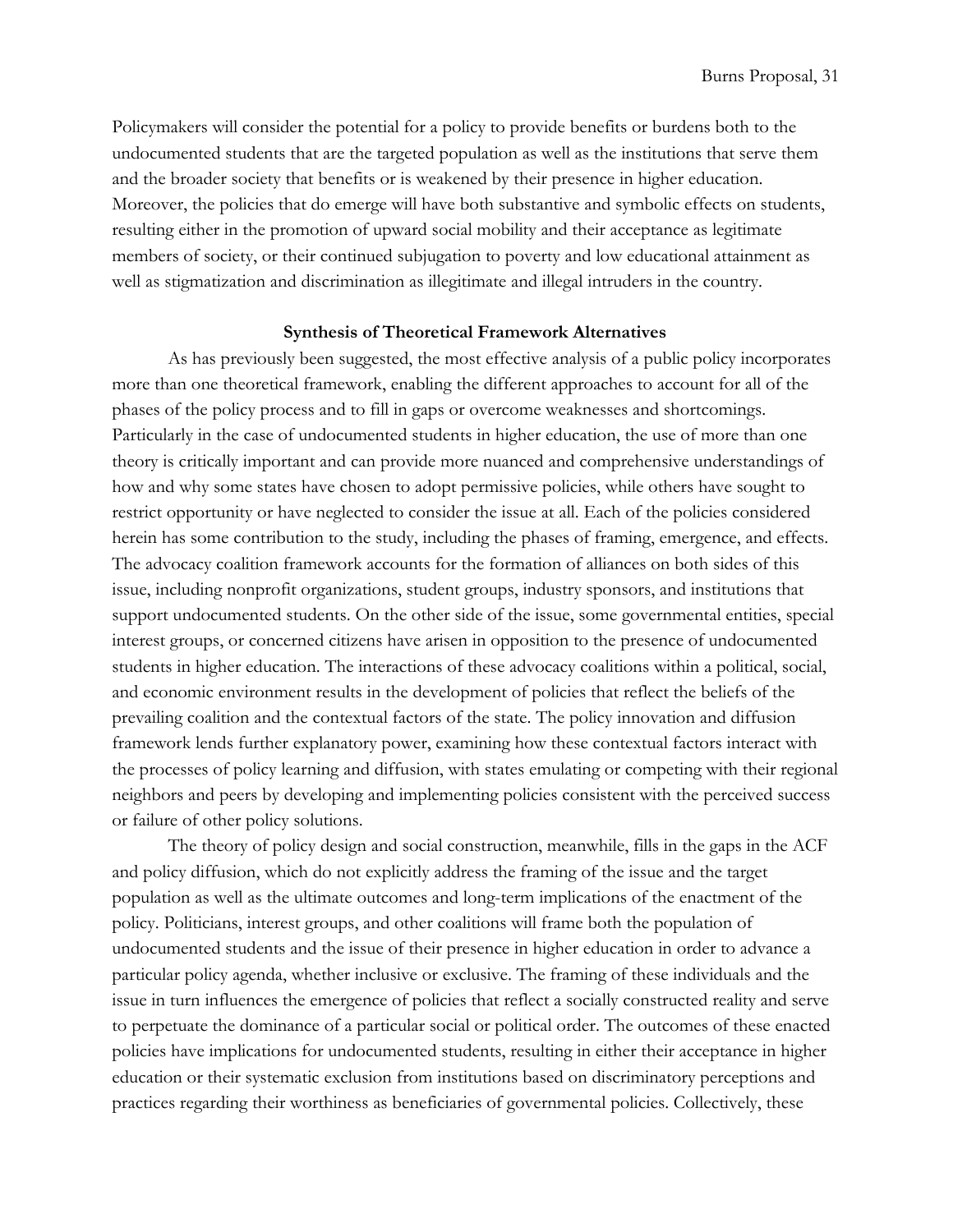three frameworks can improve understanding of state policies on undocumented students throughout all phases of the policy process, and can assist interest groups, advocacy coalitions, policymakers, institutions, students, and researchers as they navigate the continued evolution of the issue in the coming decades amidst growing numbers of undocumented immigrants and high-achieving undocumented students. As an issue of tremendous political, social, economic, and moral magnitude, it is necessary to advance the issue both substantively and symbolically through the application, refinement, and improvement of relevant theories of public policy.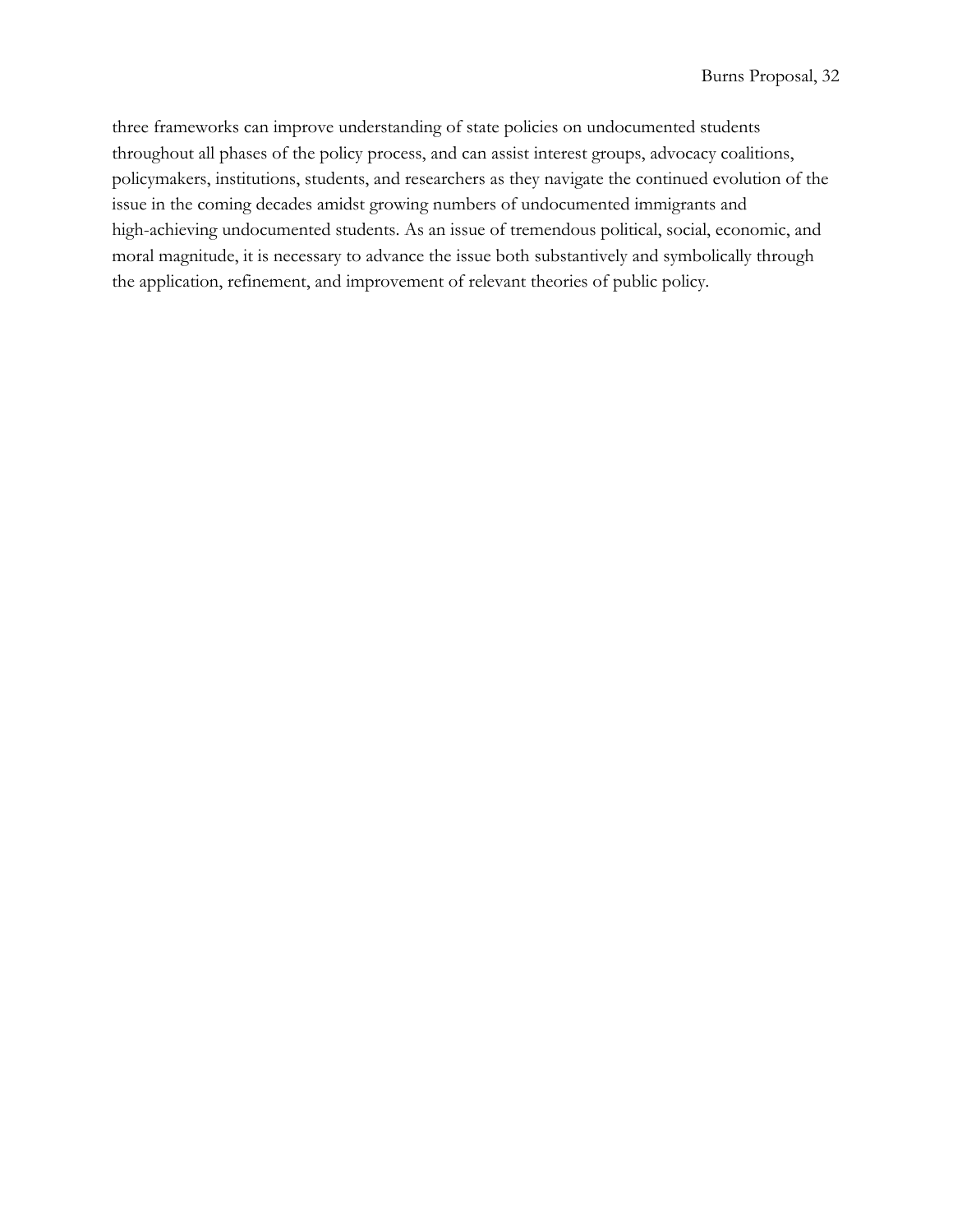## **CHAPTER IV: ANALYTIC METHOD**

<span id="page-32-1"></span>The emergence of state policies regulating undocumented students' access to higher education has not been uniform or without contention, and a multitude of factors have contributed to the resultant patchwork of policies and patterns of adoption and implementation across the country. However, given the high likelihood that the salience of the issue will increase, as well as the critical nature of addressing the rights of undocumented students in state institutions, it is necessary that institutional officials and policymakers understand the processes by which states develop, adopt, and implement such programs. Moreover, understanding the determinants of policy adoption and the contextual factors that promote or hinder policy emergence can assist with the development of predictive models for individual states as well as the nation. These models not only provide best practices to policymakers, but also forecast the future status of undocumented students in higher education, including their access to state institutions and their eligibility for in-state tuition rates. The methodological approach to studying the emergence of such policies can take a multitude of forms, including a variety of quantitative analytic methods to examine the determinants of governmental policies and the factors that contribute to the specific patterns of policy adoption.

The quantitative approach to studying the emergence of state policies seeks to develop an objective view of the processes of cause and effect that is not dependent upon subjective interpretation. The quantitative method thus primarily aims to describe an event, determine the cause of an occurrence, and predict future occurrences or variations of the event of interest. By examining the contextual factors of a specific state that correspond to the emergence of policy, the quantitative approach can provide a quantifiable estimate of the covariates that are predicted to be significantly associated with a future occurrence of the event of interest. Indeed, the quantitative method is particularly useful when researchers are aiming to determine which factors are most strongly and efficiently predictive of a specific outcome, and how this knowledge can be applied to situations with systematically similar or measurably different contexts. In this study, therefore, the quantitative approach to studying policy emergence aims to capture and comprehend the range of factors that contribute to the emergence of governmental policies regarding undocumented students in postsecondary education. These policies can assume a number of forms, both permissive and restrictive towards student access, and can include a wide array of provisions and requirements that affect their implementation as well as their ultimate implications for targeted populations.

# **Data Sources**

<span id="page-32-0"></span>The outcome of interest in this study is the emergence of state policies regulating the ability of undocumented students to access state institutions of higher education and to benefit from in-state tuition rates. Accordingly, the measure of interest is the point at which a policy was developed or implemented and the categorization of the policy as permissive or restrictive along a spectrum of access and affordability. The data on state policy development can be obtained through several publicly-available sources, including the online data repositories of the National Conference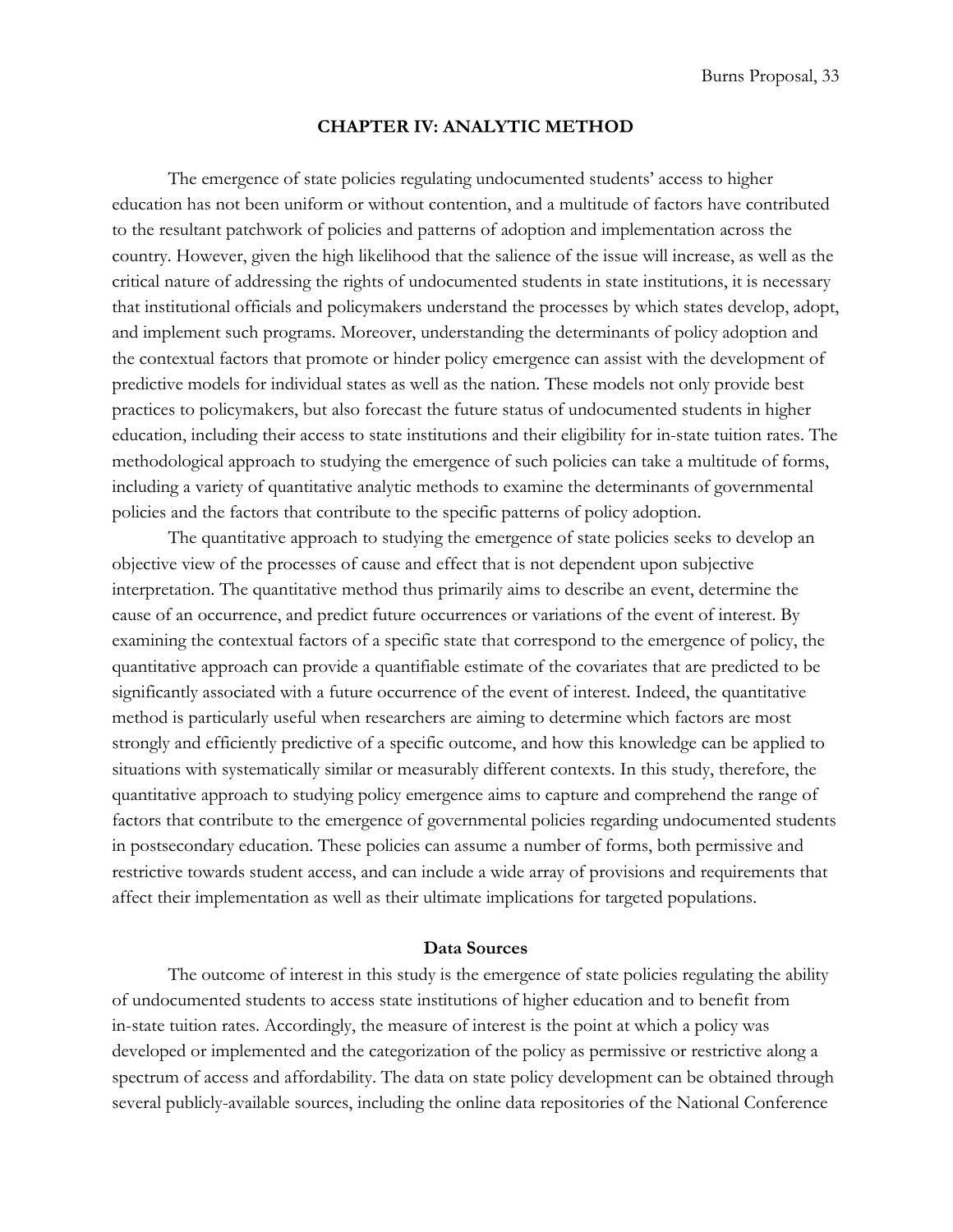on State Legislatures (NCSL), the National Governor's Association (NGA), and the State Higher Education Executive Officers (SHEEO). In addition, some third party entities collect data on the issue as a matter of maintaining transparency and accountability in governmental policymaking; thus the uLead Network, which consists of organizations and institutions committed to the rights of undocumented students, is another reliable source for data on governmental activity related to this issue. Moreover, all of these repositories maintain archival records that permit examination of the change in policies across time, including failed attempts to pass legislation, conflicting forms of legislation, or legislation that repeals or overrides previous legislative action. Given the frequency with which contentious proposals arise in the legislature and fail to advance past various points along the pathway to becoming a bill, it is critical to examine the potential for policy proposals to emerge and the mere introduction of policies as a symbolic indicator of a state's general attitude towards undocumented students in higher education. These timelines of activity are particularly useful given the dynamic nature of state policymaking and the contentiousness of the issue of undocumented students in higher education. It is likely that states have cycled between periods of greater and lesser permissiveness towards students depending on the partisanship of the legislature, the federal policy landscape, the ideology of the electorate, and other state contexts and circumstances.

A study of policy emergence cannot stand in isolation without the consideration of the state-level contextual factors that account for or contribute to policy development. Accordingly, the covariates and control variables of interest in this study include state-level characteristics that reflect the economic, social, and political contexts of the policymaking process. These factors may include political culture (Elazar, 1984), the degree of legislative professionalism and activity (Hamm & Moncrief, 2013), the role of special interest groups (Rosenthal, 2001), gubernatorial power (Ferguson, 2013), the ecology of the higher education system (Lowry & Fryar, 2013), the status of the economy and the labor market, the political ideology of citizens (Gray, 2013), partisanship of the legislature, the number of higher education seats available to students, the degree of poverty and literacy of the population, employment rates and educational attainment, and measures of economic and social stratification. Each of these characteristics can be conceived as a continuum or index generated by existing datasets that measure the various distinguishing features of states. Sources for this data include the aforementioned NCSL for qualities related to the governmental structure, the U.S. Census Bureau for population and demographics information, and SHEEO for higher-education related data. These characteristics will vary across states, but may follow regional patterns of emergence, particularly in the instance of political culture and citizen ideology. Moreover, in addition to serving as control variables, the models employed in this study may reveal that such characteristics are indeed significantly associated with policy emergence and have a degree of predictive power that can foretell future policy developments.

A final category of independent variable is the role of mechanisms promoting policy innovation and diffusion. Building upon the theoretical framework that posits that the adoption of a public policy is significantly influenced by the adoption of the same or similar public policies in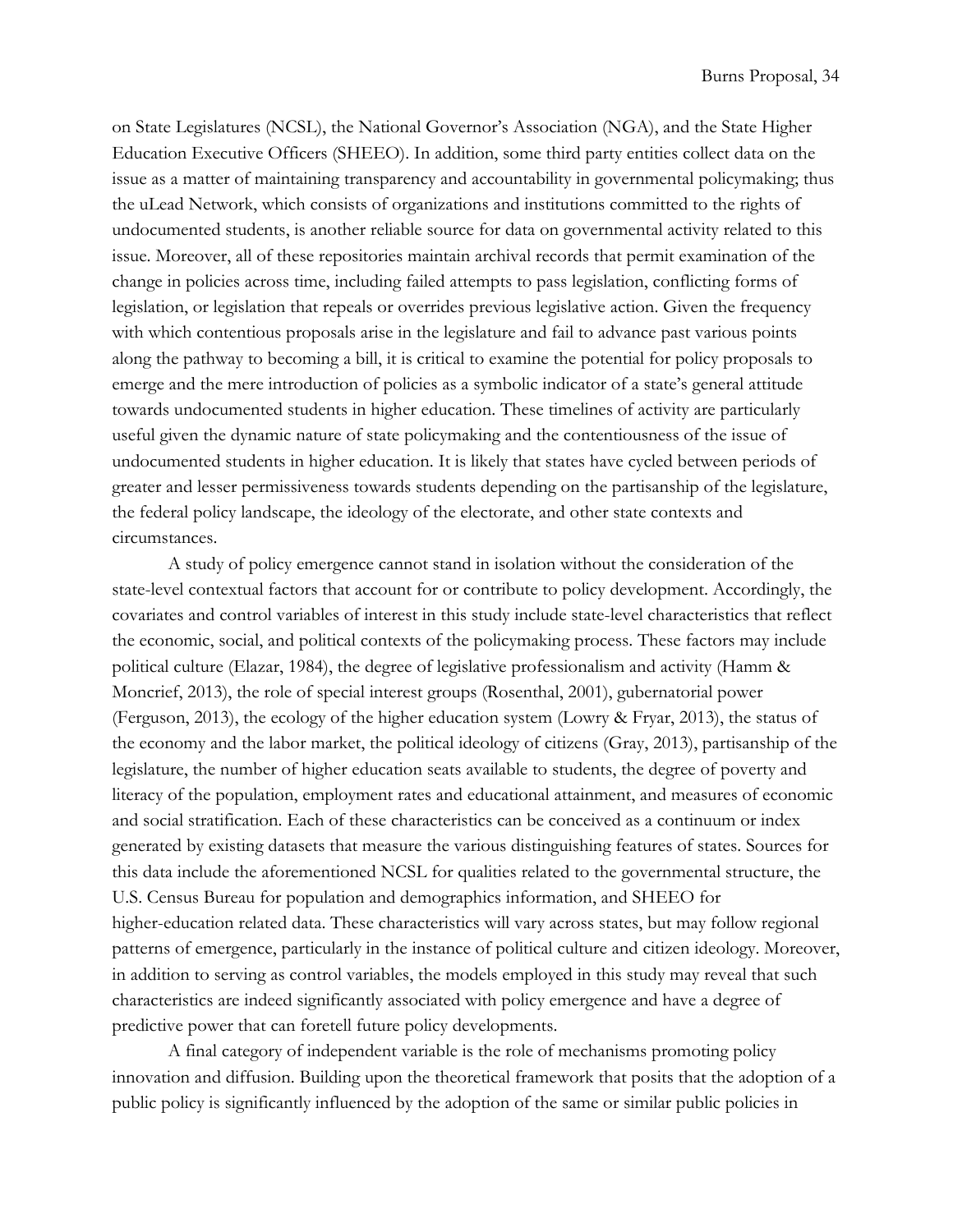surrounding jurisdictions, this study includes a measure of policy diffusion to account for the likelihood that states will emulate their geographical as well as economic and social peers.

# **Challenges of Conceptualizing Policy Enactment and Diffusion Effects**

<span id="page-34-0"></span>Despite the ready availability of the data concerning historical measures of state characteristics as well as the consideration, passage, and enactment of legislation or policy related to undocumented students in higher education, a number of challenges remain in measuring the outcomes of interest as well as the relevant covariates that may be associated with state activity. In particular, the outcome of interest measuring state activity is difficult to measure given the wide array of policy positions states can adopt in regards to undocumented students and their access to public postsecondary institutions. Rather than a simple binary measure of action, it is instead appropriate to consider state action along a continuum, with the most restrictive forms of policy at one extreme and the most permissive forms at the other; lack of legislative or university system activity falls directly in the center of the spectrum. A nine-point typology would characterize state activity in one of nine categories for each year of measurement.<sup>1</sup> However, this method of measuring state activity is not necessarily ordinal, as there are not equal differences between each interval that have meaningful units of measure or comparison. Rather, the categories are somewhat nominal, and the difference between and 2 and 3, for instance, is not equivalent to the difference between 3 and 4. Moreover, each legislative session within a state includes the proposal of dozens of bills that never reach debate or a legislative vote; whether to include these proposals in the measure of state activity is a question that remains unresolved. It is possible, therefore, that a permissive policy exists in the state despite powerful protestations and attempts in the state legislature to reverse or override the present policy. Failure to account for this debate in the legislature and the citizen ideology that may reflect similar sentiments could unfairly characterize the state as permissive to undocumented students when in fact the environment is predominantly unwelcoming or hostile.

In addition to the difficulties measuring the outcome variable of interest, there are also challenges with conceptualizing one important independent variable that is likely an instrumental variable in this study: the process of diffusion of policies across and between states. Diffusion is itself an unobservable activity that is most readily identified well after the occurrence of a particular event. Moreover, it is difficult to discern whether the adoption of a policy is truly due to diffusion, or rather that some states arrived at similar positions independently, or that both emulated a third party that has adopted a policy of interest. Although the time of policy enactment can serve as a de facto measure for determining a timeline of adoption and the direction of diffusion, it is important to consider the possibilities of lags between conception, adoption, and implementation, and some states may advance through the stages more quickly than others. There also remains the question of whether diffusion is a binary outcome - either it occurs or does not occur - or whether it similarly

 $1$ <sup>1</sup> A model nine-part typology could have the following variable values: 1=restricted enrollment; 2=only DACA permitted; 3=no ISRT; 4=attempted restrictive; 5=no activity; 6=attempted permissive; 7=IRST policy; 8=scholarship policy; 9=state aid policy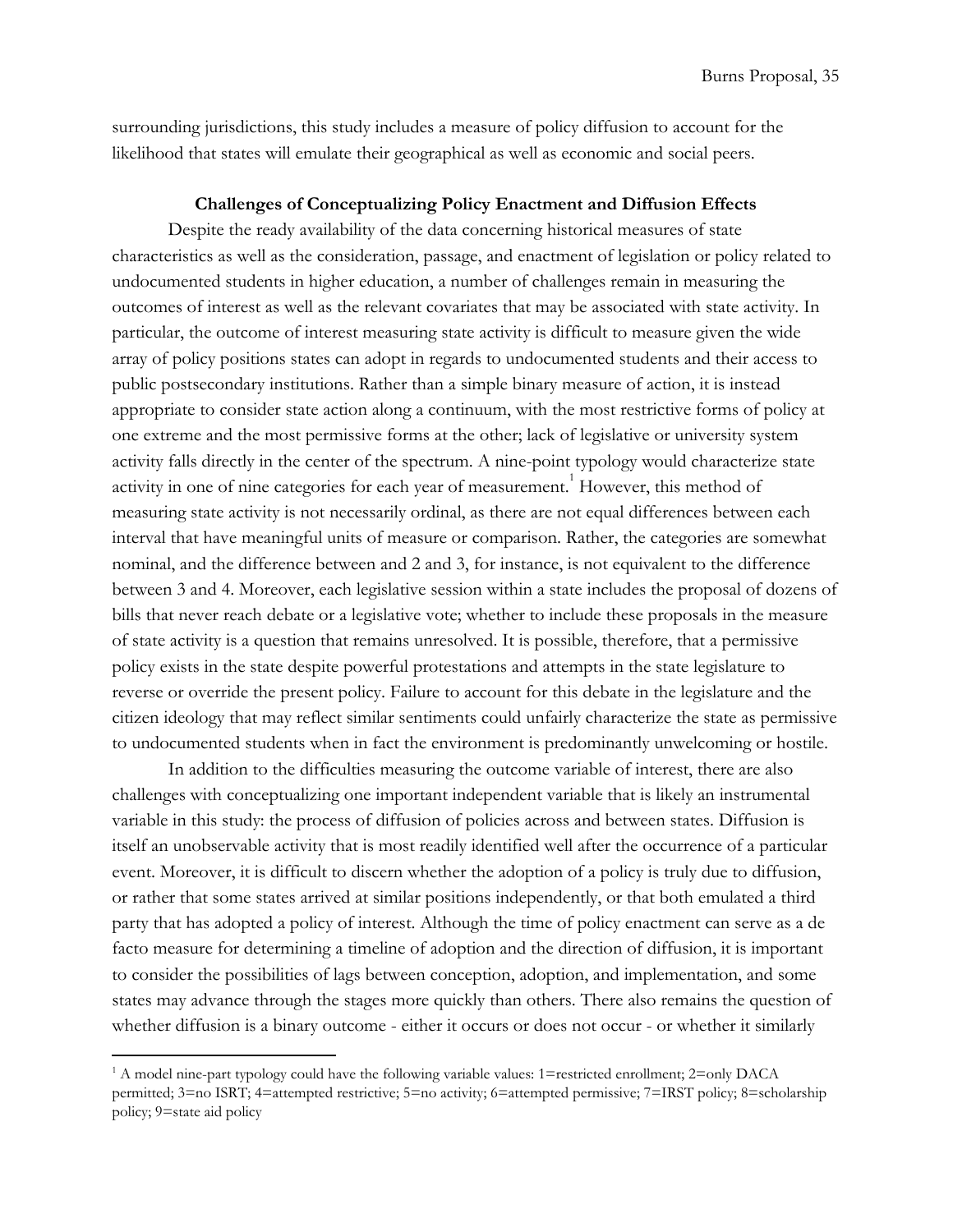exists along a spectrum, with some states exerting more influence than others. One way to conceive of diffusion is to measure the policy activity of geographical neighbors at various points in time, and to assume that the policy status of neighboring states will have a direct and identifiable influence on the states in question. Whether this is a safe assumption for the issue of undocumented students in higher education, however, is questionable and requires additional inquiry.

# **Analytic Method: Event History Analysis**

<span id="page-35-0"></span>The quantitative approach to studying policy emergence considers the passage of policy throughout time as states respond to the demand for higher education from undocumented students residing within their jurisdiction. Given the essential nature of the time component, a panel or longitudinal data analysis is critical to capturing the point in time at which states pass a particular policy, and the associated state context that could influence the policy position at that time. While a cross-sectional study could capture the covariates associated with the emergence of policy, this approach to regression-based analysis does not account for the interactions among covariates and time, or the potentially significant main effect of time on the outcome of interest. The benefit of panel data over cross-sectional data, therefore, is its ability to retain critical information on the time of adoption, to account for the interactive effects between time and covariates, and to include covariates whose values vary over time. Thus, an alternative approach to the cross-sectional regression analysis is a longitudinal analysis, such as a fixed effects or random effects model that measures the outcome variable of interest at various points and correlates these outcomes to covariates in the model. In this study, however, the event occurrence of interest is unique in that it can occur more than once (states can pass a policy more than one time) and that it has a variety of possible states (states can pass permissive or restrictive policies). As a result, a more appropriate longitudinal approach is the event history analysis (EHA), which aims to understand why some entities are more likely than others to experience the occurrence of an event (Vermunt, 2009).

The EHA evolved out of the work of Hareven (1986) on life course analysis and the cycles of survival and death of various units under study. The purpose of this approach is to explain why certain entities are more likely to experience the occurrence of a particular event ("fail") than some other entities, as explained by the unique characteristics of each entity. The five most important components of the EHA are the state, the event, the duration, the risk period, and censoring. State refers to the current status of the entity in the study, indicating whether it has or has not experienced an event. The event is the occurrence of interest in the study, and is also known as the "failure" that an entity experiences in the model. The duration is the period of time during which the entity has not yet experienced an event, while the risk period indicates the period of time during which the entity is at risk of experiencing the event of interest. In many EHAs, it is possible that the risk period and the duration are equivalent and interchangeable. Censoring occurs when an entity has not experienced an event by the conclusion of the data collection period; in this case, the risk of experiencing an event is unknown, but can be imputed with appropriate methodological mechanisms. In this study, the event of interest is the passage of legislation that regulates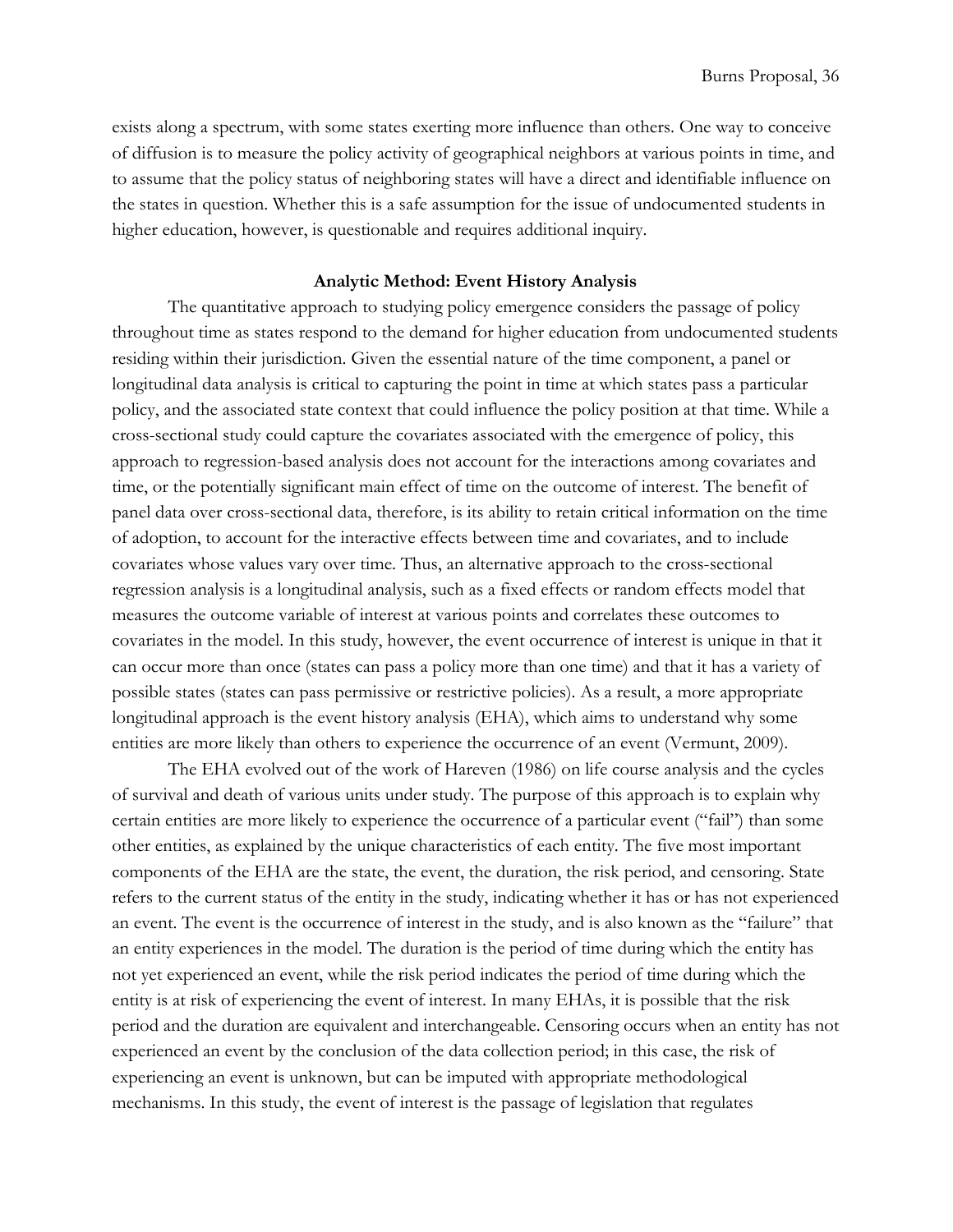undocumented students' access to higher education, while the risk period is the time during which states have or could have passed legislation. In this study, the duration time and the risk period are equivalent for all entities. This period is limited to the years 2000-2015, as the first legislation state legislation directly addressing this issue was passed in 2001, and reliable data is not available post-2015. Some states may have censored observations, indicating that they have not passed legislation on the issue by the conclusion of the study in 2015. Meanwhile, each state has a unique status, duration, and risk period depending on the occurrence or nonoccurrence of the event of interest.

Because of the longitudinal nature of event history analyses, time is an exceedingly important component in the model, and can be expressed either discretely or continuously. In a discrete EHA, states are observed at particular points in time to determine whether the event has or has not occurred, as is typically done with events that can only occur at a specific time (such as an election). Alternatively, in a continuous model, states can experience an event at any time throughout the period of observation. Because the data for this study is collected once a year, and each state can only have one observation for each year, the most appropriate model is a discrete time EHA. Most event history analyses have difficulty accounting for "tied" event failures, or the simultaneous occurrence of the event of interest in two or more entities; in such a case, the longitudinal dataset generally records only the ordering of events rather than the duration of time between the occurrences of events. However, due to the unique nature of this dataset and the event of interest, which will undoubtedly occur simultaneously across multiple states, a further modification of the EHA known as the Exact Discrete Method is required. This method, which is functionally equivalent to a conditional logit, does not assume that a meaningful sequencing of events is present, but rather that the probability of an event occurring is conditional on the composition of the risk set at the time. In this case, entities in the dataset are grouped together by the time period at which they are at risk of experiencing an event, and the probability of event occurrence is calculated conditional on the other entities in the group. The probability of the response pattern of the group is given by

$$
Pr(y_k | \sum_{i=1}^{J} y_{ki} = n_{1k}) = \frac{exp(\beta' \sum_{t=1}^{J} x_{ki} y_{ki})}{\sum_{\substack{d_k d_k \\ d_k d_k}} exp(\beta' \sum_{t=1}^{J} x_{ki} d_{ki})}
$$

where  $R_k$  represents all the possible combinations of case occurrences and controls (ones and zeroes), *k* is the risk period, *J* is the observation, and **y<sup>k</sup>** is the response pattern (Box-Steffensmeier & Jones, 2004, pp. 58).

In addition to accounting for the continuous versus discrete nature of event occurrence, the EHA can also include repeatable and multistate events, both of which apply to the case of state policies concerning undocumented students' access to postsecondary education. Repeatable events are those that occur more than once during the data collection period, meaning that states who "fail" by experiencing an event are not removed from the pool of entities at risk of future failure. Rather, these states are able to fail more than once by passing new legislation that repeals or overrides previous statutes. In addition, the events in this model are multistate rather than binary,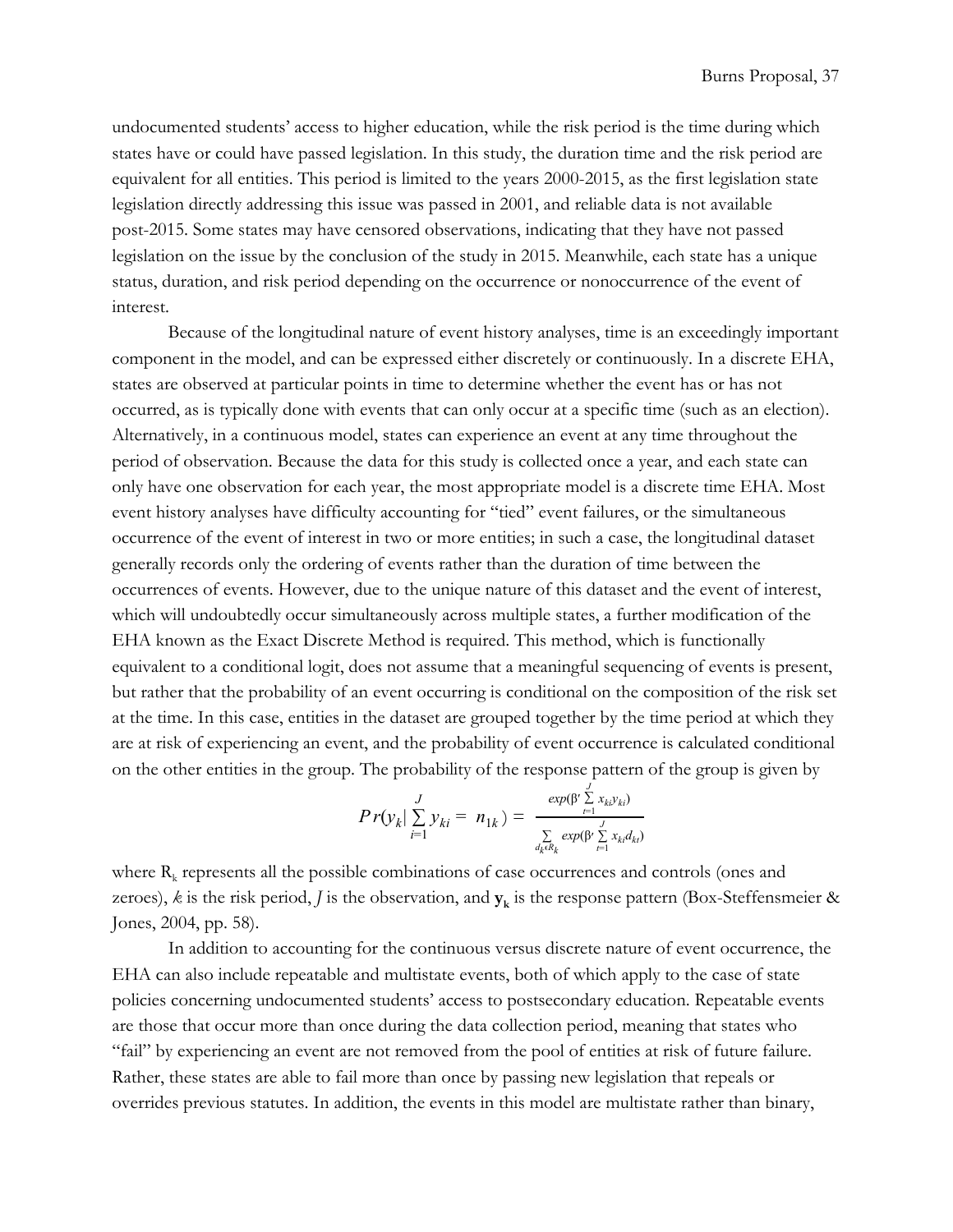meaning that the characterization of the event can take multiple distinctive forms. Policies regulating student access can be permissive or restrictive, and can regulate only attendance or can also address financial aid. Thus, there is not a binary notation that can adequately account for all of the possible iterations of a policy outcome (Vermunt, 2009). The variation of the EHA that best captures this distinction is the competing risks model, also known as the multinomial logit approach to competing risks. This model allows for a variety of possible outcome variables, and estimates (*k* – 1) models that calculate the probability of a particular outcome in comparison to the baseline category, which is generally hypothesized to assume a value of zero. In this study, the events of interest are not different kinds of events, but rather different possibilities of the same event (i.e. the passage of legislation or policy). The hazard probability for a multinomial logit is given by

$$
\lambda(ik) = \frac{\exp \beta'_{k} x}{\sum_{k}^K \exp(\beta'_{k} x_{i})}
$$

where *k* is the number of possible values of the dependent variable and the arbitrarily chosen baseline category is taken as 0 (Box-Steffensmeier & Jones, 2004, pp. 173). The MNL model is a variation of the binary logit model, and is thus estimated by maximum likelihood, resulting in parameter estimates that are interpretable as logit coefficients to ease interpretation.

One difficulty with the multinomial logit approach to the competing risks model is the assumption that after an entity has failed, or experienced the event of interest, it is no longer in the pool of entities that are at risk of failure; rather, it has been removed from the dataset and cannot experience further events. However, in the case of legislative activity, this assumption is tenuous and can lead to incorrect conclusions and the erroneous removal of states that have remained active in the legislative policymaking arena. Accordingly, the stratified Cox approach to competing risks is a variation of EHA that enables entities to remain in the risk set even after the instance of failure. In a stratified Cox approach, therefore, all entities are at risk of failure at all points of time. The structure of this dataset will have multiple records per observation, with each observation having a record for each possible event (in the case of this student, there is only one event, which is the passage of legislation). Moreover, it is possible to stratify the entities based on different kinds of events, and to subsequently generate a unique baseline hazard function for each of the *k* risks, or types of events (Box-Steffensmeier & Jones, 2004).

The stratified Cox competing risks model is useful when it is assumed that the covariate effects will not vary significantly across time. However, given the likelihood of diffusion effects from one state to another in regards to policy adoption, it is likely that the relationship between the occurrence of the event and the covariates of interest will change across time, particularly in the case of states that operate in an inverse manner to what is anticipated based on political or social demographics. For example, some states with conservative legislatures and governors, which would be expected to pass more restrictive forms of policy, may instead have unexpectedly permissive policies.In this instance, the risk of event occurrence may be dependent, which will require a model that considers dependent risks in which unobserved frailty (or the likelihood of experiencing a event at a high rate of risk), or unmeasured covariates that are correlated with the risk but do not appear in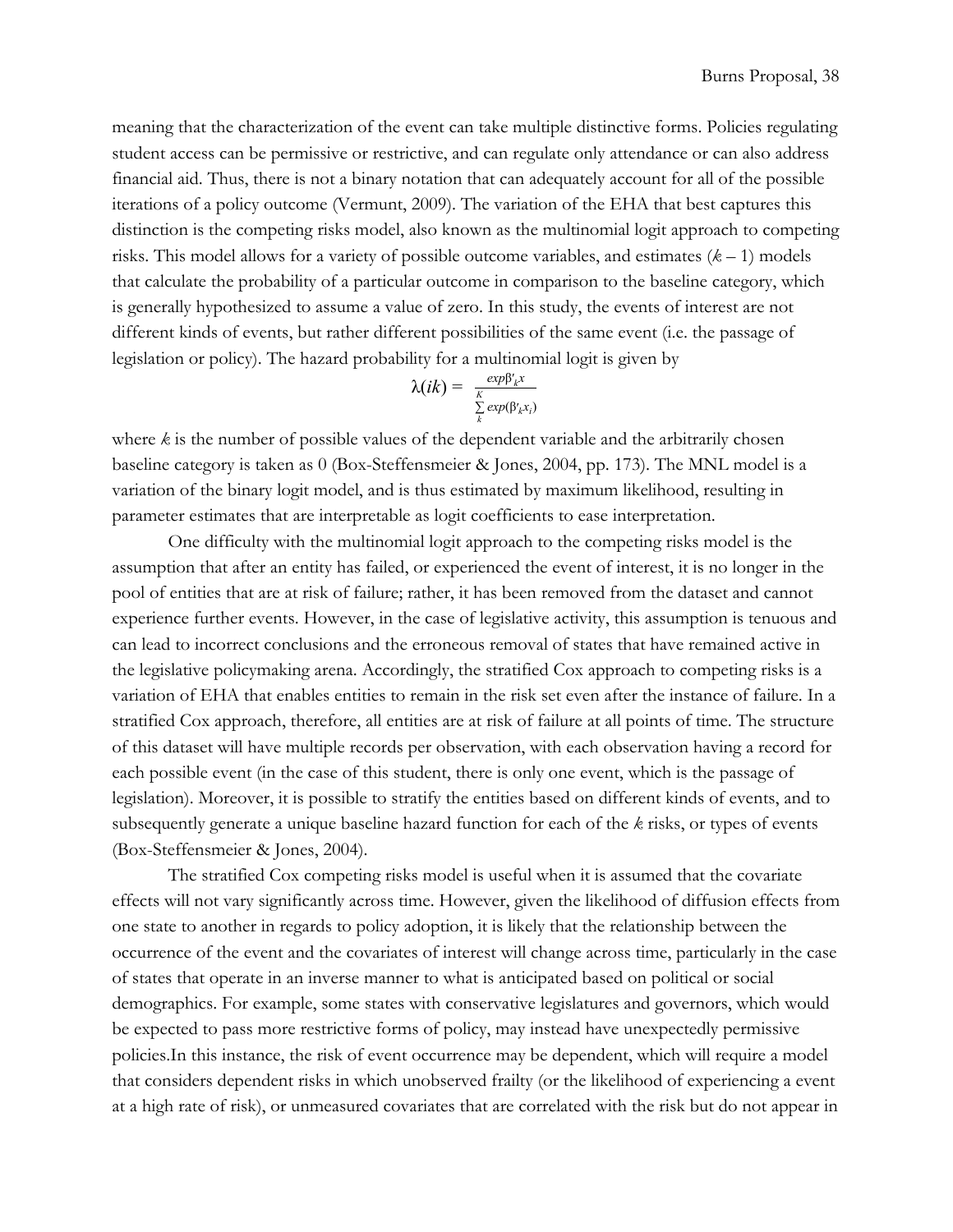the model, influence the occurrence of events within entities (Box-Steffensmeier & Jones, 2004). In light of the difficulty with estimating the dependent risks model, it is possible that analytic solutions either do not exist or would be overly cumbersome to estimate. Moreover, the large number of possible competing outcomes would require use of numerical methods of Gibbs sampling techniques or the Han and Hausman model (1990), which many statistical software programs do not support. Accordingly, it may be appropriate to assume that all of the covariates that explain dependency are observed and known (Box-Steffensmeier & Jones, 2004).

One important component of the EHA that simple regression analysis cannot capture is the existence of time-varying covariates and interactions between the covariates and time. Throughout the data collection period, some of the covariates that serve as controls or predictive variables in the model may change due to internal state transformations or exogenous shocks. Allowing these covariates to change with time provides a more accurate inference of parameter estimates and avoids the possibility of incorrectly specifying relationships that are spurious. In addition to changing across time, covariates may also have significant interactions with time, a quality that simple regression analysis cannot capture. The EHA model may therefore include interaction terms that reflect the possibility that covariates change with time in ways that are not consistent across all time periods or units of analysis. The covariates of interest in the model include state economic, political, and social characteristics as well as the ecology of the state system of higher education. Several of these independent variables will undoubtedly change over the course of the study due to alterations in migration patterns, political parties in power, labor force outcomes, and economic shocks within states. In addition, these covariates may have a direct association (and therefore an interactive effect) with the passage of time. For instance, some states may experience changes in migration patterns due to the general trend towards increased geographic mobility across the country.

## **Specifications of EHA Model**

<span id="page-38-0"></span>The most important calculation in a continuous EHA with time-varying covariates and time-covariate interactions is known as the hazard rate, or the rate at which entities in the model are predicted to fail (or to pass legislation). The hazard rate is expressed as

$$
h(t) = \frac{f(t)}{S(t)} \text{ or } \lambda_0(t) = \frac{S(t)}{h(t)}
$$

which is the quotient of the survival function and the lifetime function. The survival function,  $S(t)$ , is expressed as

$$
S(t) = Pr(T > t_i) = \sum_{j>i} f(t_j)
$$

which is the probability that the time of failure (t) is greater than some specific value of time (T). This equation therefore measures the "survival" of the entity across time, which is equivalent to the amount of time the entity remains in the risk pool without failing, or experiencing the event of interest. The lifetime function, f(t), is expressed as

$$
f(t) = Pr(T = ti) or f(t) = 1 - S(t)
$$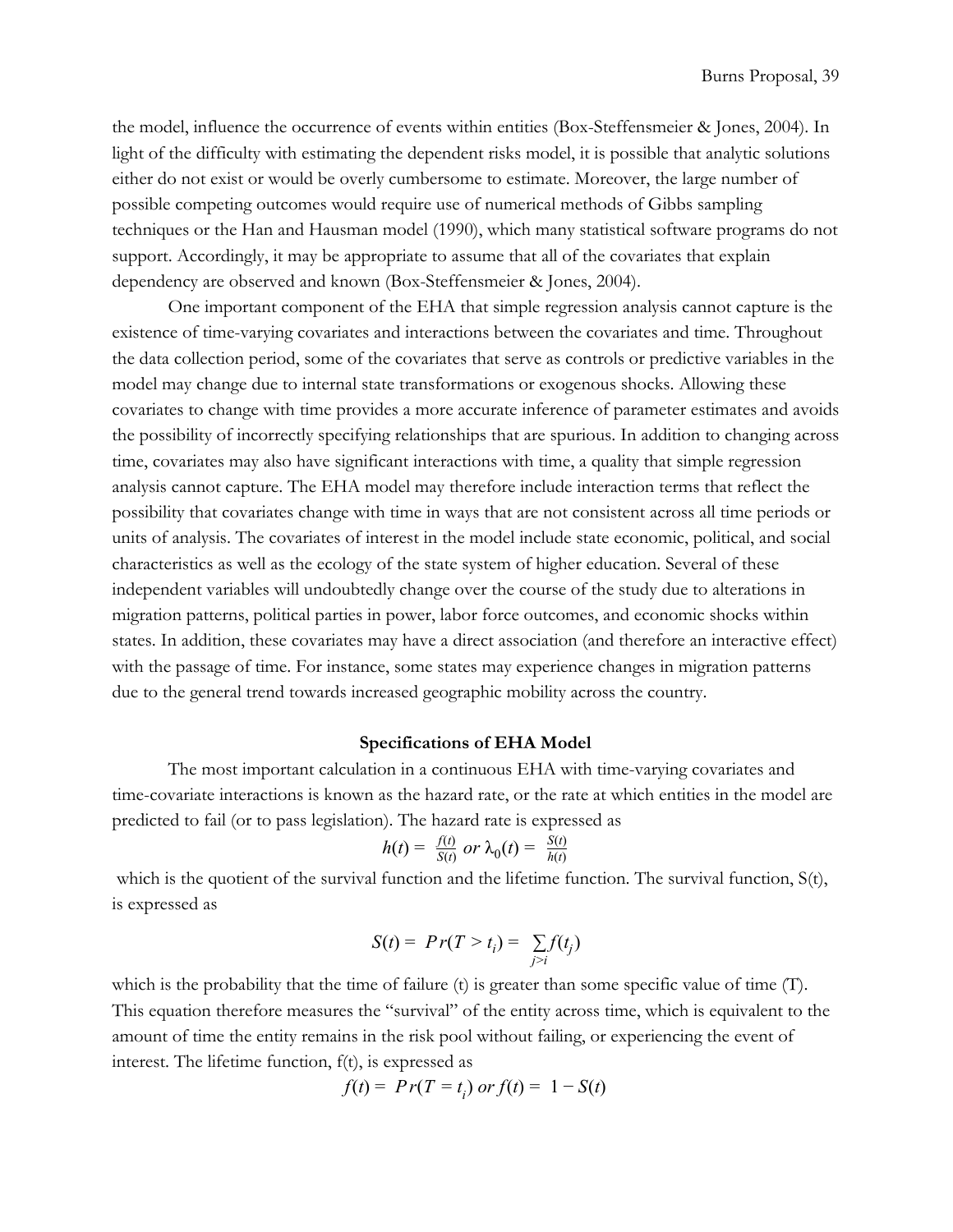which is the probability that the time of failure is less than a specific value of T. Accordingly, the hazard rate measures the instantaneous probability that an entity will experience an event, given that it has not yet occurred. The hazard rate in a continuous EHA has the form of a log-linear model, or a proportional hazards model, indicating that the relationship between the event occurrence and the covariates of interest is multiplicative and proportional. Thus, the change in a time-varying covariate in the model has a proportional and multiplicative effect on the likelihood that the entity will experience the event of interest (Tekle & Vermunt, 2012).

The measure of the proportional hazard rate has important implications for predicting the likelihood that entities will experience an event. A higher proportional hazard rate indicates that the entity has a shorter survival function, and is more likely to experience the event within a short period of time. A lower proportional hazard rate, meanwhile, indicates that the entity has a longer survival function and is less likely to experience the event (Singer & Willett, 1991). A hazard rate can thus be calculated for each entity in the model and at different points in time, allowing the rate to change throughout the collection of data for the study. This is important for enabling policymakers and politicians to determine the likelihood of event occurrence within neighboring states as well as their own jurisdictions, particularly as more states adopt a policy in response to the actions of their peers. In addition to individual rates, a cumulative hazard rate can be calculated that represents the overall probability of any state experiencing an event (adopting a policy). This calculation is useful from a global viewpoint of discovering the future policy landscape and the relative prominence of policies that are permissive or restrictive for undocumented students seeking access to postsecondary education.

# **Analytic Alternative: Multinomial Logit (MNL)**

Given some of the complications associated with the event history analysis and the requirement for entities to "fail" in order to calculate a hazard rate, an alternative to the EHA is the multinomial logit (MNL). The multinomial logit model was proposed and developed by Bock (1975), in order to integrate log-linear modeling with multinomial outcome modeling (Zwane & van der Heijden, 2005). The MNL is a specification of the generalized logistic regression that applies to more than two possible discrete outcomes, and therefore predicts the probabilities of the potential outcomes conditional upon a vector of independent variables. The model operates on the basic logistic regression, which constructs a linear predictor function that generates a set of weights, which are then linearly combined with exploratory variables of the observation. In the MNL, the dependent variable must be categorical and nominal, without any particular or meaningful ordering of the potential outcomes. One of the unique specifications of the MNL is that data are case specific; in other words, the independent variable can only be expressed as a single value for each case. Thus, the covariates cannot vary with time, which contrasts with the EHA that includes both time-varying covariates and interactions between the covariates and time. The model also operates on the assumption that the independent variables are not necessarily statistically independent from one another, but that collinearity is low and it is not difficult to differentiate the impacts of several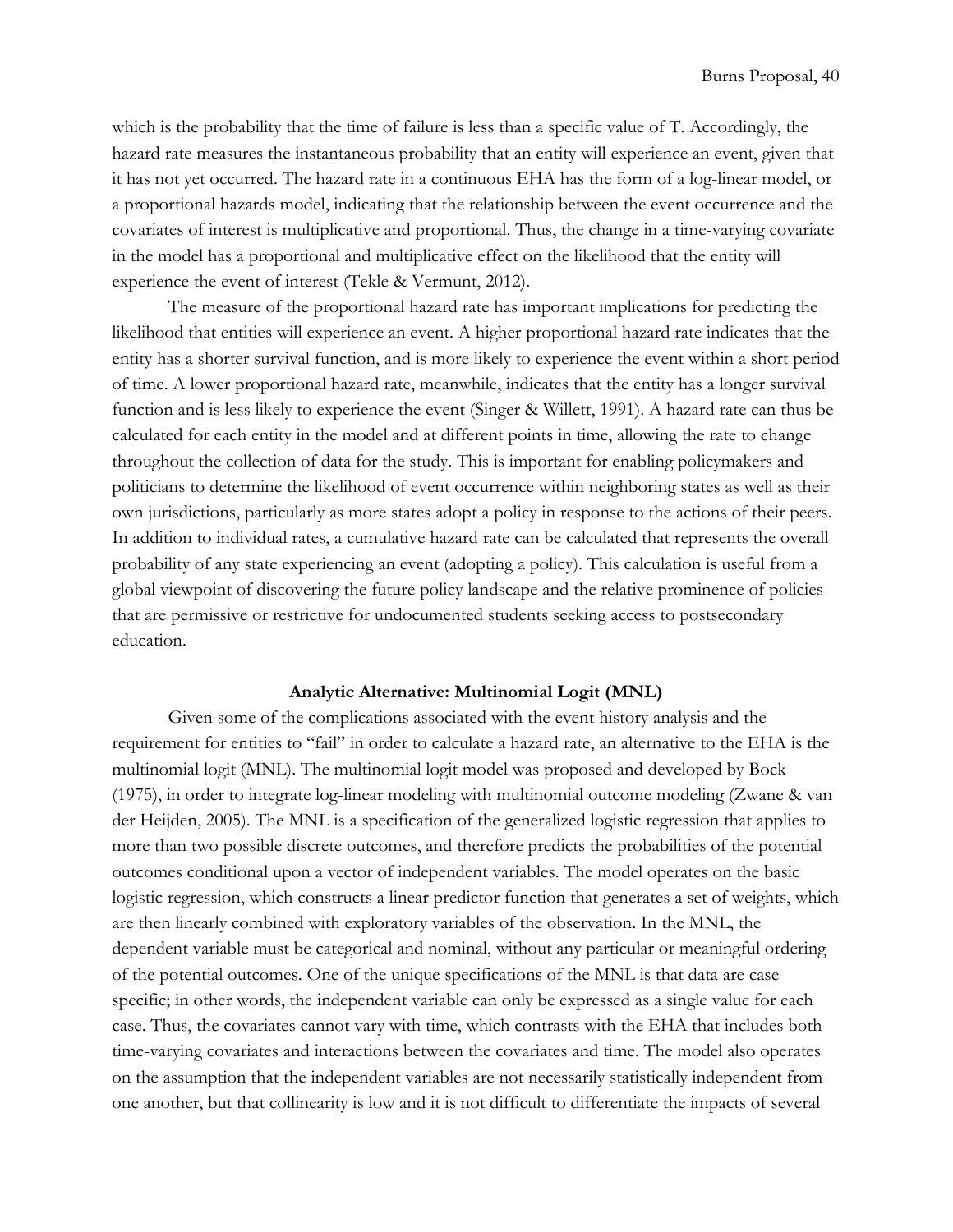Burns Proposal, 41

of the variables in the model (Belsley, 1991).

The MNL can be conceived as an alternative to the competing risks model for discrete events, in that it defines a single categorical response,  $y_{ti}$ , rather than a vector of binary responses for each time interval. The relative risk ratio, which is the exponent of the regression coefficient  $\exp(\beta^r)$  is the multiplicative effect of a one-unit increase in x on the risk of the event *r*, versus the risk that there is no event occurrence. The cumulative density functions and the predicted event-specific hazard rates can also be calculated in order to aid interpretation, and are often referred to as the dependent or net hazard rates. This rate represents the risk of a particular event type (*r*) in the presence of all other possible event types (Steele, 2005). It follows, then, that one of the motivations of the MNL is to impose an identifying restriction on the model that allows for the estimation of the parameters of all the possible outcomes. In other words, knowing the results from the binary logit of one option versus a second option allows for derivation of the results from the logit of one option versus a third option. By constraining the model (usually at 0), the multinomial logit references the probability of the occurrence of an option against the baseline category of zero. Transformation of the logistic into a linear model of log-odds ratio produces a likelihood function that expresses the odds in reference to the baseline category (Jones, 2013).

One of the drawbacks of the MNL is the Independence of Irrelevant Alternatives (IIA) Property, which holds that the odds ratios derived from the model do not depend on the underlying values of the other alternatives (Koch & Racine, 2016). In other words, the odds of preferring one outcome over the other possibles outcomes are not dependent on the presence or absence of other irrelevant alternatives. This assumption has roots in theories of rational choice, but may be tenuous in a situation in which entities are aware of the alternative options, such as potential policy outcomes. As a result, it is possible that the MNL can impose too much restraint, particularly with regards to the ordering of preferences among different alternative outcomes (Baltas & Doyle, 2001). An advantage of the model, however, is that each vector of variates (x) can have different effects for each outcome; the outcome is thus conditioned on both the attributes (covariates) of the individual and the attributes of the possible outcomes (Jones, 2013).

# **Specifications of the Multinomial Logistic Regression Model**

The MNL utilizes a linear predictor function *f*(*k, i*) to predict the probability that an observation *i* assumes a particular outcome *k* with the following specification:

$$
f(k, i) = \beta_{0,k} + \beta_{1,k} x_{1,i} + \beta_{2,k} x_{2,i} + \ldots + \beta_{M,k} x_{M,i}
$$

where  $β$ <sub>M,k</sub> is the regression coefficient that is associated with the *M*th explanatory variable and *k*th outcome. This can also be written as:

$$
f(k, i) = \beta_k \mathbf{x}_i
$$

where  $\beta$ <sub>k</sub> is the set of regression coefficients associated with an outcome k and  $\mathbf{x}_i$  is the set of explanatory variables associated with an observation *i*.

One way to conceive of the multinomial logit model is to assume that one outcome is the baseline category (usually  $0$ ), and all other  $K - 1$  outcomes are regressed separately against this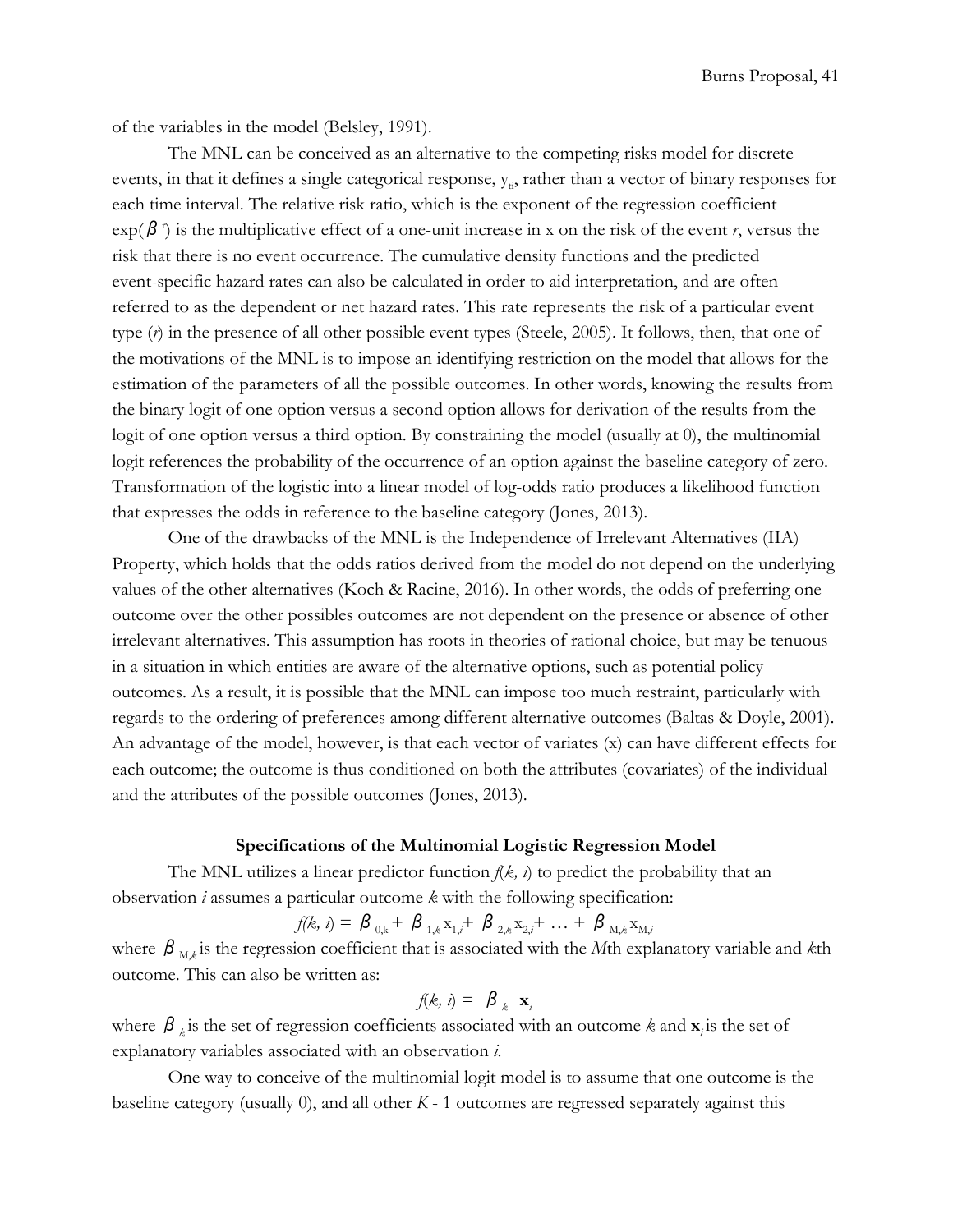outcome. The follows that:

$$
\Pr(Y_i = 1) = \Pr(Y_i = K) e^{\beta 1 * x i}
$$
\n
$$
\Pr(Y_i = 2) = \Pr(Y_i = K) e^{\beta 2 * x i}
$$
\n
$$
\dots
$$
\n
$$
\Pr(Y_i = K - 1) = \Pr(Y_i = K) e^{\beta K - 1 * x i}
$$

Given that these probabilities sum to one, the resultant equation can be used to find the probabilities of all of the other outcomes. This mathematical relationship is a verification of the assumption of independence of irrelevant alternatives (IIA).

It is also possible to conceive of the MNL as a latent variable model, particularly in the case of a discrete-choice model. In the latent variable model, each data point *i*  and each possible outcome k have a continuous latent variable  $(Y^*_{i,K})$  that is unobserved and random, and that is distributed in the following way:

$$
Y^*_{i,1} = \beta_1 \mathbf{x}_i + \varepsilon_1
$$
  
\n
$$
Y^*_{i,2} = \beta_2 \mathbf{x}_i + \varepsilon_2
$$
  
\n
$$
Y^*_{i,K} = \beta_K \mathbf{x}_i + \varepsilon_K
$$

The latent variable is the utility associated with the data point *i* choosing an outcome *k*, and the actual variable  $\mathbf{Y}_i$  is determined from these latent variables, where outcome  $k$  is chosen if and only if if the utility (or the value of the latent variable  $Y^*_{i,K}$ ) is greater than the utilities of all of the other possible outcomes.

The use of the MNL results in odds ratios that are calculated for all of the independent variables for each possible dependent outcome, with the exception of the reference category (usually specified at 0). The exponential beta coefficient on the MNL is the change in the odds of the dependent variable being a particular outcome in comparison on the reference outcome, associated with a one-unit change in the independent variable.

#### **Limitations and Ethical Implications**

<span id="page-41-0"></span>One of the primary disadvantages of the quantitative approach to measuring the emergence of state policies using event history analysis or multinomial logistic regression is the possibility that the model will fail to account for some missing or unobservable covariate that is significantly related to the outcome of interest. For instance, some measures of social or political ideology may not have a reliable measure, or may be inherently related to a third, spurious variable that is not included in the model. One means to account for this possibility is to include interactive effects and to construct the model using a variety of approaches and different covariates. It is also useful to construct narrower confidence intervals to provide more conservative estimates of significance and to increase the likelihood that a significant effect is due to an observed relationship rather than to error or chance. Most of the shortcomings of a quantitative approach can therefore be overcome through appropriate control mechanisms and the use of robust standard error estimates and tests for model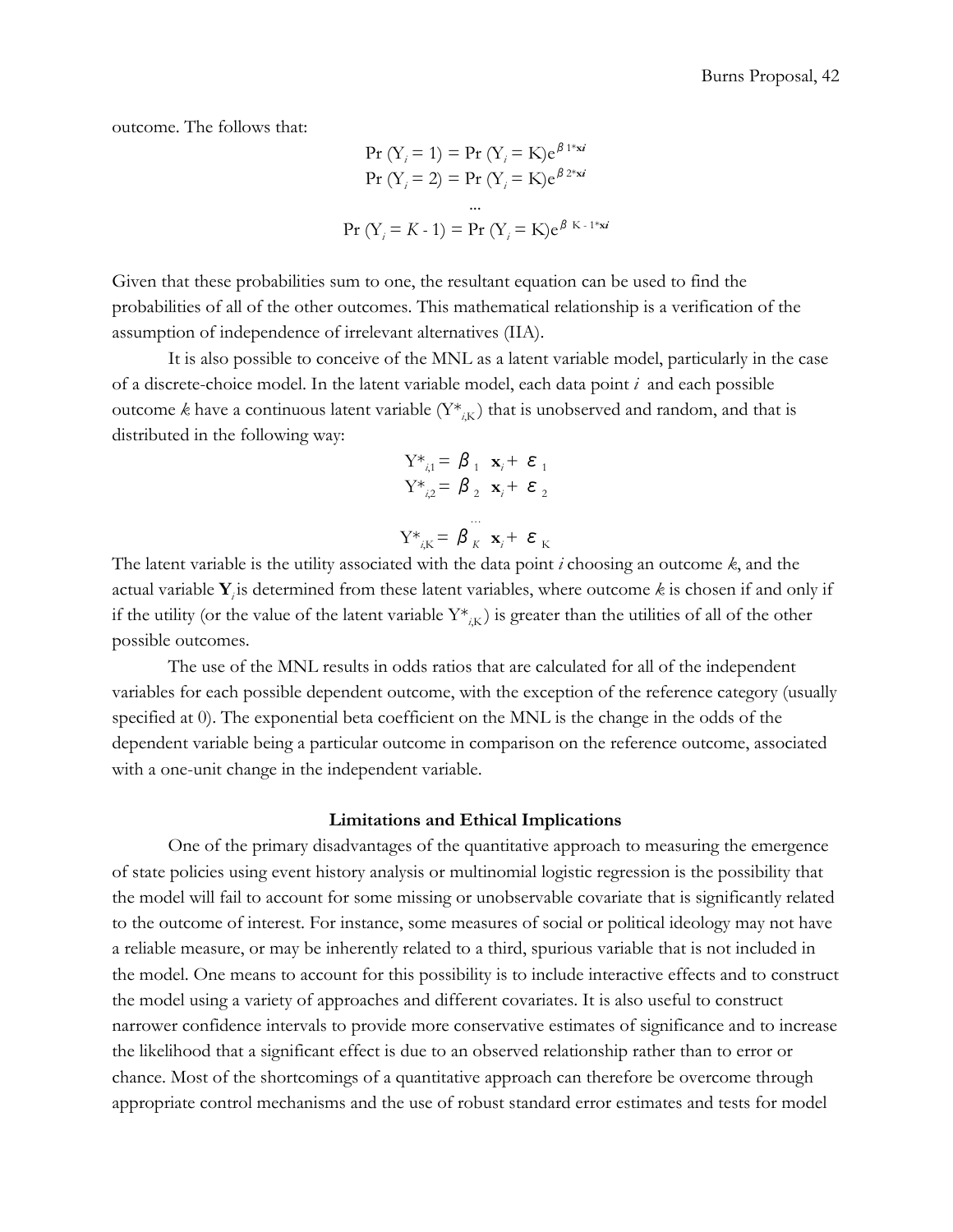fit. Indeed, this ability to objectively measure the fit of the model and the significance of the outcome is one of the primary advantages of the quantitative approach. Assuming appropriate controls and proper model specification, the quantitative approach is not as likely to be subject to competing interpretations or multiple views of reality; rather, the interpretation of the results drives inferences regarding the predictive power of the model and the significance of associations among covariates and outcomes of interest. This allows for the model to be generalized across cases and to predict future outcomes and occurrences of the event of interest based on the determinants and covariates included in the specification. Moreover, the EHA model in particular accounts for the some of the peculiarities of longitudinal data, including censored observations, time-varying covariates, and interactions among time and covariates (Vermunt, 2009).

The most appropriate method for a study of the emergence of state policies related to undocumented students is a quantitative approach. The development of a discrete-time event history analysis model provides insight into the effects of time-varying covariates, interactions between time and covariates, and time itself as significant predictors of state decisions to pass legislation of a restrictive or permissive form. Alternatively, a multinomial logistic model can calculate the odds of a state adopting a particular policy position based on fixed state characteristics. As the United States welcomes ever-greater numbers of immigrants and faces increasing demands from undocumented students to attend institutions of higher education, it is imperative for policymakers and researchers to have a predictive model for the future of the policy landscape. Moreover, a quantitative approach can provide insight into the best practices for a state based on its political, economic, social, and higher education characteristics, allowing states to reduce the resources and expenditures necessary to experiment with different policy outcomes.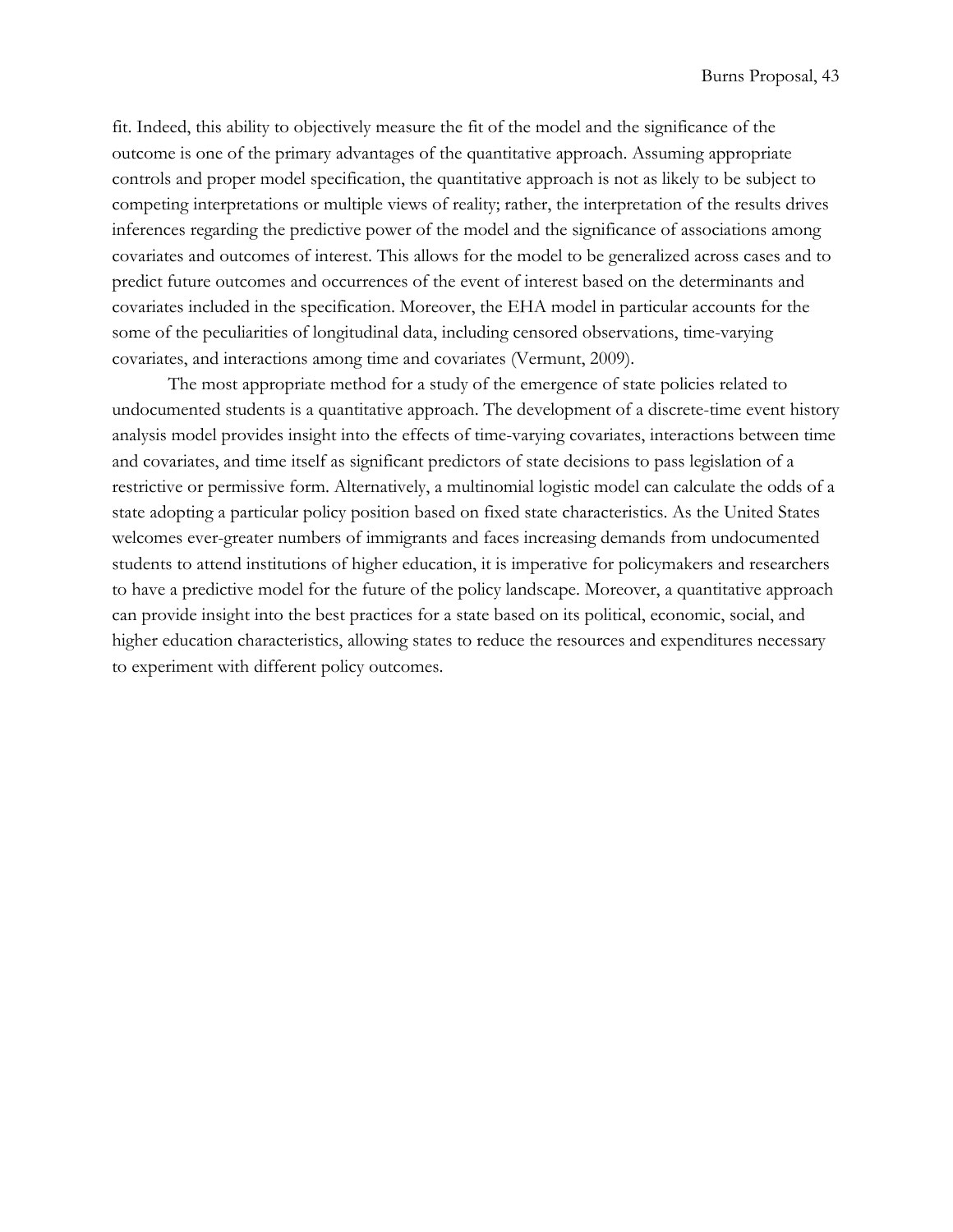# **TIMELINE**

<span id="page-43-0"></span>This proposal was submitted to the dissertation advisory committee on May 2017. Pending approval and revisions from the committee, data for this project will be collected during the summer, fall, and winter of 2017. Below is a timeline with key milestones and action steps leading to the completion of the doctoral degree in May 2018.

| April 2017                  | Present preliminary findings at AERA           |  |
|-----------------------------|------------------------------------------------|--|
|                             | Conference in San Antonio, TX                  |  |
| May 2017                    | Submit proposal to ASHE 2017 Conference to     |  |
|                             | present preliminary findings                   |  |
| June-July 2017              | Write first three chapters of dissertation     |  |
|                             | (introduction, literature review, theoretical  |  |
|                             | framework)                                     |  |
| <b>July 2017</b>            | Submit proposal to AERA 2018 Conference to     |  |
|                             | present findings                               |  |
| August-October 2017         | Compile dissertation data from various data    |  |
|                             | sources                                        |  |
|                             | Define variables and code data                 |  |
|                             | Analyze dissertation data                      |  |
| November 2017               | Present preliminary findings at ASHE           |  |
|                             | Conference in Houston, TX                      |  |
| December 2017-February 2018 | Write chapters four and five of dissertation   |  |
|                             | (methods/data and findings)                    |  |
|                             | Begin applying for faculty and policy analyst  |  |
|                             | positions                                      |  |
| March 2018                  | Write final chapter of dissertation            |  |
|                             | Revise dissertation based on comments from     |  |
|                             | conferences                                    |  |
|                             | Submit draft of dissertation to advisor        |  |
| April 2018                  | Present dissertation findings at AERA 2018     |  |
|                             | Conference in New York City, NY                |  |
| April 2018                  | Dissertation defense                           |  |
|                             | Make final revisions to dissertation           |  |
|                             | Submit dissertation to UGA                     |  |
| May 2018                    | Graduation and completion of PhD program of    |  |
|                             | study                                          |  |
|                             | Continue work on manuscripts from dissertation |  |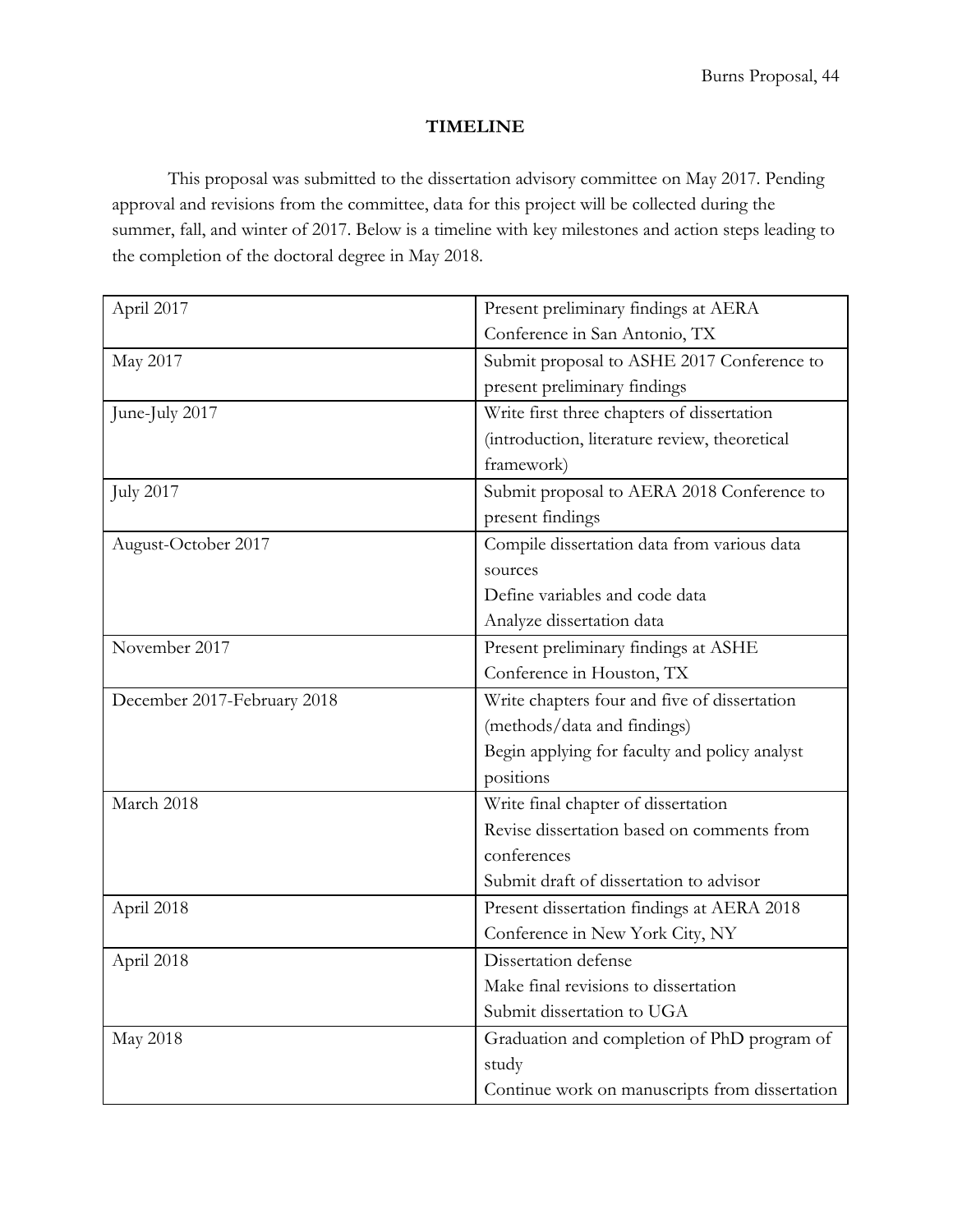# Burns Proposal, 45

| -SUDIDI TO DEEL-TEVIE<br>наім<br>. |  |
|------------------------------------|--|
|                                    |  |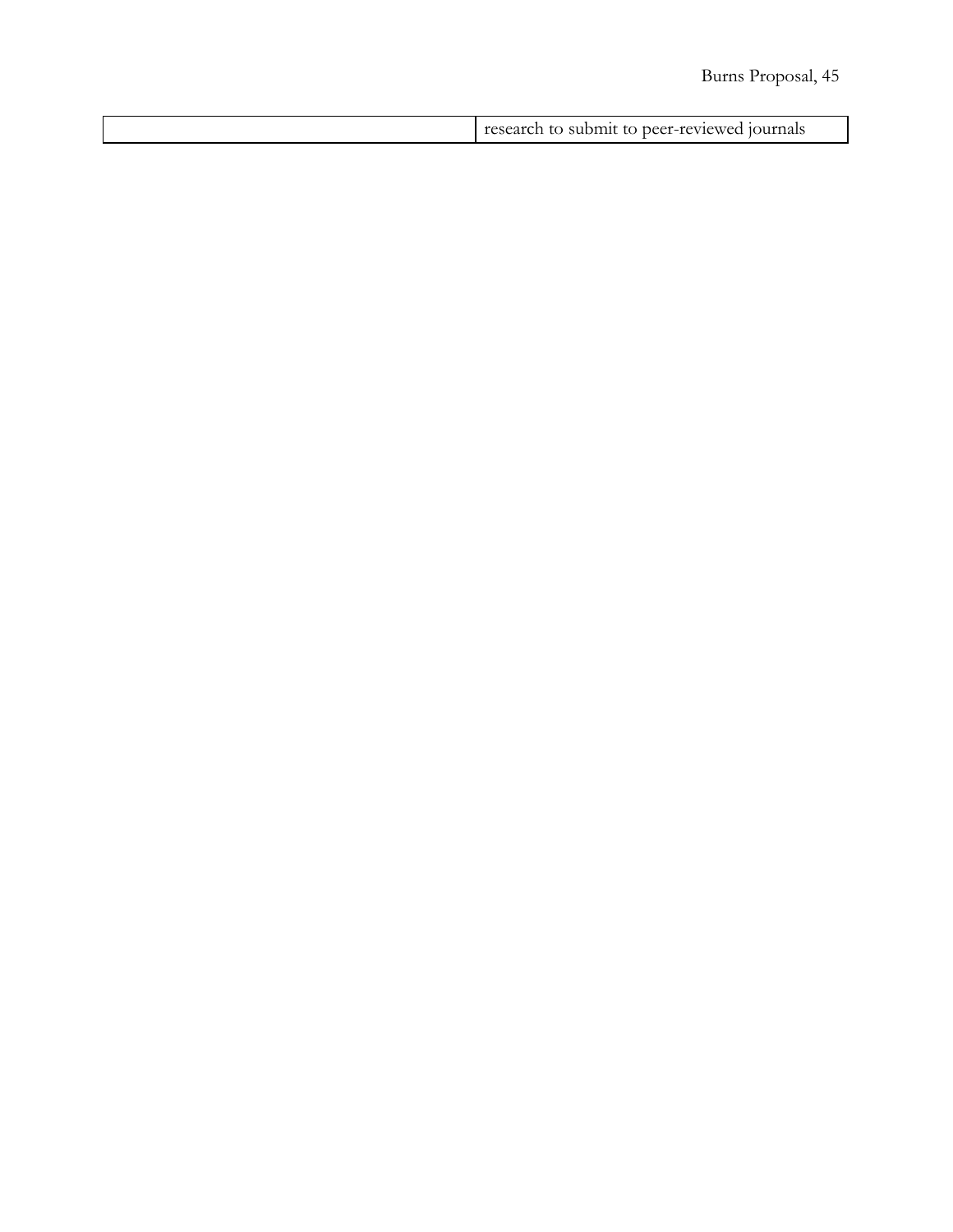# **REFERENCES**

- <span id="page-45-0"></span>Abrego, L. (2008). Legitimacy, social identity, and the mobilization of law: The effects of Assembly Bill 540 on undocumented students in California. *Law & Social Inquiry, 33*(3), 709-73.
- Abrego, L.J. (2006). "I can't go to college because I don't have papers": Incorporation patterns of Latino undocumented youth. *Latino Studies, 4*, 212-231.
- Abrego, L.J. (2011). Legal consciousness of undocumented Latinos: Fear and stigma as barriers to claims-making for first- and 1.5-generation immigrants. Law & Society Review, 45(2), 337-369.
- Alexander, B.C., Garcia, V., Gonzalez, L., Grimes, G., & O'Brien, D. (2007). Barriers in the transfer profess for Hispanic and Hispanic immigrant students. *Journal of Hispanic Higher Education, 6*(2), 174-184.
- Amaya, L., Escobar, W., Gonzalez, M, Henderson, H., Mathay, A., Ramirez, M., Viola, M., & Yamini, N. (2007). Undocumented students: Unfulfilled dreams. *Institute for Research on Labor and Employment*.
- Baltas, G., & Doyle, P. (2001). Random utility models in marketing research: A survey. *Journal of Business Research, 51*(2), 115-125.
- Belanger, K. (2001). Social justice in education for undocumented families. *Journal of Family Social Work, 6*(4), 61-73.
- Belsley, D. (1991). *Conditioning diagnostics: Collinearity and weak data in regression*. New York, NY: Wiley.
- Berry, F.S., & Berry, W.D. (1990). State lottery adoptions as policy innovations: An event history analysis. *The American Political Science Review, 84*(2), 395-415.
- Berry, F.S., & Berry, W.D. (2014). Innovation and diffusion models in policy research. In P.A. Sabatier & C.M. Weible (Eds.), *Theories of the policy process* (pp. 307-362). Boulder, CO: Westview Press.
- Bock, R.D. (1975). *Multivariate statistical models in behavioral research*. New York, NY: McGraw Hill.
- Boehmke, F.J., & Witmer, R. (2004). Disentangling the effects of social learning and economic competition on state policy innovation and expansion. *Political Research Quarterly, 57*(1), 39-51.
- Boushey, G., & Luedtke, A. (2011). Immigrants across the U.S. federal laboratory: Explaining state innovation in immigration policy. *State Politics & Policy Quarterly, 11*(4), 390-414.
- Box-Steffensmeier, J.M., & Jones, B.S. (2004). *Event history modeling: A guide for social scientists*. New York, NY: Cambridge University Press.
- Bozovic, L.B. (2012). Immigration policy in the American states: An event history analysis of state adoption and diffusion of the cooperative immigration enforcement 287G program. Dissertation at University of Alabama.
- Brown v. Board of Education of Topeka (1). (n.d.). *Oyez*. Retrieved April 12, 2017, from https://www.oyez.org/cases/1940-1955/347us483
- Chan, B. (2010). Not just a Latino issue: Undocumented students in higher education. *Journal of College Admission*.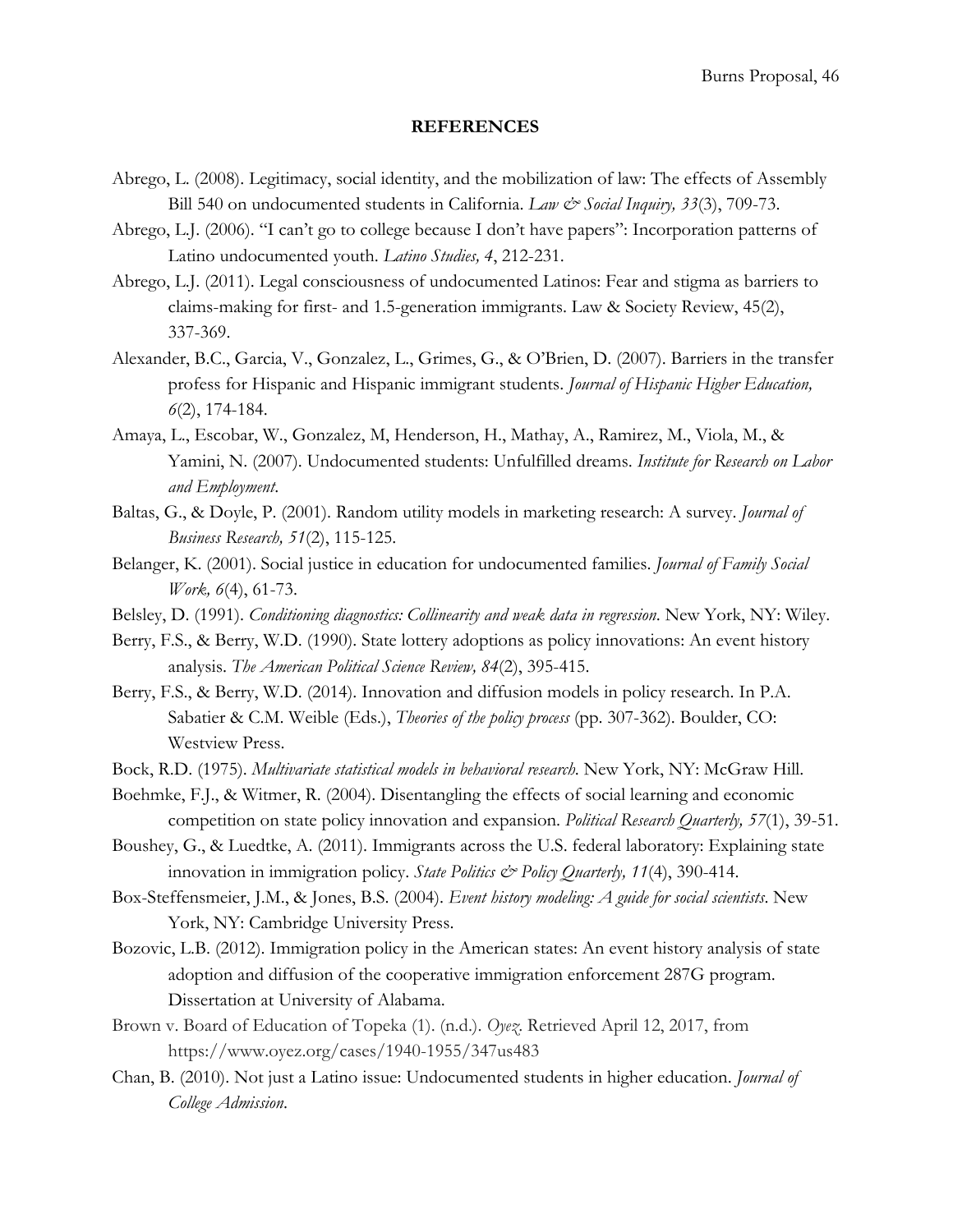- Cohen-Vogel, L., Ingle, W.K., Levine, A.A., & Spence, W. (2008). The "spread" of merit-based college aid: Politics, policy consortia, and interstate competition. *Educational Policy, 22*(3), 339-362.
- Connolly, K.A. (2005). In search of the American dream: An examination of undocumented students, in-state tuition, and the DREAM Act. *Catholic University Law Review, 55*(1), 193-226.
- De La Rosa, M.L., & Tierney, W.G. (2006). Breaking through the barriers to college: Empowering low-income communities, schools, and families for college opportunity and student financial aid. Los Angeles, CA: USC Center for Higher Education Policy Analysis.
- DesJardins, S.L., Ahlburg, D.A., & McCall, B.P. (1999). An event history model of student departure. *Economics of Education Review, 18*, 375-390.
- Diaz-Strong, D., & Meiners, E. (2007). Residents, alien policies, and resistances: Experience of undocumented Latina/o students in Chicago's colleges and universities. *InterActions: UCLA Journal of Education and Information Studies, 3*(2), 1-20.
- Dougherty, K.J., Nienhusser, H.K., & Vega, B.E. (2010). The politics of in-state tuition eligibility in Texas and Arizona. *The Review of Higher Education, 34*(1), 123-173.
- Doyle, W.R. (2006). Adoption of merit-based student grant programs: An event history analysis. *Educational Evaluation and Policy Analysis, 28*(3), 259-285.
- Dozier, S.B. (2001). Undocumented and documented international students: A comparative study of their academic performance. *Community College Review, 29*(2), 43-53.
- Drachman, E. (2006). Access to higher education for undocumented students. *Peace Review: A Journal of Social Justice, 18*, 91-100.
- Elazar, D.J. (1984). *American federalism: A view from the states* (3rd ed.). New York, NY: Harper and Row.
- Ellis, L.M., & Chan, E.C. (2013). Negotiating identity development among undocumented immigrant college students: A grounded theory study. *Journal of Counseling Psychology, 60*(2), 251-264.
- Enriquez, L.E. (2011). "Because we feel the pressure and we also feel the support": Examining educational success of undocumented immigrant Latino/o students. *Harvard Educational Review, 81*(3), 476-499.
- Erisman, W., & Looney, S. (2007). Opening the door to the American dream: Increasing higher education and success for immigrants. *Institute for Higher Education Policy*. Washington, DC: IHEP.
- Espenshade, T.J. (1995). Unauthorized immigration to the United States. *Annual Review of Sociology, 21*, 195-216.
- Espenshade, T.J., & Calhoun, C.A. (1993). An analysis of public opinion toward undocumented immigration*. Population Research and Policy Review, 12*(3), 189-224.
- Ferraiolo, K. (2008). State policy innovation and the federalism implications of direct democracy. *Publius: The Journal of Federalism, 38*(3), 488-514.
- Flores, S.M. (2010). State dream acts: The effect of in-state tuition policies and undocumented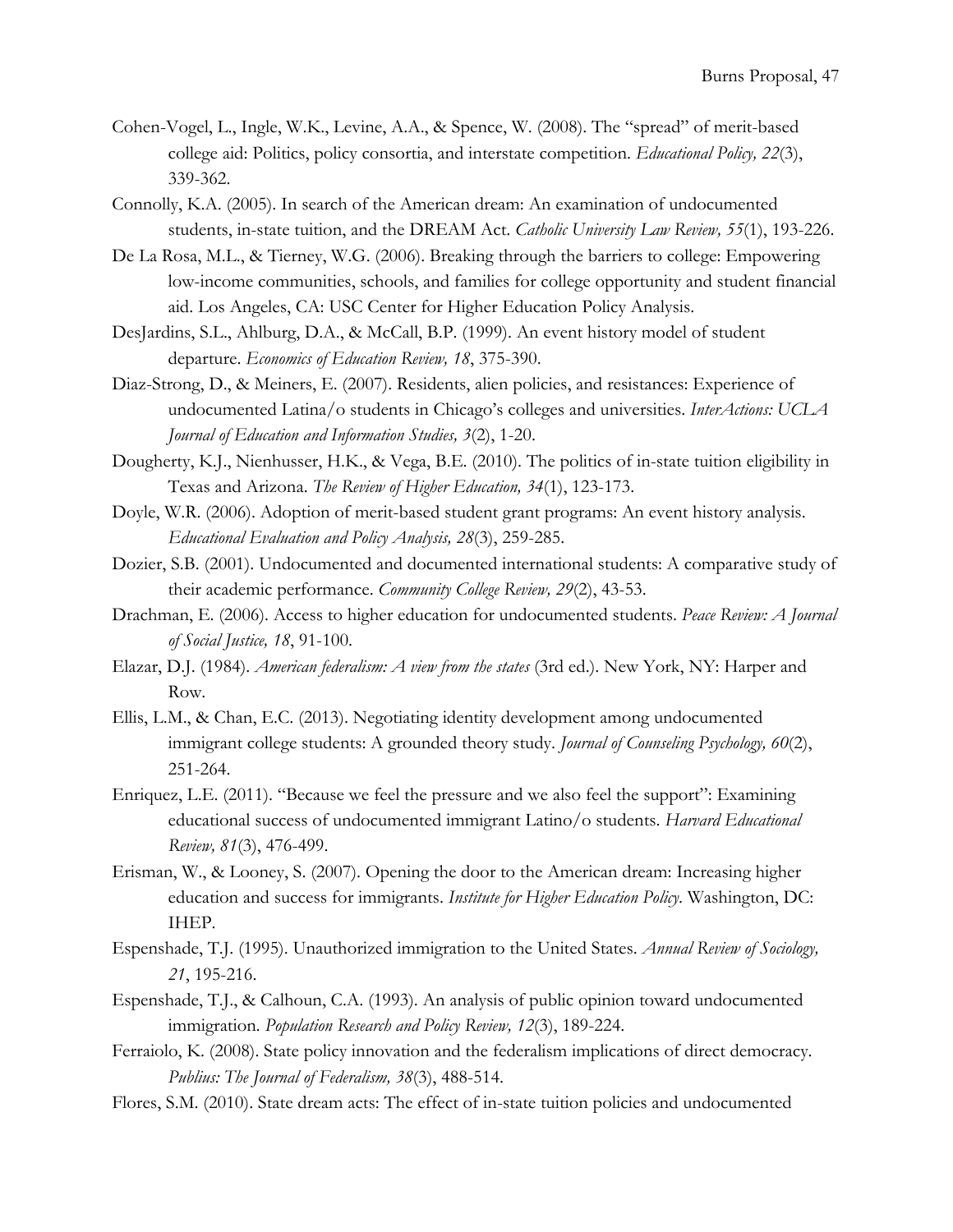Latino students. *The Review of Higher Education, 33*(2), 239-283.

- Flores, S.M., & Chapa, J. (2008). Latino immigrant access to higher education in a bipolar context of reception. *Journal of Hispanic Higher Education*, December 11 2008.
- Frum, J.L. (2007). Postsecondary educational access for undocumented students: Opportunities and constraints. *American Academic, 3*, 81-108.
- Fung, J. (2007). Pushing the envelope on higher education: How states have coped with federal legislating limited postsecondary education benefits to undocumented students. *Whittier Journal of Child and Family Advocacy, 6*(2),415-435.
- Garcia, S. (2010). Dream come true or true nightmare? The effect of creating educational opportunity for undocumented youth. *Golden Gate University Law Review, 36*, 247-268.
- Gildersleeve, R.E. (2010). Access between and beyond borders. *Journal of College Admission*, 3-10.
- Gildersleeve, R.E., & Ranero, J.J. (2010). Precollege contexts of undocumented students: Implications for student affairs professionals. *New Directions for Student Services, 131*, 19-33.
- Gildersleeve, R.E., Rumann, C., Mondragon, R. (2010). Serving undocumented students: Current law and policy. *New Directions for Student Services, 131*, 5-18.
- Gleeson, S., & Gonzales, R.G. (2012). When do papers matter? An institutional analysis of undocumented life in the United States. *International Immigration, 50*(4), 1-19.
- Gonzales, R.G. (2008). Left out but not shut down: Political activism and the undocumented student movement. *Northwestern Journal of Law & Social Policy, 3*(2), 219-239.
- Gonzalez, R.G. (2009). Young lives on hold: The college dreams of undocumented students. *College Board Advocacy & Policy Center*.
- Gonzalez, R.G. (2010). On the wrong side of the tracks: Understanding the effects of school structure and social capital in the educational pursuits of undocumented immigrant students. *Peabody Journal of Education, 85*, 469-485.
- Gray, M.J., Rolph, E., & Melamid, E. (1996). Immigration and higher education: Institutional responses to changing demographics. *Center for Research and Immigration Policy*. Santa Monica, CA: RAND.
- Gray, V. (2013). The socioeconomic and political context of states. In V. Gray, R.L. Hanson, & T. Kousser (Eds.), *Politics in the American states* (pp. 1-29). Washington, DC: CQ Press.
- Green, P.E. (2003). The undocumented: Educating the children of migrant workers in America. *Bilingual Research Journal, 27*(1), 51-71.
- Han, A., & Hausman, J.A. (1990). Flexible parametric estimation of duration and competing risk models. *Journal of Applied Econometrics, 5*(1), 1-28.
- Hareven, K.T. (1986). Historical changes in the social construction of the life course. *Human Developments, 29*(3), 171-180.
- Hernandez, S., Hernandez Jr., I., Gadson, R., Huftlain, D., Ortiz, A.M., White, M.C., Yocum-Gaffney, D. (2010). Sharing their secrets: Undocumented students' personal stories of fear, drive, and survival. *New Directions for Student Services, 131*, 67-84.
- Huber, L.P. (2009). Challenging racist nativist framing: Acknowledging the community cultural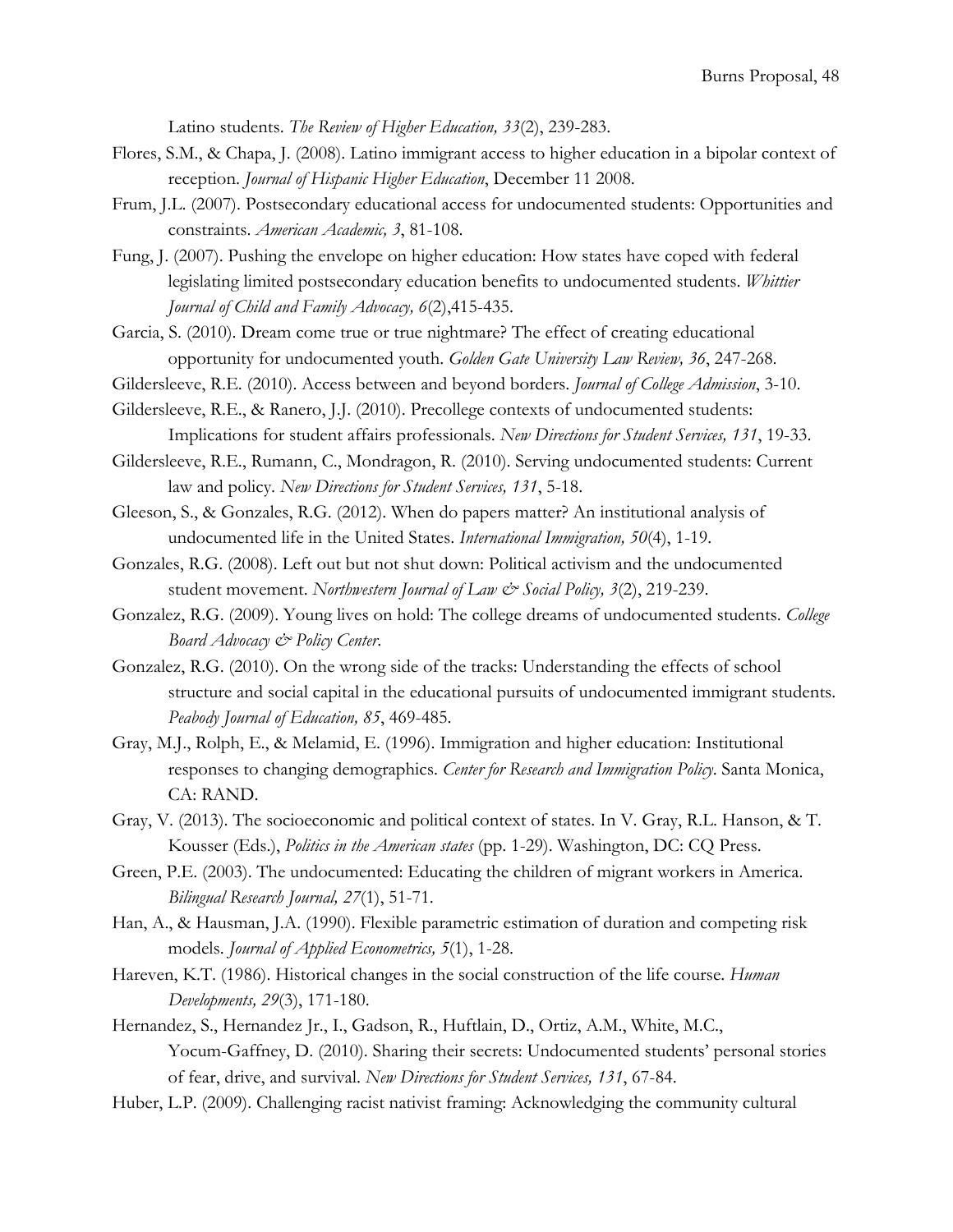wealth of undocumented Chicana college students to reframe the immigration debate. *Harvard Educational Review, 79*(3), 704-729.

- Huber, L.P. (2010). Using Latina/o critical race theory (LatCrit) and racist nativism to explore intersectionality in the educational experiences of undocumented Chicana college students. *Educational Foundation*, 77-96.
- Huber, L.P., & Malagon, M.C. (2007). Silenced struggles: The experiences of Latina and Latino undocumented college students in California. *Nevada Law Journal, 7*(3), 841-861.
- James, T.E., & Jorgensen, P.D. (2009). Policy knowledge, policy formulation, and change: Revisiting a foundational question. *Policy Studies Journal, 37*(1), 141-162.
- Jenkins-Smith, H.C., Nohrstedt, D., Weible, C.M., & Sabatier, P.A. (2014). The advocacy coalition framework: foundations, evolution, and ongoing research. In P.A. Sabatier & C.M. Weible (Eds.), *Theories of the policy process* (pp. 183-224). Boulder, CO: Westview Press.
- Jones, B. (2013). *Duration models: Discrete time models*. University of California Davis: Department of Political Science.
- Jones, T. (2013). *Understanding education policy: the 'four education orientations' framework*. Dordrecht, Netherlands: Springer.
- Kaushal, N. (2008). In-state tuition for the undocumented: Education effects on Mexican young adults. *Journal of Policy Analysis and Management, 27*(4), 771-792.
- Koch, S.F., & Racine, J.S. (2016). Healthcare facility choice and user fee abolition: regression discontinuity in a multinomial choice setting. *Journal of the Royal Statistical Society Series A*, 1-24.
- Krogstad, J.M., Passel, J.S., & Cohn, D. (2016). 5 facts about illegal immigration in the U.S. Washington, DC: Pew Research Center. Retrieved from http://www.pewresearch.org/fact-tank/2016/11/03/5-facts-about-illegal-immigration-in-th e-u-s/
- Lacy, T.A., & Tandberg, D.A. (2014). Rethinking policy diffusion: The interstate spread of "finance innovations." *Research in Higher Education, 55*, 627-649.
- Linder, S. H., & Peters, B. G. (1984). From social theory to policy design. *Journal of Public Policy, 4*(3), 237-259
- Lopez, M.P. (2004). Reflections on educating Latino and Latina undocumented children: Beyond Plyler v. Doe. *Seton Hall Law Review, 35*, 1373-1406.
- Lowi, T. J. (1972). Four systems of policy, politics and choice*. Public Administration Review, 32*, 298-310.
- Massey, D.S. (1995). The new immigration and ethnicity in the United States. *Population and Development Review, 21*(3), 631-652.
- McLendon, M.K., Hearn, J.C., & Deaton, R. (2006). Called to account: Analyzing the origins and spread of state performance-accountability policies for higher education. *Educational Evaluation and Policy Analysis, 28*(1), 1-24.
- McLendon, M.K., Mokher, C.G., & Flores, S.M. (2011). Legislative agenda setting for in-state resident tuition policies: Immigration, representation, and educational access. *American*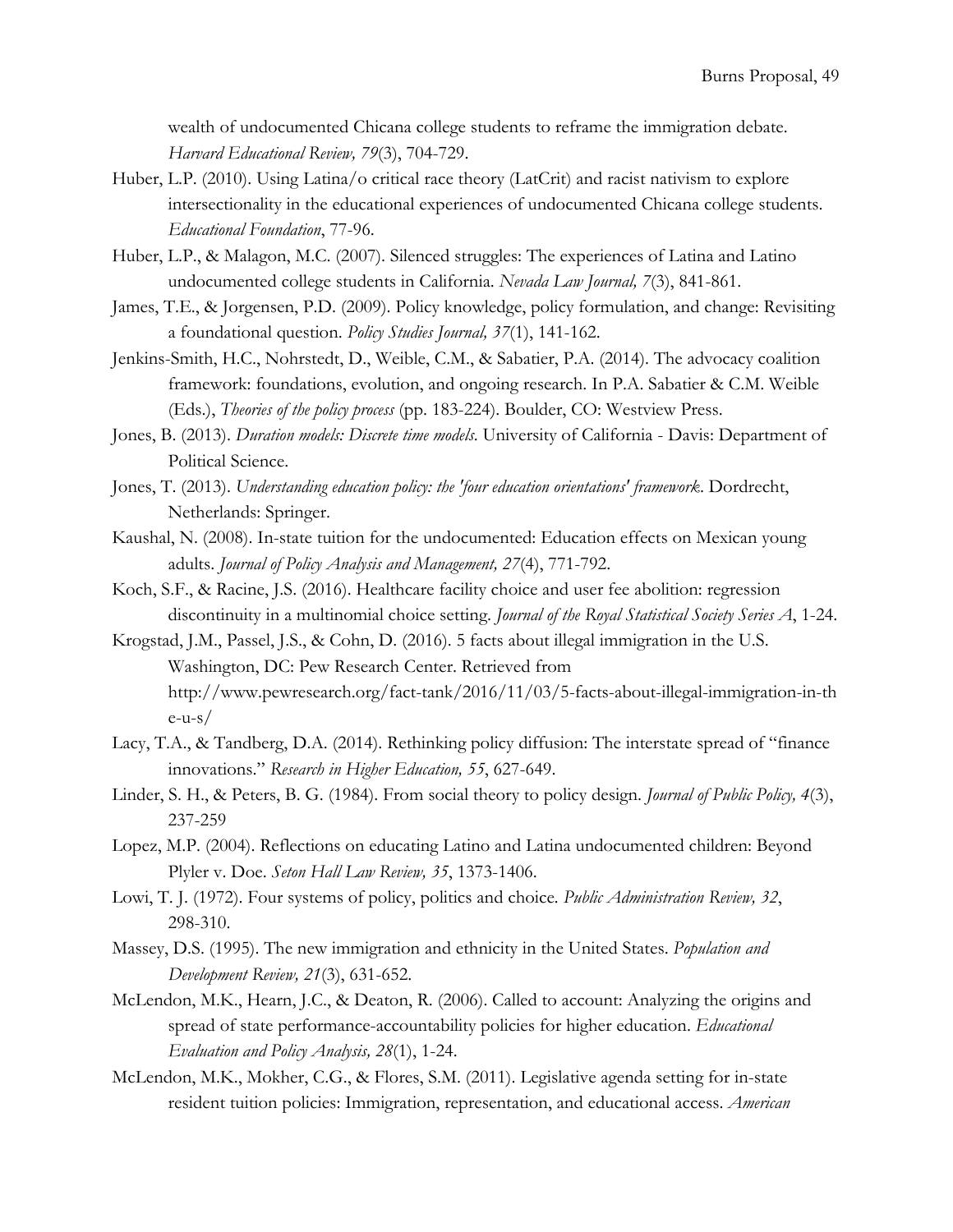*Journal of Education, 117*(4), 563-602.

- Mintrom, M. (1997). Policy entrepreneurs and the diffusion of innovation. *American Journal of Political Science, 41*(3), 738-770.
- Mohr, L.B. (1969). Determinants of innovation in organizations. *American Political Science Review, 63*, 11-126.
- Mooney, C.Z., & Lee, M.-H. (1995). Legislating morality in the American states: The case of pre-*Roe* abortion regulation reform. *American Journal of Political Science, 39*(3), 599-627.
- Munoz, C.B. (2009). A dream deferred: Undocumented students at CUNY. *Radical Teacher, 84*, 8-17.
- Munoz, S.M. (2013). "I just can't stand being like this anymore": Dilemmas, stressors, and motivators for undocumented Mexican women in higher education. *Journal of Student Affairs Research and Practice, 50*(3), 233-249.
- Ness, E.C. (2010). The politics of determining merit aid eligibility criteria: An analysis of the policy process. *The Journal of Higher Education, 81*(1), 33-60.
- Ness, E.C., & Mistretta, M.A. (2010). Merit aid in North Carolina: A case study of a "nonevent." *Educational Policy, 24*(5), 703-734.
- Nora, A., & Crisp, G. (2009). Hispanics and higher education: An overview of research, theory, and practice. In J.C. Smart (Ed.), *Higher education: Handbook of theory and research* (321-358). New York, NY: Springer Publishing.
- Nyquist v. Mauclet. (n.d.). *Justia*. Retrieved April 12, 2017, from https://supreme.justia.com/cases/federal/us/432/1/case.html
- Olivas, M.A. (2004). IIRIRA, the DREAM Act, and undocumented college student residency. *Journal of College and University Law, 30*(2), 435-464.
- Olivas, M.A. (2009). Undocumented college students, taxation, and financial aid: A technical note. *The Review of Higher Education, 32*(3), 407-416.
- Oliverez, P.M. (2006). Ready but restricted: An examination of the challenges of college access and financial aid for college-ready undocumented students in the U.S. (Doctoral dissertation). Retrieved from ProQuest Dissertations Publishing. (3257819)
- Oliverez, P.M., & Tierney, W.G. (2005). Show us the money: Low-income students, families, and financial aid. Los Angeles, CA: USC Center for Higher Education Policy Analysis.
- Ortiz, A.M., & Hinojosa, A. (2010). Tenuous options: The career development process for undocumented students. *New Directions for Student Services, 131*, 53-65.
- Oseguera, L., Flores, S.M., Burciaga, E. (2010). Documenting implementation realities: Undocumented immigrant students in California and North Carolina. Journal of College *Admission*, 37-43.
- Passel, J. S. (2003). Further demographic information relating to the DREAM act. Washington, DC: The Urban Institute. Retrieved from www.nilc.org/document.html?id=20
- Passel, J. S., & Cohn, D. (2009). A portrait of the unauthorized migrants in the United States. Washington, DC: Pew Hispanic Center. Retrieved from http://www.pewhispanic.org/files/reports/107.pdf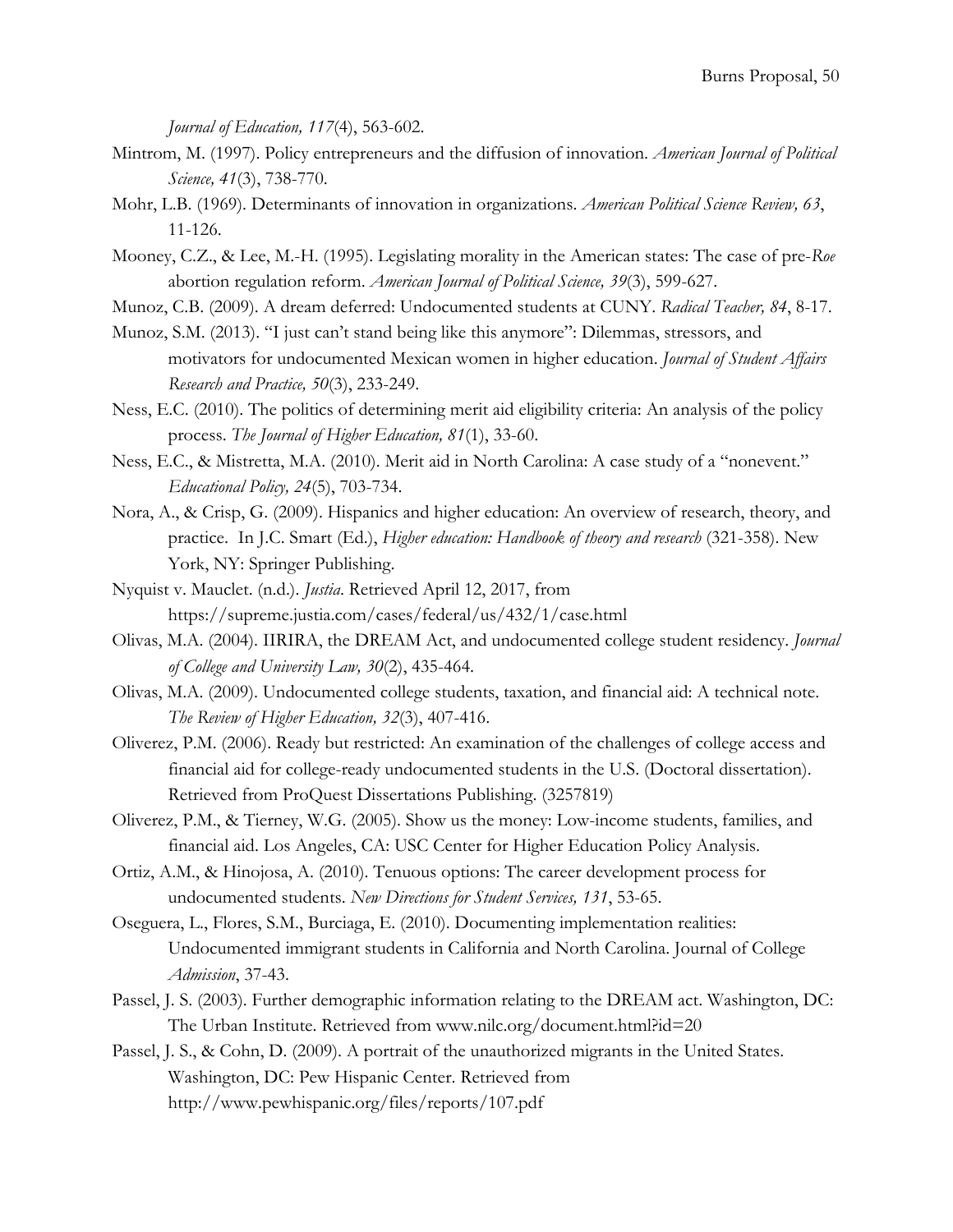- Passel, J. S., & Cohn, D. (2011). Unauthorized immigrant population: National and state trends, 2010. Washington, DC: Pew Hispanic Center. Retrieved from http://www.pewhispanic.org/files/reports/133.pdf
- Perez, P.A. (2010). College choice process of Latino undocumented students: Implications for recruitment and retention. *Journal of College Admission*, 21-25.
- Perez, W. (2009). *We are Americans: Undocumented students pursuing the American dream*. Sterling, VA: Stylus.
- Perez, W., & Cortes, R.D. (2011). *Undocumented Latino college students: Their socioemotional and academic experiences*. El Paso, TX: LFB Scholarly Publishing LLC.
- Perez, W., Espinoza, R., Ramos, K., Coronado, H.M, & Cortes, R. (2009). Academic resilience among undocumented Latino students. *Hispanic Journal of Behavioral Sciences, 31*(2), 14-181.
- Perry, A.M. (2006). Toward a theoretical framework for membership: The case of undocumented immigrants and financial aid for postsecondary education. *The Review of Higher Education, 30*(1), 21-40.
- Plyler v. Doe. (n.d.). *Oyez*. Retrieved April 12, 2017, from https://www.oyez.org/cases/1981/80-1538
- Ragan, L.J. (2005).Educating the undocumented: Providing legal status for undocumented students in the United States and Italy through higher education*. Georgia Journal of International and Comparative Law, 34*, 485-517.
- Reich, G., & Barth, J. (2010). Educating citizens or defying federal authority? A comparative study of in-state tuition for undocumented students. *Policy Studies Journal,38*(3), 419-445.
- Rincon, A. (2008). *Undocumented immigrants and higher education: Si se puede!* New York, NY: LFB Scholarly Publishing.
- Romero, V.C. (2002). Postsecondary school education benefits for undocumented immigrants: Promises and pitfalls. *North Carolina Journal of International Law and Commercial Regulation, 27*, 393-418.
- Ruge, T.R., & Iza, A.D. (2005). Higher education for undocumented students: The case for open admissions and in-state tuition rates for students without lawful immigration status. *Indiana International & Comparative Law Review, 15*(275), 1-22.
- Sabatier, P.A., & Jenkins-Smith, H. (1988). An advocacy coalition model of policy change and the role of policy oriented learning therein. *Policy Sciences, 21*, 129-168.
- Salinas, V.J. (2006). You can be whatever you want to be when you grow up, unless your parents you to this country illegally: The struggle to grant in-state tuition to undocumented migrant students. *Houston Law Review, 43*, 847-877.
- Salsbury, J. (2003). Evading "residence": Undocumented students, higher education, and the states. *American University Law Review, 53*(2), 459-490.
- San Antonio Independent School District v. Rodriguez. (n.d.). *Oyez*. Retrieved April 12, 2017, from https://www.oyez.org/cases/1972/71-1332
- Schlager, E. (1995). Policy making and collective action: Defining coalitions within the advocacy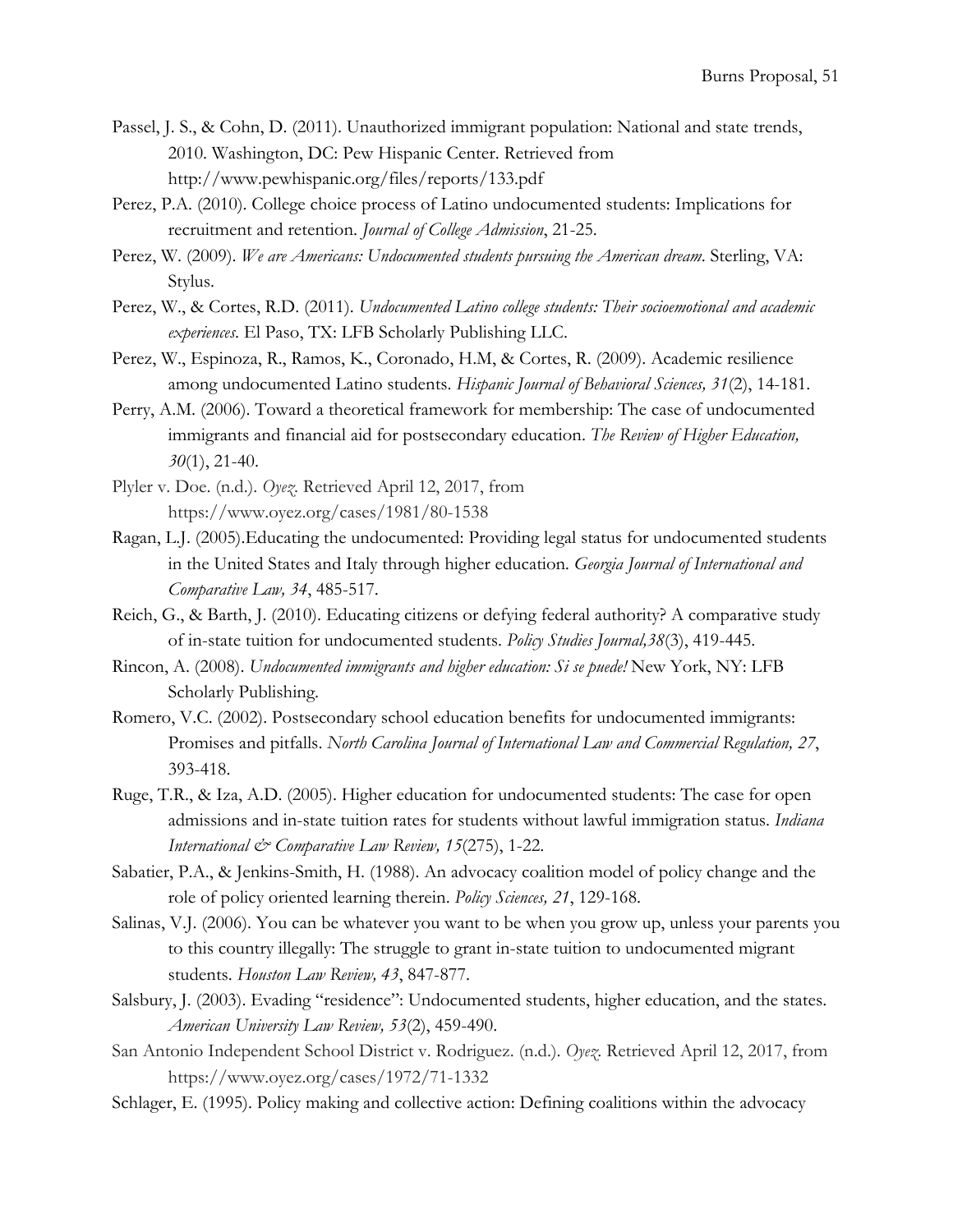coalition framework. *Policy Sciences, 28*, 243-270.

- Schneider, A., & Ingram, H. (1993). Social construction of target populations: Implications for politics and policy. *American Political Science Review, 87*(2), 334-347.
- Schneider, A.L., Ingram, H., & deLeon, P. (2014). Democratic policy design: Social construction of target populations. In P.A. Sabatier & C.M. Weible (Eds.), *Theories of the policy process* (pp. 105-150). Boulder, CO: Westview Press.
- Seif, H. (2004). "Wise up!" Undocumented Latino youth, Mexican-American legislators, and the struggle for higher education access. *Latino Studies, 2*, 210-230.
- Shakespeare, C. (2008). Uncovering information's role in the state higher education policy-making process. *Educational Policy, 22*, 1-25.
- Singer, J.D., & Willett, J.B. (1993). It's about time: Using discrete-time survival analysis to study duration and the timing of events. *Journal of Educational Statistics, 18*(2), 155-195.
- Smith, K.B., & Larimer, C.W. (2009). Where does policy come from? The policy process. In K.B. Smith & C.W. Larimer (Eds.), *The public policy theory primer* (pp. 73-97). Boulder, CO: Westview Press.
- Steele, F. (2005). *Event history analysis*. NCRM Methods Review Papers: ESRC National Centre for Research Methods.
- Stein, S.J. (2001). 'These are your title I students': Policy language in educational practice. *Policy Sciences, 34*, 135-156.
- Stevens, A. (2004). Dreaming of an equal future for immigrant children: Federal and state initiatives to improve undocumented students' access to postsecondary education. *Arizona Law Review, 46*, 551-580.
- Straus, R.M. (2004). Reconstructing Los Angeles magnet schools: Representations in newspapers. *Peabody Journal of Education, 79*(2), 98-121.
- Tekle, F.B., & Vermunt, J.K. (2012). Event history analysis. In H. Cooper, P.M.Camic, D.L. Long, A.T. Panter, D. Rindskopf, & K.J. Sher (Eds.), *APA handbook of research methods in psychology* (3rd ed.) (pp. 267-290). Washington, DC: American Psychological Association.
- Teranishi, R.T., Martin, M.D., & Suarez-Orozco, C. (2013). Engaging immigrant-origin students in higher education. *Diversity and Democracy, 16*(2).
- Tienda, M., & Haskins, R. (2011). Immigrant children: Introducing the issue. *The Future of Children, 21*(1), 3-18.
- Tienda, M., & Haskins, R. (2011). Immigrant children: Introducing the issue. *The Future of Children, 21*(1), 3-18.
- uLEAD Network. (2016). *Policy environment*. Retrieved from http://uleadnet.org/.
- Vermunt, J.K. (2009). Event history analysis. In E. Millsap & A. Maydeu-Olivares (Eds.), *The SAGE handbook of quantitative methods in psychology* (pp. 658-674).Thousand Oaks, CA: SAGE.
- Volden, C., Ting, M.M., & Carpenter, D.P. (2008). A formal model of learning and policy diffusion. *The American Political Science Review, 102*(3), 319-332.
- Yeats, L.S. (2004). Plyler v Doe and the rights of undocumented immigrants to higher education: